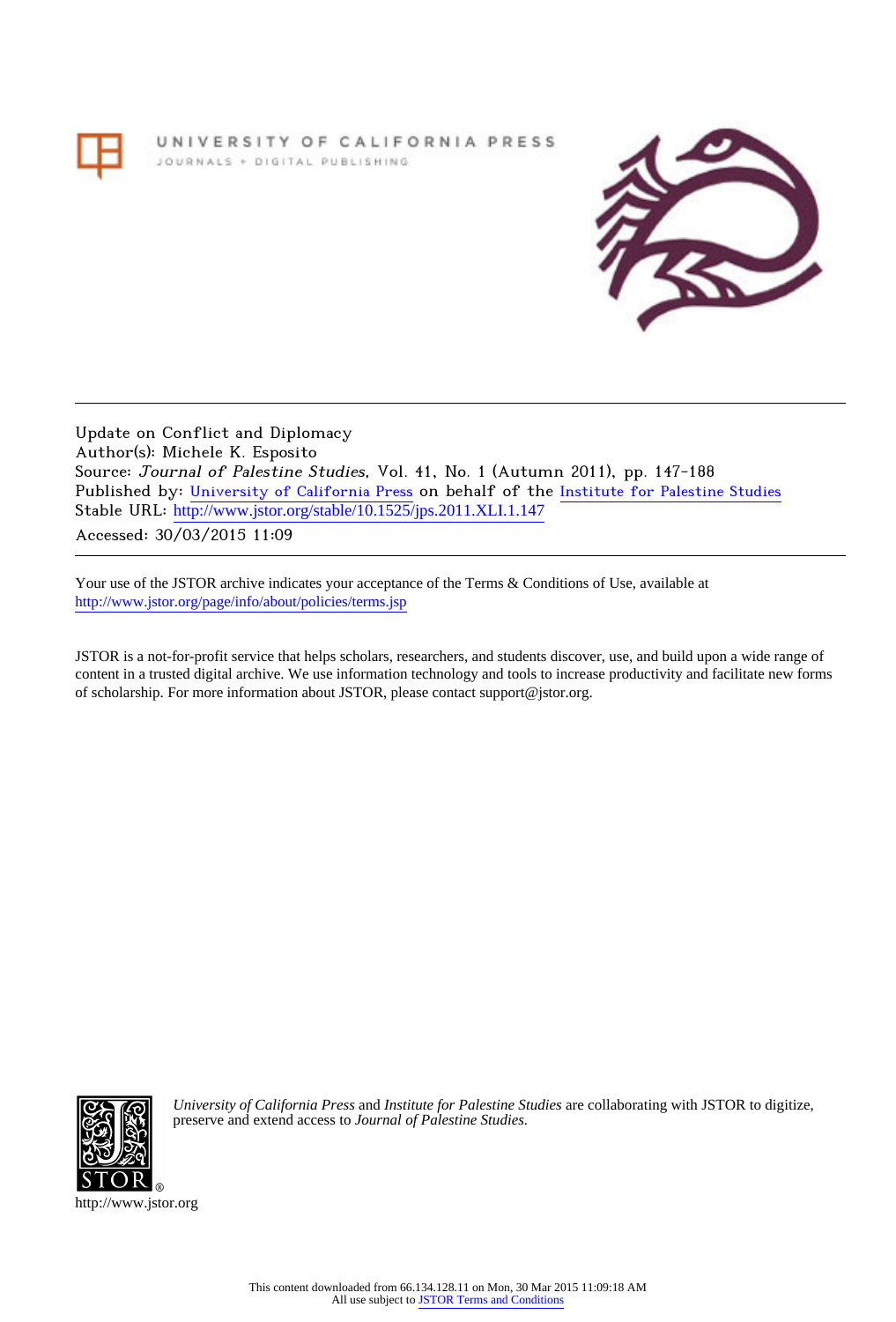# **Update on Conflict and Diplomacy**

## 16 May–15 August 2011

## Compiled by Michele K. Esposito

*The Quarterly Update is a summary of bilateral, multilateral, regional, and international events affecting the Palestinians and the future of the peace process. More than 100 U.S., Israeli, Arab, and international print, wire, television, and online sources are surveyed to compile the Quarterly Update. The most relevant sources are cited in IPS's Chronology section, which tracks events day by day.*

**Highlights of the Quarter:** *Obama's 2d major Middle East policy speech, Netanyahu addresses a joint session of Congress, the 9/2011 Palestinian statehood bid at the UN approaches, the U.S. and Israel angle to revive open-ended peace talks, Dennis Ross back in charge, the Fatah-Hamas unity deal stalls, the 2012 U.S. presidential campaign begins, the Arab Spring hits Syria, Lebanon agrees on a Hizballah-majority government.*

## **THE PALESTINIAN-ISRAELI CONFLICT**

This quarter, almost all attention on the Palestinian-Israeli track was focused on whether the Palestinians would seek UN recognition of a Palestinian state at the UN in 9/2011; even implementation of last quarter's Fatah-Hamas reconciliation agreement was derailed. As the quarter opened, the Palestinian leadership was considering the statehood option but had not yet decided, while other players to varying degrees were urging resumption of peace talks. As of 5/16/11, positions, proposals, and policies were loose and amorphous across the board (Israeli, Palestinian, U.S., and international). Slowly came a realization that no one saw a real prospect for serious talks, and when the Palestinians decided to go ahead with the statehood plan as their best option, Israeli and international positions quickly jelled into a drive to create enough goodwill on the track to convince the Palestinians to delay their bid, some fearing the unknown (absence of a process and what a statehood bid might bring) and others opposing in principle a declaration of statehood. The popular uprisings that continued across the region (the "Arab Spring") did not have a direct impact on the peace process, though all parties watched them closely.

On the ground, Israel maintained its tight siege on Gaza, severely restricting its economy and undermining quality of life. The Israel Defense Forces (IDF) enforced a 300-m no-go zone inside the full length of the Gaza border and limited the Palestinian fishing zone off Gaza to 500–1,000 m off Bayt Lahiya and Rafah and 3 naut. mi. elsewhere—restrictions that placed 17% of Gaza's total landmass, including vast agricultural areas, off limits to Palestinians. In the West Bank, Israeli restrictions and IDF military operations remained relatively low but seemed increasingly geared toward preparing for a potential crisis in 9/2011 surrounding the statehood bid at the UN. As of 5/15, at least 7,813 Palestinians (including 51 Israeli Arabs and 19 unidentified Arab cross-border infiltrators), 1,111 Israelis (including 354 IDF soldiers and security personnel, 226 settlers, and 531 civilians), and 66 foreign nationals (including 2 British suicide bombers) had been killed since the start of the al-Aqsa intifada on 9/28/00.

## *Prelude to Maneuvering and Diplomacy*

As the quarter opened, the absence of movement on the peace process since 9/2010, Israel's refusal to halt settlement expansion in the West Bank and East Jerusalem, and refusal by the Palestinian Authority (PA) in such circumstances to engage in further talks together made Palestinian pursuit of international diplomacy

*Journal of Palestine Studies* Vol. XLI, No. 1 (Autumn 2011), pp. 147–188, ISSN: 0377-919X; electronic ISSN: 1533-8614. © 2011 by the Institute for Palestine Studies. All rights reserved. Please direct all requests for permission to photocopy or reproduce article content through the University of California Press's Rights and Permissions website, at http://www.ucpressjournals.com/reprintInfo.asp. DOI: jps.2011.XLI.1.147.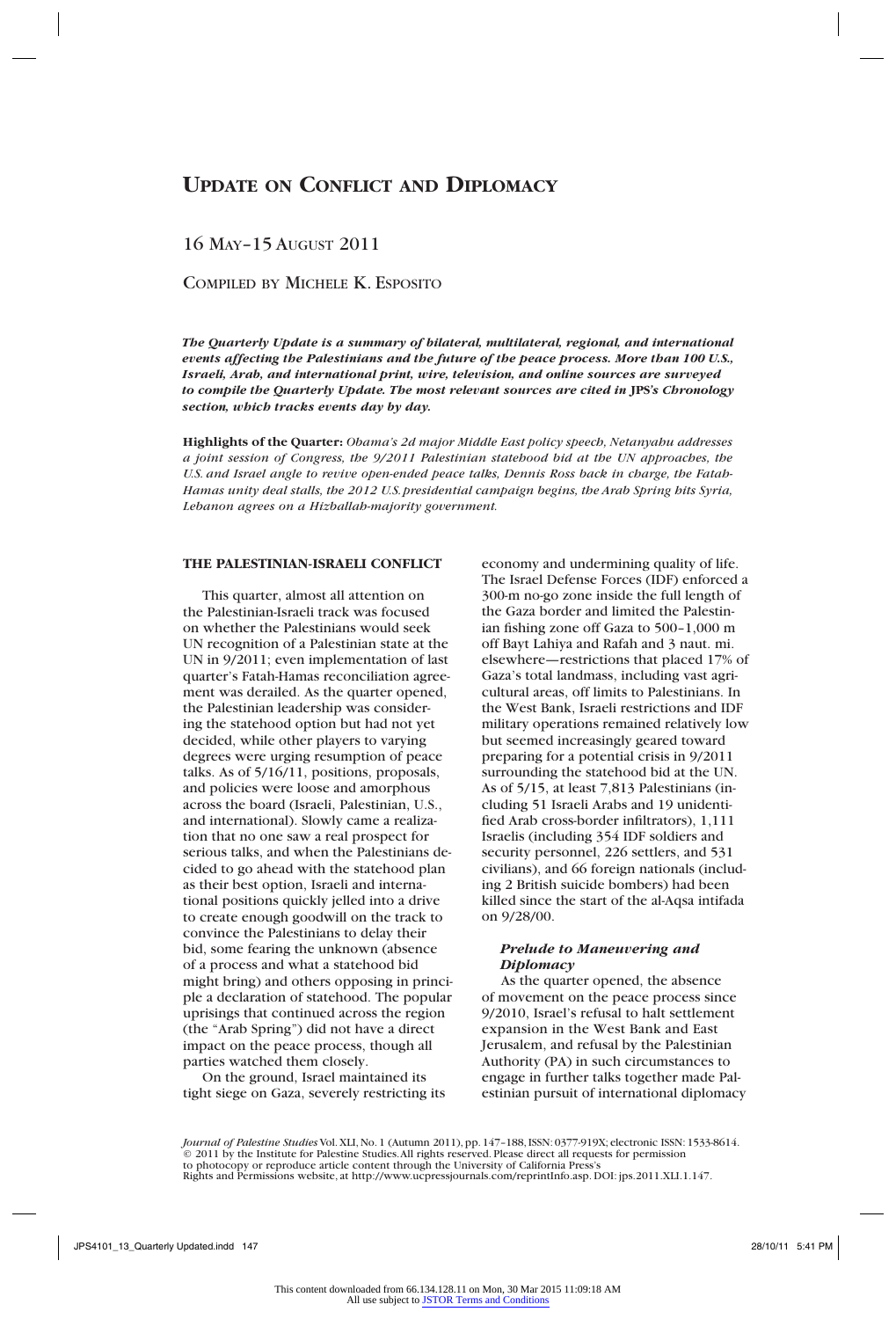in anticipation of the upcoming UN General Assembly (UNGA) session in 9/2011 all but inevitable. The Palestinian diplomatic drive, launched last quarter to test international support for a PLO bid for UN recognition of Palestinian statehood, was met by an Israeli diplomatic counteroffensive urging UN members to oppose the initiative (see Quarterly Update [QU] in *JPS* 160 for background). While the PA diplomatic offensive had made some inroads in the international community, concerns about the possible fallout of a UN move led the European states to look to the Quartet to lead the way back to talks by offering a new peace initiative, but the U.S. had blocked the effort (see QU in *JPS* 160). Israel and the U.S. were both more concerned with reasserting their individual control over the process: Israeli PM Benjamin Netanyahu largely favored delaying any action until regional conditions were more favorable to Israel, while the U.S. admin. was divided over whether to wait (as Israel desired) or to launch a dramatic new U.S. peace initiative (appeasing its allies in the Quartet while maintaining U.S. leadership of the process).

Meanwhile, international attention was focused primarily on the prodemocracy uprisings across the region known as the Arab Spring (see QU in *JPS* 160 and the "Regional Affairs" section below). This movement had spurred increasingly popular calls among Palestinians for national reconciliation to end the Fatah-Hamas/ West Bank-Gaza divide. In response to these calls, and believing that a unified national front would bolster the UN statehood initiative, Fatah and Hamas, after years of foot-dragging, toward the end of last quarter had suddenly signed (5/4/11) a reconciliation agreement and were planning their first meeting on implementation to discuss quick formation of a transitional government of independent technocrats that would oversee new elections, the reunification of West Bank and Gaza institutions, and the rebuilding of Gaza (see more under "National Reconciliation" below). The move had surprised and concerned Israel and the U.S.; while Israel warned that it would not cooperate with a Palestinian government that included Hamas, the U.S. formally adopted a wait-and-see position while cautioning that it would support only unity efforts that "promoted peace" (see QU in *JPS* 160 for details).

It was against this background that, as the quarter opened, U.S. pres. Barack Obama was set to deliver (on 5/19) the second major Middle East policy speech of his presidency and Israeli PM Netanyahu was to come to Washington (5/20–24) to meet with Obama, address a joint session of Congress, and speak before the annual American-Israel Public Affairs Comm. (AIPAC) conference, possibly unveiling his own peace initiative during the visit.

The quarter opened with Netanyahu's speech to the Knesset (5/16), apparently intended to show positive Israeli movement before his U.S. visit, which laid out his latest conditions for peace (see Doc. C1). Though these were fundamentally unmodified, he framed them as the terms under which he would "accept a Palestinian state," a willingness that he had not explicitly expressed since his first such declaration in 6/2009 (see Doc. C1 in *JPS* 153). While reaffirming that Israel would keep Jerusalem and large West Bank settlements, he suggested that he would give up the rest of the West Bank for a demilitarized Palestinian state, but then reiterated the essential components of any peace deal: Palestinian recognition of Israel's right to exist as the homeland of the Jewish people, resolution of the Palestinian refugee problem exclusively within a Palestinian state (i.e., giving up the right of return), and maintenance of a long-term Israeli military presence in the Jordan Valley—all points the Palestinians had rejected previously. He also repeated that Israel would not deal with a Palestinian government that included Hamas.

With regard to the PA statehood initiative, "dueling" Palestinian and Israeli opeds appeared in the *New York Times* in mid-5/2011. PA pres. Mahmud Abbas's 5/16 op-ed definitively confirmed plans to put a resolution to the UNGA in 9/2011 seeking international recognition of a Palestinian state on 1967 borders and admission of Palestine as a full member of the UN (see Doc. B). Two days later (5/18), Israel's dep. Knesset speaker Danny Danon (Likud) warned of grave consequences of such a move, including the immediate suspension of all diplomatic and security coordination with the PA and the "permanent" halt of transfers of VAT taxes collected on the PA's behalf (which cover 80% of the PA's recurrent expenses). Cautioning that "this alone could threaten the very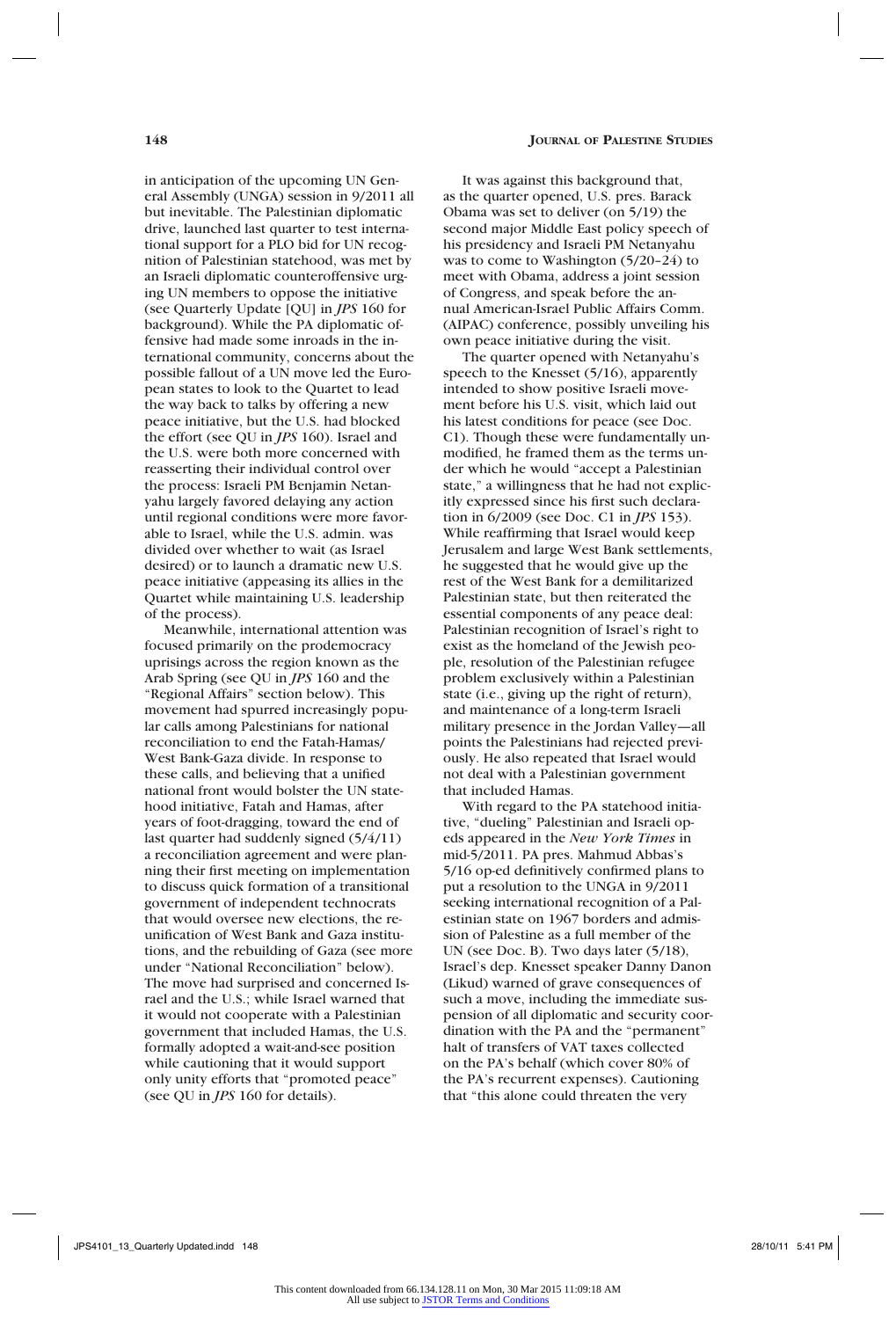existence of the Palestinian Authority," he added that Israel might "rectify the mistake we made in 1967 by failing to annex all of the West Bank" (see Doc C2). Meanwhile, Abbas met (5/18) in Ramallah with U.S. Dep. Secy. of State James Steinberg and Asst. Secy. of State for Near East Affairs Jeffrey Feltman to brief them on the Fatah-Hamas unity deal and to stress that peace talks could not resume without both a settlement freeze and defined "principles to guide negotiations."

On the international front, moves aimed at generating a dialogue that could lead to a resumption of peace talks and in turn defuse a 9/2011 conflict were underway. On 5/16–18, French FM Alain Juppé met with senior Israeli and Palestinian officials in the region to invite Abbas and Netanyahu to meet in Paris in 6/2011 to discuss resuming peace talks. (Neither side replied formally before Netanyahu's Washington visit.) UN Secy.-Gen Ban Ki-Moon phoned (ca. 5/18) Netanyahu and Abbas, urging Netanyahu to be more flexible with the Palestinians and offer "incentives" to revive peace talks (including lifting the siege of Gaza), and Abbas to return to the table "without preconditions" (i.e., demands to halt settlement construction). He also pressed Abbas to get Hamas to recognize Israel and renounce violence, but said that even without this the international community should give the Palestinian unity deal a chance to work. UN Special Coordinator for the Middle East Peace Process Robert Serry had the same message for the UN Security Council (UNSC) in his briefing (5/19) on the situation in the Middle East, advising that the Fatah-Hamas unity deal "should not be undermined in its infancy." He also stated that regional unrest generated by the Arab Spring had made it more important to put forward a credible initiative to revive the peace process before the 9/2011 UNGA session.

### *Obama's 5/19 Speech and the Peace Process*

As late as 5/18, Obama had not decided whether he would even mention the Israeli-Palestinian issue in his 5/19 Middle East policy speech at the State Dept. According to insiders (e.g., *Washington Post* [WP] 5/19), one camp, led by Secy. of State Hillary Clinton, urged him to lay out specific principles to serve as basis for a peace agreement, including a declaration

of permanent borders, division of Jerusalem, and compromise on whether Palestinian refugees would have the right to return to Israel. The other camp, led by Obama's chief Middle East adviser Dennis Ross and supported by his long-time colleagues National Security Adviser (NSA) Thomas Donilon and VP Joe Biden, argued against mentioning the peace process at all, saying that Israel should be given more time to assess regional changes before being pressed to resume negotiations.

In fact, Obama's 5/19 speech (see Doc. D1) did address at some length the Israeli-Palestinian conflict and peace process. Its primary purpose, however, was to provide a broad, relatively general reassessment of U.S. Middle East policy priorities in light of still evolving regionwide changes, with emphasis on the need to strike a better balance between maintaining regional stability and preserving the people's right to self-determination, suggesting that preserving stability should not be an excuse for tolerating oppression (see "Obama's 5/19 Speech as Policy Reassessment" in the United States section below). With regard to the peace process, he began by reprimanding Israel for continued settlement construction and the Palestinians for "walking away from negotiations," adding pointedly that "symbolic actions at the UN in September will not create a Palestinian state" and that Palestinians "will never achieve their independence by denying Israel the right to exist."

While reiterating the U.S. goal of 2 states for 2 peoples, Obama for the first time defined this as "Israel as a Jewish state and the homeland for the Jewish people, and a State of Palestine as the homeland for the Palestinian people." For several years, but especially since Netanyahu returned to office, Israel had been demanding that wording, which the Palestinians had strongly opposed, and Obama's endorsement was seen as a major blow to the Palestinian position and an important boost for Israel. Obama also defined the 2-state solution as a scenario that includes "a viable Palestine and a secure Israel," borders "based on the 1967 lines with mutually agreed swaps," an Israel that is "able to defend itself by itself from any threat," and "agreed" resolutions to the hardest issues of Jerusalem and refugees. While Obama's statement on borders was extremely similar to, and intended to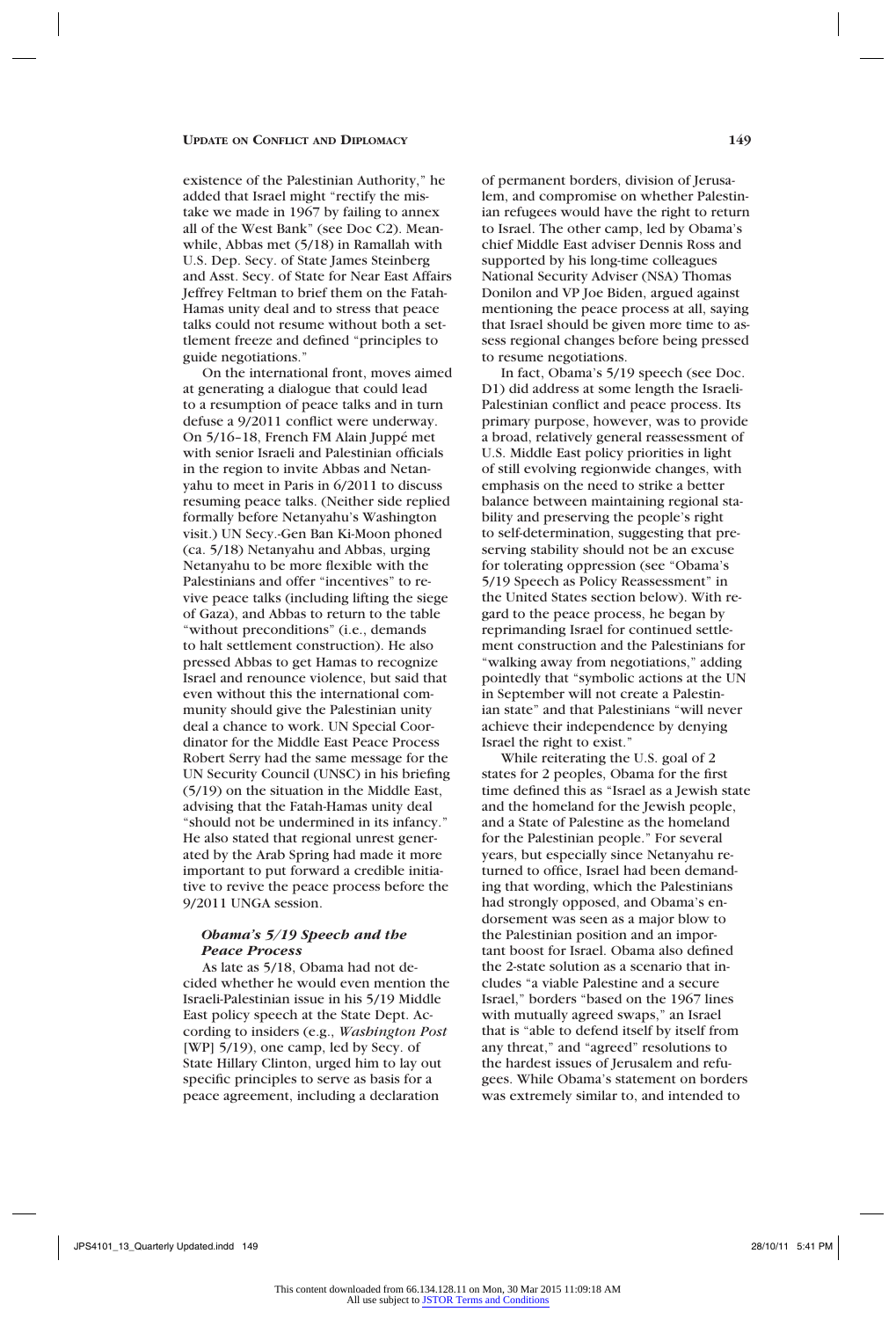convey the same message as, Pres. George W. Bush's 4/2004 statement that 1967 borders are unworkable and mutual land swaps must be agreed (see QU in *JPS* 132), Obama's phrasing outraged Netanyahu and many right-wing Israelis, who accused Obama of endorsing the Palestinian narrative by accepting the basic legitimacy of the 1967 lines, whereas Bush's statement was viewed as fundamentally rejecting the 1967 lines (for detailed analyses of how the statements differ, see Jewish Telegraphic Agency [JTA] and NYT 5/23).

Obama urged the sides to resume negotiations immediately with an initial focus on territory and security only, though stressing that all core issues must be discussed eventually; any agreement must constitute an end of claims (Israel's demand) and include final, recognized borders (a Palestinian demand). The "duration of the transition" to final status, however, "must be agreed" (raising Palestinian concerns that Israel could drag out implementation indefinitely). Though calling for talks to resume immediately, Obama also stated that negotiations could not move forward if a Palestinian government included Hamas, unless Hamas endorsed the Quartet principles (recognizing Israel's right to exist, accepting all previous peace agreements, and denouncing all forms of violence, including incitement).

Palestinians were deeply angered by Obama's emphasizing the importance of self-determination over oppression in the regional context (Arab Spring) while rejecting that principle in the Palestinian case: opposing the Palestinian statehood bid at the UN and demanding restrictions on Hamas's participation in a national unity government. Immediately after Obama's address, Abbas ordered (5/19) an emergency session of the Palestinian leadership to be convened within 48 hours to discuss ramifications of the speech. (This was later delayed until 5/25 in anticipation of Netanyahu's address to Congress; see below).

Meanwhile, Netanyahu publicly denounced (5/19) Obama's reference to 1967 lines as jeopardizing Israeli security and putting Jewish settlers at risk. He also revealed that he had been informed in advance of Obama's plans to refer to the 1967 lines and that in an angry exchange with Secy. Clinton just before the speech had urged that the reference be dropped

and that Bush's 4/2004 position be reiterated. Meanwhile, apparently timed to coincide with Obama's speech, Israel's Jerusalem planning commission gave initial approved construction of 1,600 new settlement housing units in East Jerusalem's Har Homa/Jabal Abu Ghunaym and Pisgat Ze'ev settlements.

The only support for Obama's vision of the Israeli-Palestinian peace was expressed (5/20) by the U.S.'s Quartet partners (the EU, Russia, and the UN). The EU, in particular, hoped that this could somehow become the basis of a new international peace initiative.

#### *The Obama-Netanyahu Meeting*

Obama met with Netanyahu at the White House on 5/20, the day after the speech. The meeting, described as difficult but productive, was scheduled to last less than 1 hour but went on for more than 2. After a brief meeting with advisers, the leaders met for most of the time alone, scrapping to that end a planned working lunch with their teams. Afterward, Obama stressed as a point of agreement that Israel's security as "a Jewish state" was the "ultimate goal" of any peace agreement. Netanyahu, declaring that Obama was "unrealistic" about peace, emphasized that Israel would never return to 1967 borders and would never allow Palestinian refugees to return to Israeli soil: "Everybody knows it's not going to happen. And I think it's time to tell the Palestinians forthrightly, it's not going to happen." The PA denounced (5/20) Netanyahu's statements as "an official rejection of Mr. Obama's initiative, of international legitimacy, and of international law."

At this stage, the overwhelming perception generated by the Israeli and U.S. media was that a new Obama-Netanyahu rift had opened because Obama had laid out a "new U.S. policy detrimental to Israel" by suggesting 1967 borders as basis of peace talks. Long-term observers noted (see WP 5/23), however, that 1967 lines had long been considered the baseline for any future agreement, with Israeli analysts saying Netanyahu seized on Obama's statement "with domestic politics in mind" and with the purpose of "consolidating his position as leader of the Right in Israel." In an Israeli radio interview on 5/22, Dov Weisglass, a chief Israeli negotiator under PM Ariel Sharon, said that "anyone here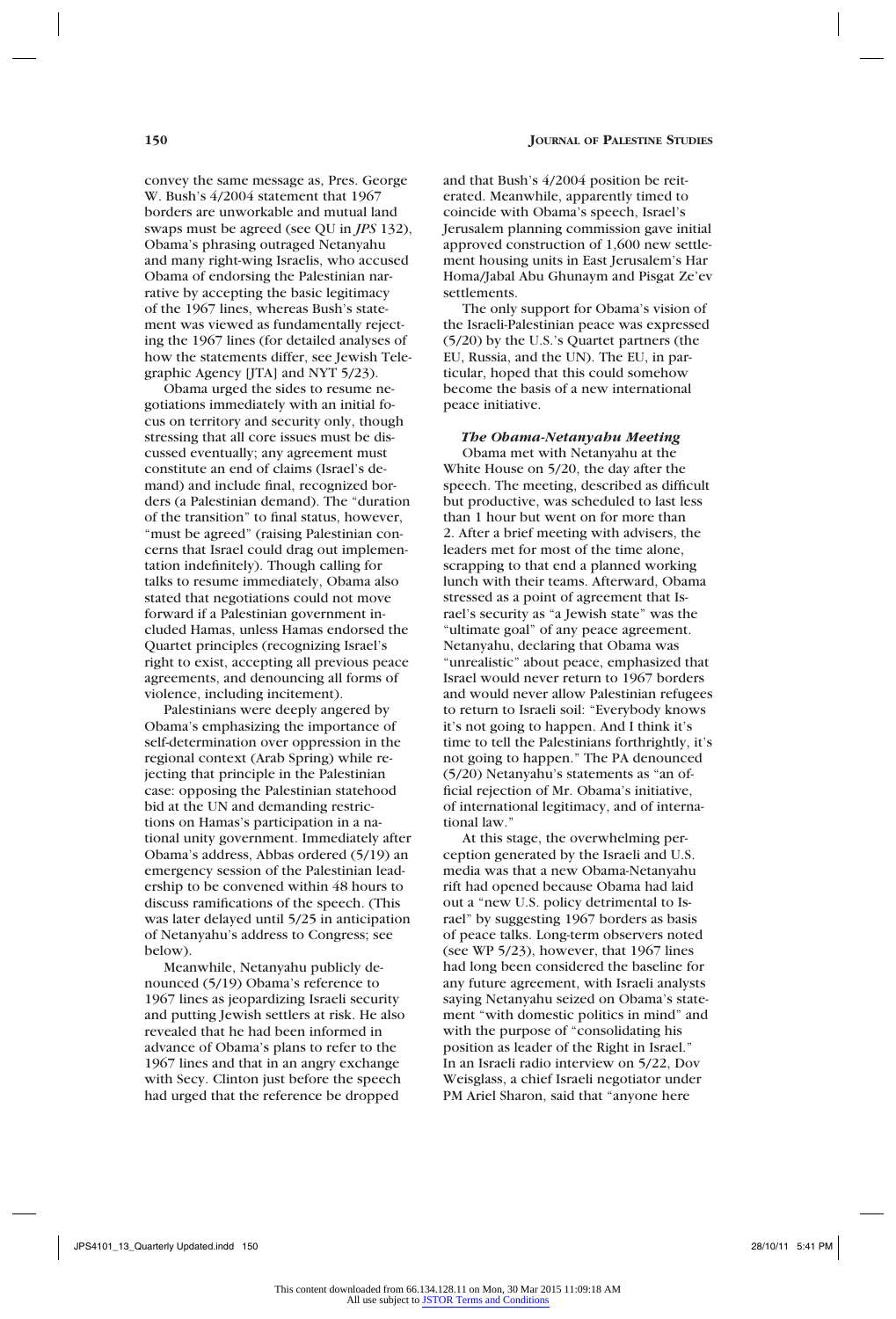deluding himself . . . that the drawing of the new map will be based on any reference point other than the 1967 boundaries is simply disconnected from reality." Still, the intensely negative mood prompted Obama to scrap (5/21) tentative plans to make a Middle East trip in late 6/2011 that likely would have included a visit to Israel. The White House quickly organized a conference call between senior admin. officials and Jewish leaders and made other outreaches to the Jewish community to allay concerns about Obama's positions on Israel and the peace process and to seek "advice on repairing ties."

#### *The AIPAC Speeches*

Obama's first address to AIPAC as president (5/22) generally reiterated the positions laid out in his 5/19 speech but was tailored to the pro-Israel American voters, lobbyists, and U.S. lawmakers attending the conference. With regard to the 1967 lines as the starting point for discussing final borders, he clarified that, given the need for land swaps, the resulting border would certainly be "different than the one that existed on June 4, 1967," and noted (without referring to Netanyahu directly) that any controversy over his 5/19 speech was "not based on substance." While pledging U.S. "ironclad" support for Israel and acknowledging Israel's security concerns in light of the Arab Spring, he insisted that Israel should make "hard choices" for peace now rather that delay, warning that Israel's failure to take serious steps to advance peace undermined U.S. efforts on its behalf. He also called once again for the creation of 2 states as separate homelands for Jews and Palestinians, denounced the Palestinian statehood initiative at the UN, and criticized the Fatah-Hamas unity agreement, saying that Israel could not be "expected to negotiate with a terrorist organization sworn to its destruction" (ignoring statements by Fatah and Hamas that the PLO would remain solely in control of peace talks; see QU in *JPS* 160).

Netanyahu's speech on 5/23, which explicitly left discussion of the peace process for the address to Congress on 5/24, focused on the U.S.-Israeli relationship areas of cooperation, shared ideals, and especially the importance of a secure Israel—and emphasized Israelis' gratitude to the U.S. for its assistance in strengthening Israel. He stressed that the Arab Spring

was not in reaction to Israel but to domestic oppression by Arab regimes, highlighting Israel as a democracy and bastion of freedom and equality.

On 5/23, Obama left for a 6-day European tour, ensuring that he would not be present for Netanyahu's address before Congress. Administration officials said Obama would tell his European counterparts that the Palestinians statehood initiative was a "mistake" that would "not serve the interests of the Palestinian people and will not achieve their stated goal of achieving a Palestinian state."

#### *Netanyahu Addresses Congress*

Netanyahu had aggressively sought the invitation to address Congress several times in 3/2011 and 4/2011, and his preference for this venue over the Knesset for a major speech on the peace process was interpreted by analysts as an indication that its purpose was primarily as a public relations exercise aimed at winning members of Congress over to his positions rather than announcing new policy directions (see QU in *JPS* 160 for background). This indeed proved to be the case: Netanyahu's 5/24 address to a joint session of U.S. Congress (see Doc. C3) largely echoed his 5/16 Knesset speech, but with more emotionally charged language. He offered to "give up parts of the Jewish ancestral homeland" (undefined) for creation of a Palestinians state if the Palestinians would simply "accep[t] a Jewish state alongside it." Palestinian unwillingness to accept the existence of a Jewish state was the crux of the problem, though throughout the course of the address demands for Palestinian acceptance of modifications to the "indefensible" 1967 borders, Jerusalem as Israel's undivided capital, and a long-term Israeli military presence along the Jordan River were also noted. Further specified was the requirement that Abbas abandon Fatah's unity deal with Hamas.

Observers described (e.g., NYT, WP 5/21) Netanyahu as receiving a "rapturous welcome" from the "hugely friendly crowd" of U.S. lawmakers. Members of Congress gave Netanyahu 59 rounds of applause, including 28 "thunderous ovations," during the 50-minute speech—so many standing ovations that one observer said (NYT 5/25) that "at times it appeared that the lawmakers were listening to his speech standing up." Senators on both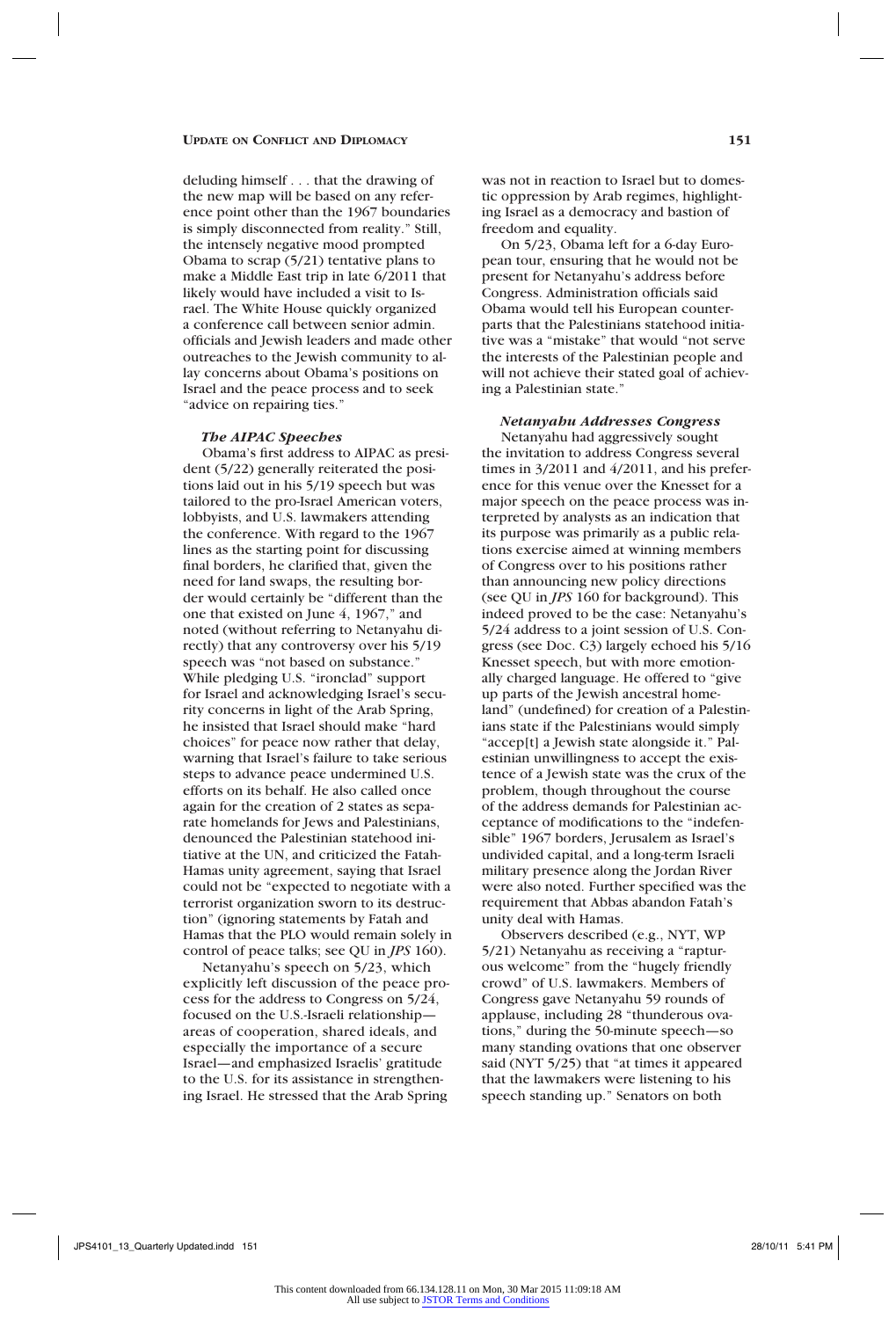sides of the aisle warmly praised the speech: Senate Foreign Relations Comm. Chairman John Kerry (D-MA) said that Netanyahu's "very powerful" speech had "opened . . . potential avenues if the Palestinians want to take them up"; Senate minority leader Mitch McConnell (R-KY) found "almost nothing in it with which I disagree." In Israel, however, the YESHA settlers council declared Netanyahu's terms for peace "unacceptable" for apparently considering giving up some settlements and for limiting Israel to a military presence along the Jordan River, as opposed to annexing the Jordan Valley. The PA, meanwhile, called the address a "declaration of war."

After the joint session, Netanyahu held (5/24) an off-the-record meeting with Jewish members of Congress in what was referred to by insiders (JTA 5/26) as a "*mishpacha* meeting" (i.e., a meeting of the Jewish "family network"). The following day (5/25), in effort to stress Israel's intention to maintain a unified Jerusalem, several high-ranking Israeli officials (including the speaker of the Knesset) attended the opening of an apartment complex in East Jerusalem's Ras al-Amud neighborhood, declaring the site as Israel's newest Jewish settlement, Ma'ale HaZeitim.

## *Facing a Crisis in 9/2011*

With the Washington events concluded, Abbas convened (5/25) the PLO and Fatah leaderships in Ramallah to discuss how to proceed given that Obama and Netanyahu had offered "nothing that we can build on" and that the U.S. had hardened its positions both on Hamas participation in a unity government and on Palestinian statehood efforts. The leadership decided to move ahead with the statehood initiative despite awareness that it could result in a suspension of PA funding and a rift with Washington. Fatah's Nabil Shaath traveled (5/26–29) to Gaza to brief Hamas leaders, smaller Palestinian factions, and others on the decision and to discuss implementation of the national unity agreement in light of recent events (see more in "Palestinian Reconciliation" below). At the same time, Abbas met (5/28) with Arab League FMs in Qatar to urge them to endorse and help support the Palestinian plan and to fill potential funding gaps.

Israel also ramped up its diplomatic counteroffensive. In early 6/2011, the

Israeli FMin. ordered all diplomats to cancel vacations planned through 9/2011 and issued a classified cable (excerpts leaked by *Ha'Aretz* 6/9) instructing its embassies to convey to host governments that endorsement of Palestinian statehood would "delegitimize Israel and foil any chance for future peace talks." To reinforce the message, diplomats were urged to mobilize "the relevant force multipliers [i.e., local Jewish communities and nongovernmental organizations (NGOs)], using the media, influencing local public opinion, and public diplomacy aimed at all the relevant communities."

At this point, all signs indicated that without external intervention, the Israelis and Palestinians were headed for a diplomatic clash when the UNGA convened in 9/2011. France and the EU began efforts to craft an alternative way forward based on Obama's 5/19 policy speech (to ensure U.S. backing), hoping that reviving serious peace talks would encourage the Palestinians to drop or delay the statehood initiative. The U.S. and Israel, initially reluctant, quickly saw viability in linking resumption of talks to suspending the UN bid. The two approaches (French/EU and U.S./Israeli) evolved simultaneously between early 6/2011 and mid-7/2011.

*Revival of the French Initiative* On 6/2, French FM Juppé returned to Israel and Ramallah to reiterate France's offer the previous month to host a conference on relaunching peace talks. This time, however, he said that France would call on the sides to resume talks with 2 conditions: (1) the starting point would be Obama's vision of 2 states based on 1967 borders with agreed land swaps, and (2) the 2 sides would pledge to refrain from creating facts on the ground while talks were ongoing (i.e., the Palestinians would suspend their statehood initiative, and Israel would suspend all settlement construction). On 6/4, Abbas accepted the invitation to discuss the proposal. On 6/5, Netanyahu told his cabinet that he was weighing the invitation, but since Israel would not deal with a Palestinian government that included Hamas, his reply depended on the composition of the transitional Palestinian unity government, still under debate (see "Palestinian Reconciliation" below). He also stated that Hamas must prove a change in attitude toward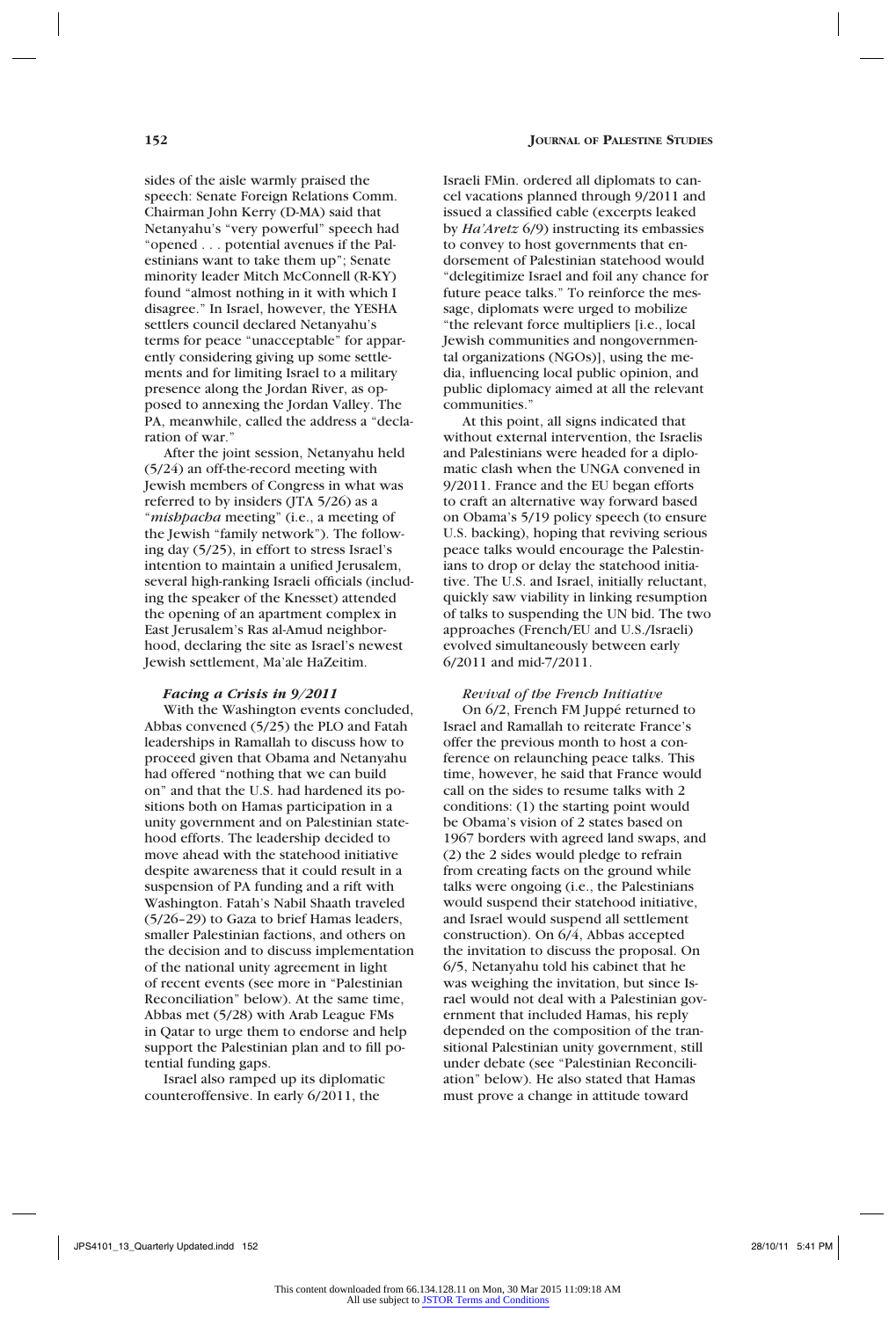Israel by immediately releasing IDF soldier Gilad Shalit, adding that if Abbas had "such a good connections with Hamas," he should be able to secure the release. On 6/6, U.S. Secy. of State Clinton met separately in Washington with Israeli and Palestinian negotiators and Juppé to discuss the French proposal, afterward stating the belief that it would "take a lot of persuasion and preliminary work in order to set up a productive meeting between the parties" on lines France envisioned. Juppé said (6/6) that he was "rather pleasantly surprised because the Palestinians have reacted positively, the Israelis did not say no, and the secretary of state said 'let's wait and see.'

#### *U.S. Envoys Re-Engage*

Meanwhile, the EU was lobbying hard behind the scenes to convene the Quartet. The U.S. initially argued against a Quartet initiative on the grounds that conditions for success were absent, but ultimately agreed under EU pressure to a Quartet session, but pushed off the date as far as possible. In the interim, it dispatched Obama's senior Middle East adviser Ross and acting U.S. special envoy to the peace process David Hale to the region twice (on 6/16 and 6/22) to meet with Abbas and Netanyahu in what anonymous American sources called (e.g., NYT 6/17) an effort "to find a formula for talks that would entice the Palestinians to drop their bid for unilateral recognition of a Palestinian state" and yet be acceptable to Israel; no details were released. The Ross-Hale visits were the first peace process–related visits by U.S. diplomats to the region since George Mitchell resigned as U.S. special envoy in 4/2011 (effective in 5/2011; see QU in *JPS* 160). For Ross (considered strongly pro-Israel), they also marked his de facto assumption of the lead on peace process diplomacy within the Obama admin., a position he had held under former pres. Bill Clinton and had actively sought to resume under Obama (see QU in *JPS* 158).

The Ross-Hale prodding elicited creative nonresponses from the parties, who wanted to appear eager to achieve peace without actually modifying their stands. Abbas stated publicly (6/19, 6/21) that the PLO would consider suspending its statehood initiative if Israel, the U.S., and Europe were able to revive serious negotiations or present the Palestinians with

a viable alternative, emphasizing that he could "not enter negotiations blindly, without guarantees or a freeze on settlements." Netanyahu, meanwhile, said (6/22) that he would agree to resume negotiations with the Palestinians based on 1967 lines with agreed land swaps, as Obama suggested, provided Abbas first recognized Israel as a Jewish state and agreed that no refugees would be allowed to return to Israel. Later, apparently floating a trial balloon, a senior Palestinian official speaking anonymously told the Associated Press (6/23) the Palestinians could be willing to ease demands for a full settlement construction freeze to resume peace talks if Israel accepted up front that 1967 lines with agreed land swaps would be the basis of talks; Israel did not respond.

## *The U.S. and Israel Draft a Quartet Statement*

A week later (on 6/28), the EU announced that the Quartet would hold a senior-level meeting in Washington on 7/11 aimed at presenting a new international peace plan based on Obama's 5/19 speech as a final bid to jumpstart peace talks and prevent the Palestinians from seeking recognition of statehood at the UN. The State Dept. tried to keep expectations low, however, calling the meeting a chance for the members to "compare notes about where we are and plot a course forward."

At the 7/11 session, the U.S. presented a draft Quartet statement drawn up in close consultation with Israel (apparently largely during the Ross-Hale visits) that attempted to include all the highlights of Obama's 5/19 speech modified in keeping with his 5/22 AIPAC speech, with the basic message that the Palestinians had no alternative but to resume negotiations and drop the UN initiative. (Israeli insider David Levy, writing for *Foreign Policy* online on 7/22, said the draft "looked rather like an exercise in cherry picking Obama's recent speeches by the Israeli Prime Minister's office . . . [and] it is reasonable to speculate that that is precisely what happened," adding that "the text was quite clearly precooked with the Israeli leadership." He reproduced extensive excerpts of the draft, though the full text was never released.) The U.S. argued that since the Quartet had endorsed Obama's 5/19 speech, it should therefore endorse the U.S. draft statement based on that speech. The other Quartet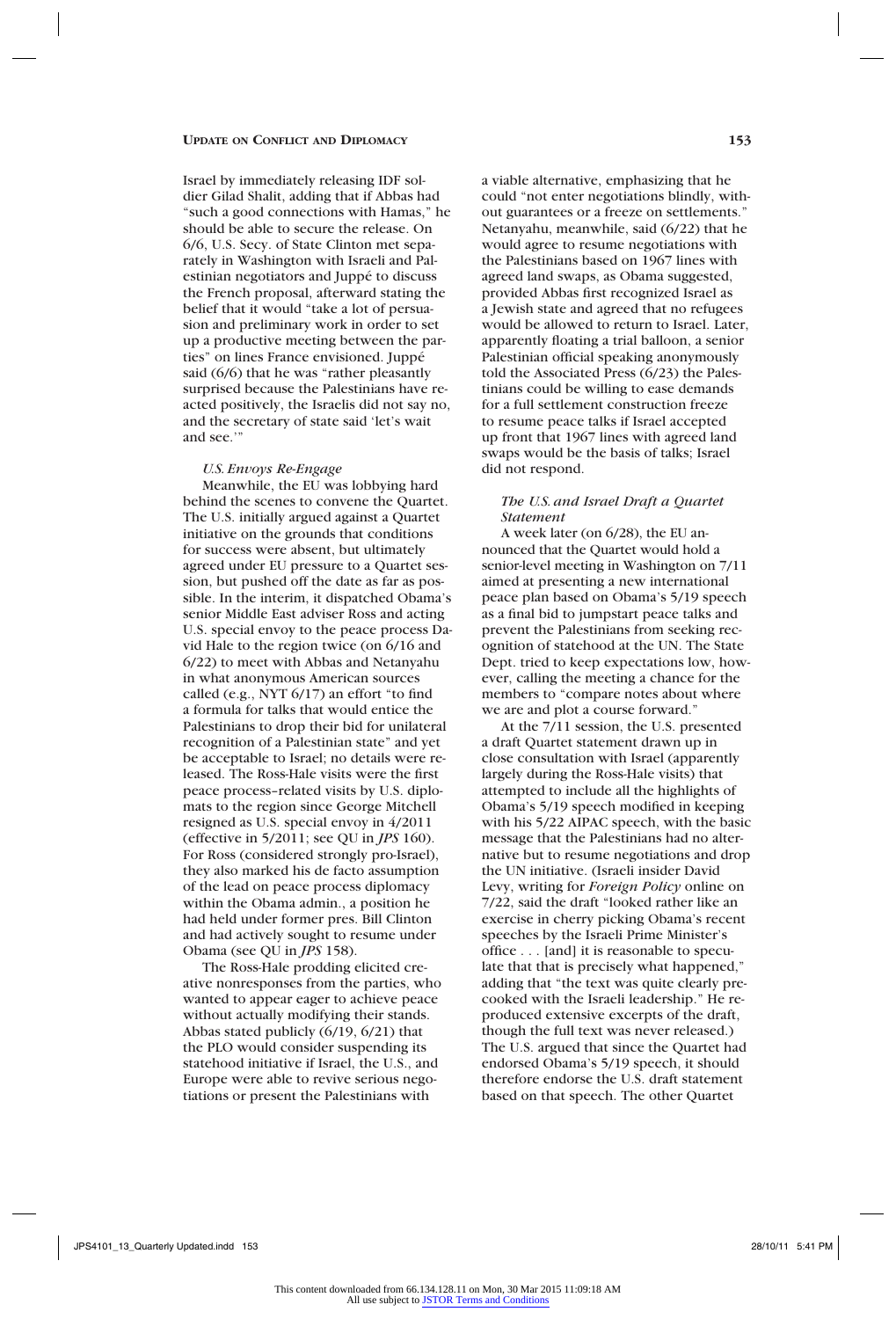partners, however, felt that they could not endorse it since the additions from the 5/22 speech contradicted their policy. In particular, they objected to wording stating: (1) that "the parties themselves will negotiate a border between Israel and Palestine that is different than the one that existed on June 4, 1967, to take account of changes that have taken place over the last 44 years, including the new demographic realities on the ground and the needs of both sides" (opposed as possibly prejudging the final status of Jerusalem); (2) that Israel should be defined as "a Jewish state and the homeland of the Jewish people" (opposed as possibly precluding the right of return); (3) that "no country can be expected to negotiate with a terrorist organization sworn to its destruction" (opposed as undermining Palestinian unity efforts); and (4) that the parties should immediately "return to direct negotiations, beginning with preparatory work to maximize their chances of success" (the reference to "preparatory work," coming after Secy. Clinton used the same phrase in discussing the French proposal, raised concerns that Israel and the U.S. sought to extend the interim phase indefinitely). UN Secy.-Gen. Ban particularly opposed wording stating, "[N]or can the two-state solution be achieved through action in the United Nations," which could be used to deny existing UN resolutions as a basis of peace talks. Ultimately, the Quartet members were unable to agree even on a basic statement on how to proceed, though Russian FM Sergei Lavrov stressed later that the stalemate did not imply that the Quartet would abandon its efforts to achieve peace.

#### *Intensive Behind-the-Scenes Efforts*

There was no further mention of the French initiative or a Quartet statement through the end of the quarter, although there were signs that significant diplomatic discussions (not necessarily coordinated) were still underway.

On 7/27, the Israeli daily *Ha'Aretz* broke the story that Israeli pres. Shimon Peres, in consultation with Netanyahu, had been holding intensive secret talks with Palestinian officials in effort to resume negotiations and head off the Palestinian statehood bid. The latest meeting, according to *Ha'Aretz*, had been held on 7/26 between Peres and Palestinian chief negotiator Saeb Erakat to look at maps of the

West Bank and East Jerusalem in "an effort to find a formula that would bypass the dispute over establishing the June 4, 1967 border as a basis for negotiations toward a final settlement." Though the PA strongly denied (7/29) that any contacts had taken place, rumors persisted. Days later, al-Jazeera (8/1) and the Jewish Telegraphic Agency (8/2) reported that Abbas had been en route to Amman to meet with Peres on 8/1 to discuss a new Israeli proposal when Peres canceled, saying he did not have anything new to offer. The reports hinted that Netanyahu had stopped the talks, possibly because they had been made public. On 8/13, an anonymous senior Fatah official told Agence France-Presse that Abbas and Peres had recently held 4 secret meetings in Amman and London in effort to revive peace talks.

At the same time, the U.S. and Israel were apparently in deep discussions on how to draw the Palestinians back to the table, with an anonymous U.S. source (*Washington Times* [WT] 8/3) describing the U.S. and Israel as "desperate . . . to avert a diplomatic showdown at the UN." Netanyahu told (8/1) a Knesset comm. that his government was working with the U.S. to draft a document laying out a new "framework" for restarting peace talks using language from Obama's 5/22 AIPAC speech. Other U.S. sources described (WT 8/3) the talks as aimed at crafting a "package" or "framework agreement" that would persuade the Palestinians to resume talks and drop the UN initiative. At the same time, an anonymous senior Israeli official said (8/1) that Israel could accept a formula for restarting talks based on 1967 lines with agreed swaps, stating: "While we would have difficulty endorsing that language, we wouldn't reject it" provided that the package include Palestinian recognition of Israel's right to exist as a Jewish state. Meanwhile, Netanyahu appeared (7/21) on al-Arabiya TV to appeal directly to the Palestinian public to return to peace talks, stating that he was willing to negotiate with anyone who recognized Israel's right to exist as a Jewish state. Together the statements seemed to suggest that Israel and the U.S. believed that a formula wherein each side would meet 1 precondition of the other (providing ostensible balance and showing goodwill) could constitute a basis for reconvening talks: the Palestinians would recognize Israel's right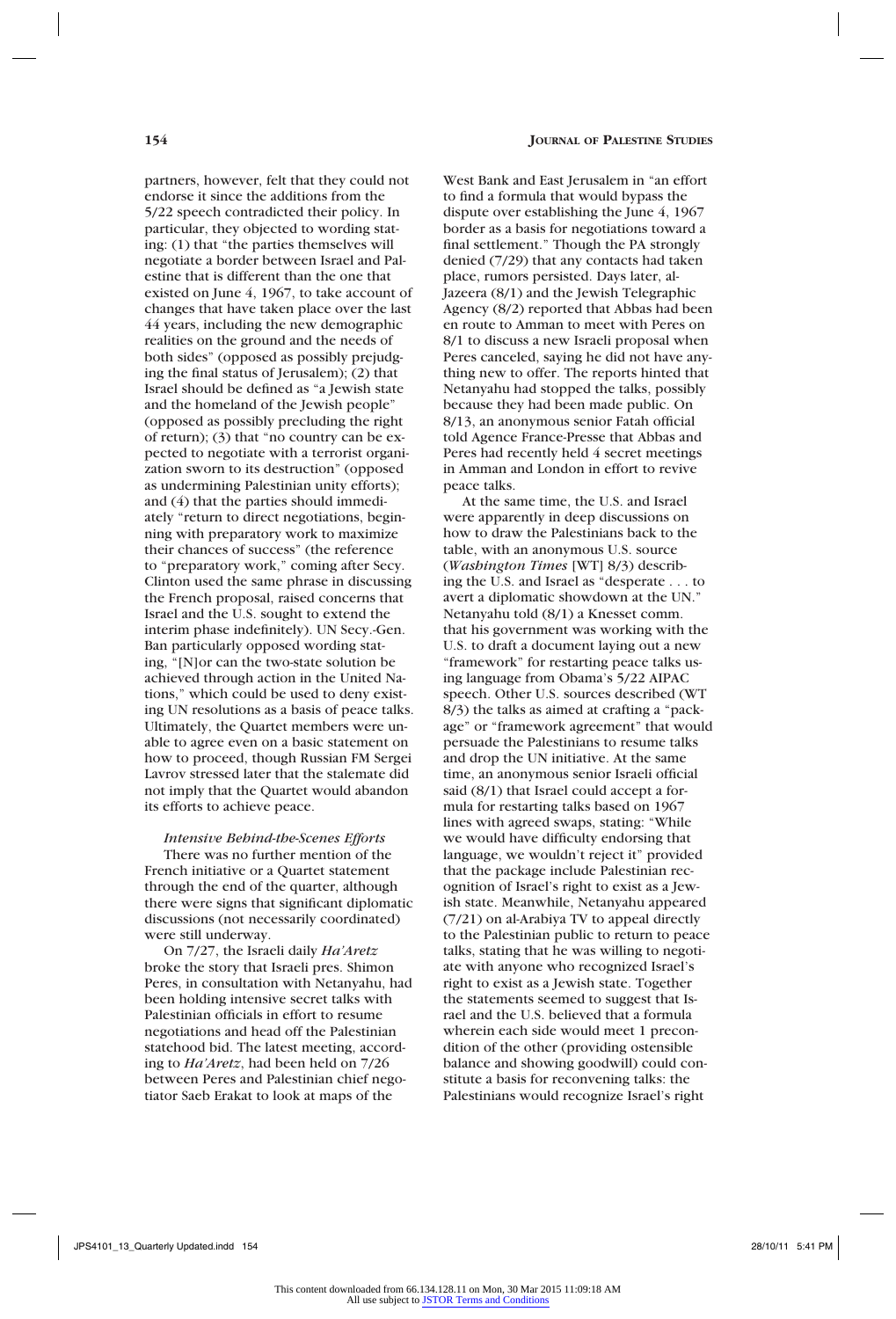to exist as a Jewish state, and Israel would affirm that talks would be based on 1967 borders with land swaps (also appeasing the U.S.).

The U.S.-Israeli talks seemed unlikely to succeed for several reasons: (1) Palestinian exclusion, basically a replay of the 2010 Obama-Netanyahu negotiations over a settlement freeze incentives package to revive talks, which failed because, absent Palestinian input, the steps on which the U.S. and Israel agreed were completely out of sync with the Palestinians' basic demands (see QU in *JPS* 158); (2) lack of equivalency between agreement to recognize Israel's right to exist as a Jewish state and agreement that the 1967 lines be a starting point for negotiations; and (3) repeated mention of a "framework agreement," which sparked memories of the 9/2010 U.S.-Israeli proposed framework agreement whose stated aim was to create a new interim period extending final status talks for another 10 years (see QU in *JPS* 158). (For an analysis of a possible U.S. scenario for engaging the Palestinians in a partial or open-ended peace effort extending through the 2012 U.S. presidential elections, see Jordan's Marwan Muasher in Carnegie Endowment for International Peace online 7/29.)

After the U.S.-Israeli discussions became public, the U.S. took steps to involve the Palestinians, dispatching Hale to meet (8/2) with Erakat (no details released) and inviting (8/4) Abbas and Erakat to Washington for talks. The PA accepted (8/4) the invitation, but no date was set and the meeting apparently did not take place before the end of the quarter. On 8/10, Obama spoke by phone with Netanyahu, but no details were released.

## *Scenarios for Seeking Recognition at the UN*

Parallel with these high-level diplomatic efforts to revive negotiations, the Palestinians and Israelis continued to prepare as if the statehood bid would go forward in 9/2011. During 6/2011 and early 7/2011, senior Palestinian and Israeli officials toured Eastern European and Latin American states, which were considered likely swing voters on the statehood issue at the UNGA. The Palestinian leadership reaffirmed (6/26) its intention to go to the UN following the Ross-Hale Ramallah visits and convened Palestinian representatives

abroad in Madrid (early 7/2011) and Turkey (7/22–23) to strategize on how best to lobby foreign states. The Arab League FMs re-endorsed (7/14) the Palestinian plan and met (8/3–4) with Palestinian officials to help draft the formal statehood request to be presented to the UNGA in 9/2011; no details were released. Netanyahu sent  $(8/14)$  a letter to 40 heads of state, urging them to oppose the Palestinian bid and explaining that "by turning to the UN, the Palestinians are trying to avoid negotiations that are based on mutual compromises. This violates the existing agreements between Israel and the Palestinian Authority and casts in doubt the existence of direct negotiations—which are the only way to resolve this conflict."

Israel also warned of dire consequences if the statehood initiative proceeded. Anonymous Israeli officials stated (7/22) that the government, in such an event, was considering declaring the Oslo accords void. Israeli FM Avigdor Lieberman stated (8/7) that Israeli intelligence agencies had evidence that the PA was planning "unprecedented bloodshed" after the UN session in 9/2011 and was going to send 10,000s of protesters to storm Israeli checkpoints; his spokesman affirmed that "the Palestinians are getting ready for bloodshed on a scale we haven't seen before. . . . The more they speak about nonviolent action, the more they are preparing for bloodshed." The PA, for its part, insisted that its intention in 9/2011 was to "request the international community's help—legally and according to law." At the same time, an internal Knesset report based on intelligence reports that was released in early 8/2011 concluded the likelihood of violence was low "because the Palestinians believe it would be counterproductive to their cause.'

As 9/2011 neared, it became evident that there was some confusion over what precisely the UN process was for recognizing a new state and what recognition would mean. UNGA pres. Joseph Deiss affirmed (5/29) that according to the UN bylaws, the UNGA could not table a motion to grant Palestine member-state status without a recommendation from the UNSC. After the U.S. stated explicitly (7/26) that it would veto any such resolution, many questioned whether statehood could truly be denied if a single permanent member of the UNSC vetoed a petition despite the overwhelming support of UNGA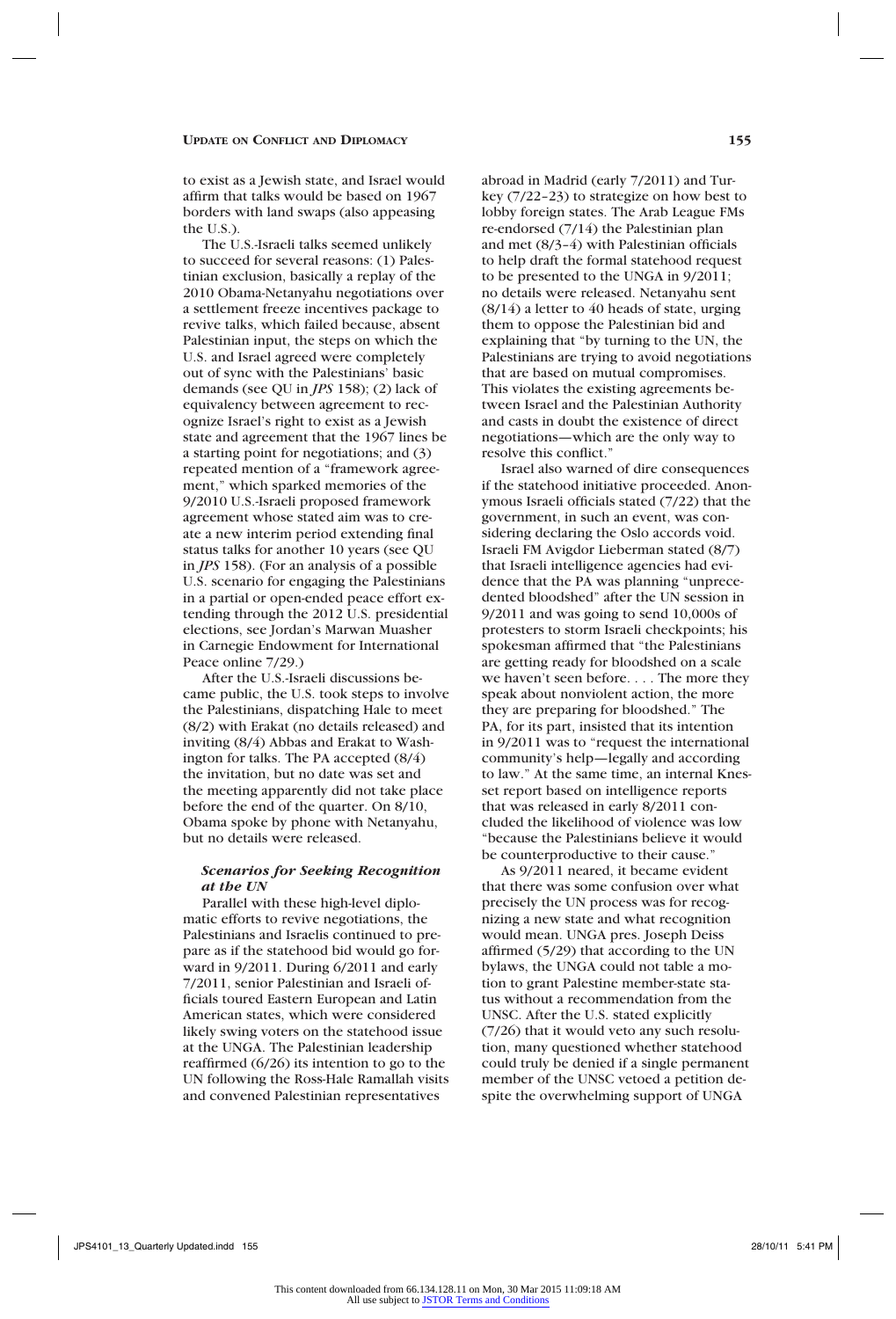members. (By the close of the quarter, at least 112 of the UNGA 193 member states had recognized a Palestinian state, with as many as 118 poised to endorse a statehood petition in 9/2011.)

Many experts believed that if the U.S. vetoed a Palestinian request in the UNSC, the Palestinians could successfully lobby the UNGA to invoke UNGA Res. 377 of 1950 ("Uniting for Peace") which allows the UNGA to override the UNSC with a two-thirds majority vote of the 193 UNGA members (129 votes) if it determines both (1) that the UNSC has failed "to exercise its primary responsibility for the maintenance of international peace and security in any case where there appears to be a threat to the peace, breach of the peace, or act of aggression" and (2) that UNGA action is necessary "to maintain or restore international peace and security." Though success of this maneuver was not guaranteed, the Palestinian leadership certainly saw this as a viable recourse.

But the possibility that a "Uniting for Peace" appeal might fail was disquieting. By mid-7/2011 some senior Palestinian officials were questioning privately whether the statehood initiative was wise and whether it should be reconsidered or postponed. (PLO Central Council member and former PC member Nabil Amr was the first to speak out publicly against the plan on 7/19.) On 7/12, PLO amb. to the U.S. Maen Areikat confirmed that a third option was being considered: seeking an upgrade of Palestine's UN status from "permanent observer" to "observer state," which would put Palestine on the same footing as the Vatican, with all the rights of a state (including the right to petition the International Criminal Court) but without the ability to vote. Opting for this status seemed to be gaining favor at the close of the quarter but was still largely seen as a fall-back option, if other UNSC and UNGA efforts failed. (For a deeper discussion of these and other hybrid options the Palestinians could pursue, see [Camille Mansour,](http://www.palestine-studies.org/columndetails.aspx?t=1&id=34)  ["Palestinian Options at the United Nations"](http://www.palestine-studies.org/columndetails.aspx?t=1&id=34) on the *JPS* website.) Ca. 8/11, UN Secy.- Gen. Ban told Abbas that the UN was ready to receive a membership request "any time from now until 9/20."

#### *Nonviolent Protest Actions*

This quarter, several major nonviolent actions were called in support of the

Palestinian cause. (For information on the small weekly nonviolent protests in the territories, see "Nonviolent Protests in the Territories" below.) Though some of them generated considerable media attention, most did not succeed for various reasons, including the intervention of host governments and an apparent wariness on the part of Palestinians to take part in protests sponsored by factions.

#### *Naksa Day Rallies*

By late 5/2011, Palestinian activists organizing on Facebook and eager to repeat the success of the Nakba Day "March to Palestine" were calling for massive demonstrations on 6/5 in Jordan, Lebanon, and Syria to mark Naksa Day (the anniversary of the "setback" of the 1967 war). In the territories, activists planned parallel demonstrations in the West Bank and Gaza. In the run-up to 6/5, the IDF reinforced its northern borders by digging new trenches, erecting fences, and laying minefields in expectation that there could be violent protests along its borders; preparations were also made to defend West Bank settlements. The IDF cautioned (5/29) that while it would ignore nonviolent demonstrations outside its borders and settlements, it would take military action if protesters attempted to cross into Israel or enter settlements.

Shortly before Naksa Day, Fatah and Hamas declared (ca. 6/3) 6/5 a "day of popular rage" against the Israeli occupation and in support of the statehood drive in what many saw as an effort to co-opt the activists' plans. In Lebanon, Fatah officials in 'Ayn al-Hilwa refugee camp (r.c.) announced (5/31) they would rally more than 50,000 refugees to 2 demonstrations in Marun al-Ras and Naqura near the Israeli border. However, the Lebanese army immediately (5/31) vowed to prevent anyone from reaching the border and the government declared (6/2) the s. Lebanon border area a closed military zone. Under intense pressure from the Lebanese government, Fatah officials and Palestinian activists in Lebanon rescinded (6/3) plans to take part in the Naksa Day marches, saying they would instead hold commemorative rallies inside the camps. In Syria, Palestinian factions worked with Syrian authorities to organize (as of 6/3) 100s of buses to take demonstrators to the border.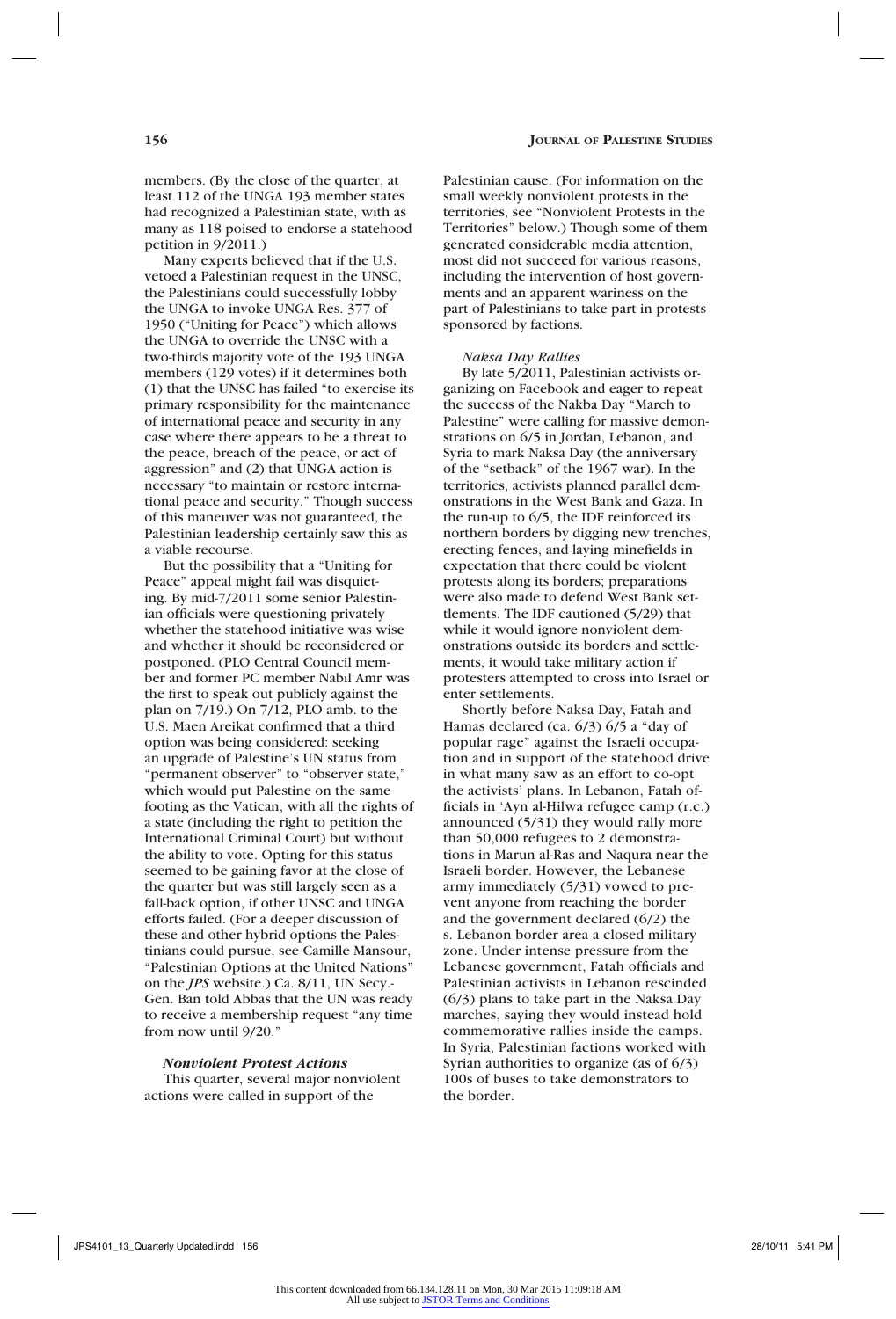Ultimately, the 6/5 Naksa Day demonstrations were much smaller than those marking Nakba Day on 5/13–15, with no protests reported in Egypt, Jordan, or Lebanon. Serious clashes took place on the Syrian border, however, where IDF troops opened fire on 100s of unarmed Palestinian refugees and supporters who tried to cross a trench and an earthen berm 150 m on the approach to the border fence across from the town of Majdal Shams inside the occupied Golan Heights. Syrian authorities reported 22 killed and more than 350 wounded, which would mark the worst violence on the Syrian border since the 1973 war; Israel said the numbers were exaggerated. Additional protests were held inside Syria near the border at Qunaytra; there, the IDF fired tear gas and stun grenades when protesters began to march toward the border, but no injuries were reported (see more in the Syria section below). In the West Bank, the IDF clashed with up to 200 stone-throwing Palestinian protesters at the Qalandia crossing (using tear gas and stun grenades to disperse them) and blocked Palestinian marchers from approaching Elon Moreh settlement near Nablus. In Gaza, Hamas-affiliated police blocked 10s (possibly 100s) of demonstrators from approaching the Erez crossing to Israel.

## *The Freedom Flotilla II*

On 5/30, the 1st anniversary of Israel's 2010 attack on the aid flotilla to Gaza that killed 9 Turkish activists aboard the *Mavi Marmara* (see QU in *JPS* 157), the flotilla's organizers, the U.S.-based Free Gaza Movement and the Turkish charity Humanitarian Relief Foundation (known by its Turkish acronym IHH), announced that at least 1,000 activists and 10 boats were preparing to set sail from undisclosed ports in late 6/2011 as part of the "Freedom Flotilla II" to again challenge the Gaza siege. Each boat would carry nationals from a different country, with boats so far representing Canada, France, Ireland, Spain, Switzerland, Turkey, and the U.S. (The U.S. group named its boat *The Audacity of Hope*, after Obama's memoir.) Israel denounced  $(6/1)$  the flotilla action as a political statement to support a "terror organization" (i.e., Hamas) and warned (6/16) that it would use force if necessary to stop the flotilla from reaching Gaza. Soon after, the State Dept. warned (6/24) that Americans

participating in the flotilla could be charged with providing material support to terrorists (which can carry fines and a life sentence), while Secy. of State Clinton separately cautioned (6/24) that "by entering into Israeli waters" the flotilla would "creat[e] a situation in which the Israelis have the right to defend themselves.<sup>"</sup>

Flotilla activists soon ran into other obstacles. On 6/17, IHH withdrew its participation, saying that Israel's damage to the *Mavi Marmara* (which Israel had returned to Turkey in 12/2010) was too extensive to allow the ship to sail again. Soon after, it was revealed (6/20) that Turkish-Israeli talks were currently underway to repair strains caused by the first flotilla incident (see "Turkey" below). Israel also quietly pressed Cyprus and Greece to prevent flotilla ships from using their ports as departure points for Gaza. In mid-6/2011, Israeli and Greek officials met in Athens for talks on bilateral relations, during which analysts suspected (e.g., *The Nation* 6/24) that Israel threatened to cut back trade relations with Greece (already facing a major economic crisis) if it allowed flotilla boats to sail. Ca. 6/23, Greece formally banned sea departures for Gaza.

Meanwhile, Israel threatened (6/26) to ban entry for 10 years to any foreign journalist who rode along with the flotilla, though it quickly backed down (6/27) amid international protests. At the same time, the Israeli press widely reported anonymous Israeli military officials citing intelligence reports of activists loading sacks of chemicals onto flotilla ships and vowing to "shed the blood" of Israeli soldiers. (One such story in the Israeli daily *Ma'ariv* on 6/28 appeared under the headline "Coming to Kill.") The Israeli Government Press Office (IGPO) widely circulated a video purporting to show flotilla organizers praising Hamas and barring participation of a gay rights activist, calling gays 'a minority of perverts"; this was quickly revealed (WP 6/28) as a fake made by an Israeli actor and put online by an intern in PM Netanyahu's office.

In parallel, the Israeli advocacy group Shurat HaDin—Israel Law Center warned (ca. mid-6/2011) at least 30 major maritime insurance companies that insuring flotilla boats could result in charges of abetting terrorism. Just before the boats were to set sail (ca. 6/28), the group falsely told Greek authorities that flotilla boats docked there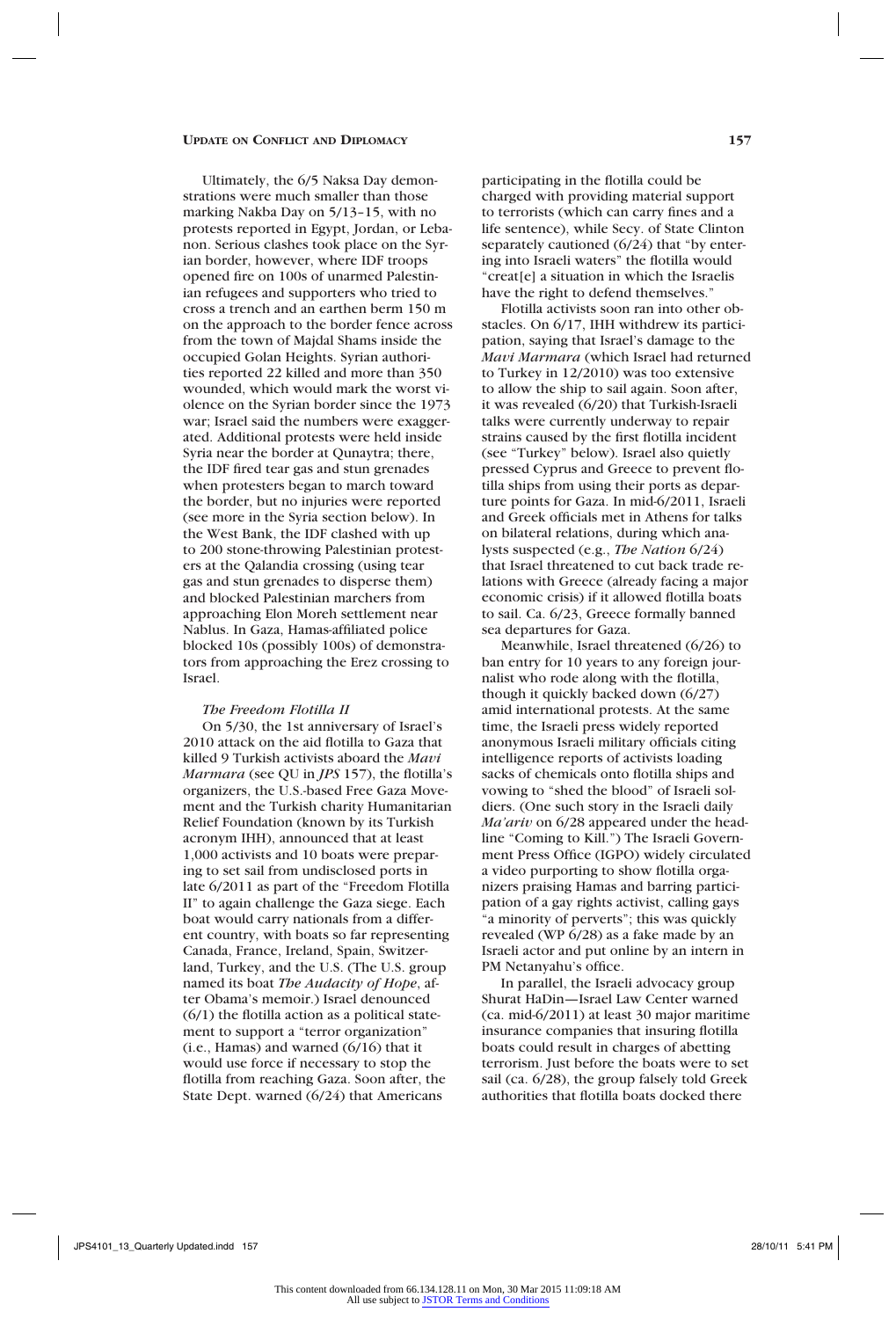sabotaged (their propeller shafts severed). Flotilla organizers reiterated (e.g., 6/27) their nonviolent intentions, saying "all our passengers sign a declaration of nonviolence. We are training for nonviolence." American activists sent (6/28) a letter to Pres. Obama, pledging there would be "no weapons of any sort on board," nor would they deliver anything to Gaza, stressing theirs was a nonviolent mission to show solidarity with Gazans. Organizers showed proof that their boats held insurance and blamed Israel for sabotaging their vessels but, ultimately, as a result of the hostile actions, delayed the flotilla's departure date by a week, until ca. 7/5. This prompted the Quartet to issue a 7/1 statement urging governments to "discourage" Gaza-bound flotillas, saying efforts to breech the block-

were without maritime insurance, leading 2 boats to be detained until the matter was clarified. Meanwhile, 2 boats docked in Greece (ca. 6/28) and Turkey (6/30) were

Anticipating problems, *The Audacity of Hope* (7/1) attempted to slip out of Athens undetected before the new departure date, as did 2 other boats from Corsica (7/3) and Crete (7/4), but all were detained before they could reach international waters. A French boat made it out of Greek waters on 7/5 but surrendered to Israeli forces without incident on 7/19. Meanwhile, flotilla organizers had formally ended their effort on 7/7, sending remaining activists home to "share their experiences" and claiming that they had successfully redirected international focus to Gaza's plight and shown "the lengths Israel is willing to go to stop . . . unarmed peaceful activists."

ade would escalate regional tensions.

On 7/11, Israeli pres. Shimon Peres received visiting Greek pres. Karolos Papoulias, praising his efforts to stop the flotilla and heralding "the opening of a new chapter in Greece-Israel relations" and "a great future."

*"Welcome to Palestine" Air Flotilla* Meanwhile, some 40 Palestinian NGOs had endorsed an online call by Palestinian activists launched on 2/1/11, inviting supporters worldwide to visit Palestine between 7/8/11 and 7/10/11 as part of a nonviolent solidarity action, called the "Welcome to Palestine Air Flotilla," to raise awareness about the occupation. Organizers urged activists (particularly Europeans who are not on Israel's security watch

the given dates and tell immigration officials that the purpose of their trip was to "visit Palestine"; the hope was that Israel would deport them en masse, generating an international media spectacle. As of 7/1, Israel, concerned that as many as 700 pro-Palestinian activists from around the world might participate in the event, had circulated updated no-fly lists (compiled by Israeli intelligence searching Facebook and other social networking sites) to European airlines, along with a letter warning that "pro-Palestinian radicals" planned to use commercial flights "to disrupt order and confront security forces at friction points." By 7/11, at least 6 European air carriers had denied boarding to unspecified numbers of passengers based on the lists, while Israeli authorities at Ben-Gurion Airport had detained more than 300 arriving passengers on suspicion of taking part in the flotilla; at least 118 were deported as activists, while the rest were deemed legitimate tourists and allowed entry. A handful of activists made it through airport security and joined a separation wall protest n. of Jerusalem on 7/9. The air flotilla spectacle garnered short-term media notice but quickly fell off the radar.

#### *The Palestine 194 Campaign*

Toward the end of the quarter, as the 9/2011 UNGA session approached, senior Fatah officials began calling for mass demonstrations to show popular support for the statehood bid at the UN. The first to do so was jailed Fatah figure Marwan Barghouti, who urged (7/20) "our people in the homeland and in the diaspora to go out in a peaceful, million-man march during the week of voting in the United Nations in September." On 7/27, Abbas called, without giving a timeframe, for massive nonviolent public rallies in support of statehood. On 8/1, his spokesman Yasir 'Abid Rabbuh said that mass marches against Israel's occupation would begin on 9/20/11, the eve of the UNGA session, the hope being that they would culminate in a "million man march" just before the vote. The PA dubbed this the "Palestine 194" campaign, since Palestine would become the 194th UN member state, and stated: "The appeal to the UN is a battle for all Palestinians, and in order to succeed, it needs millions to pour into streets." Palestinians representing civil society groups, unions, and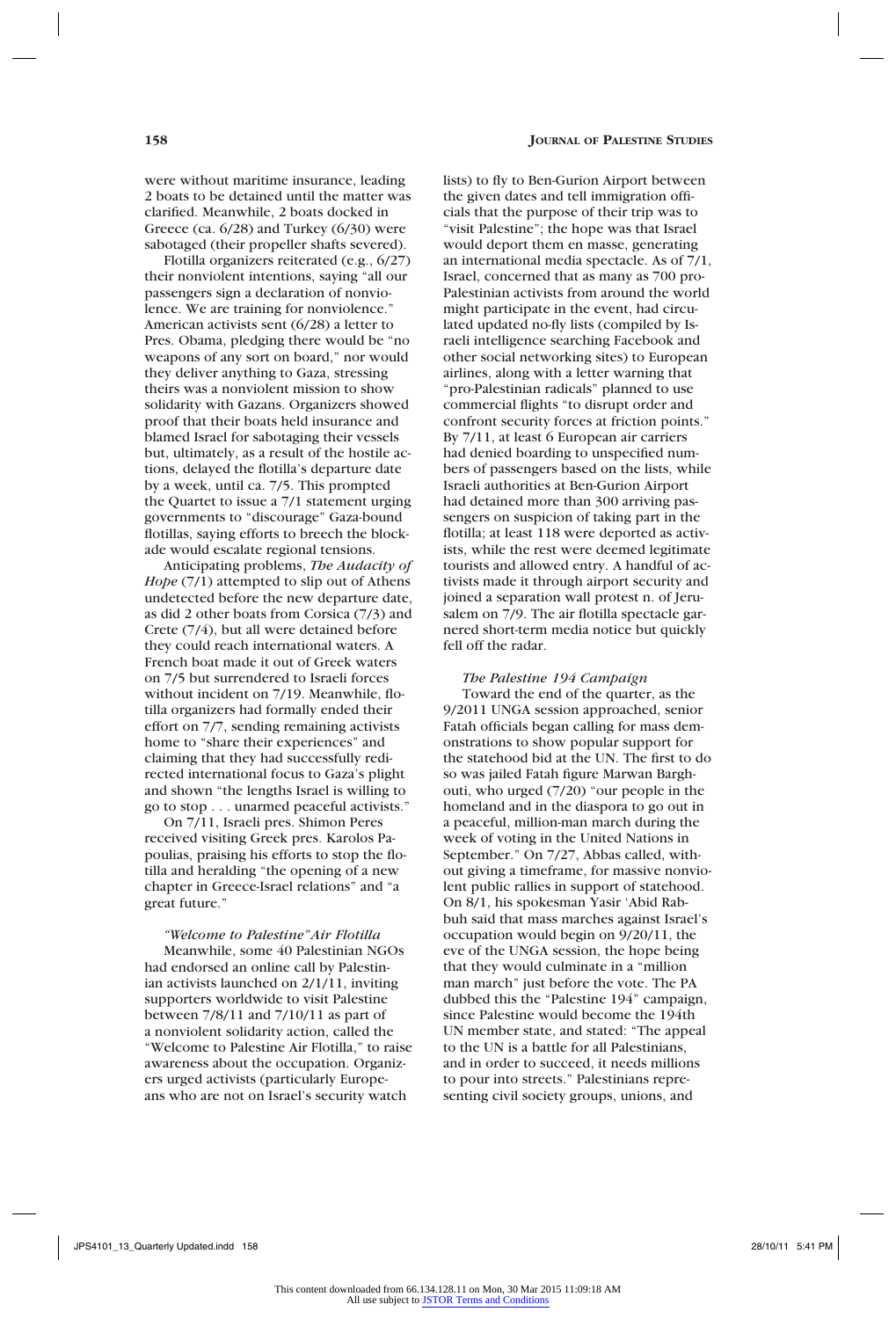youth activists met in Ramallah on 8/9 to form a preparatory comm. to oversee a national campaign to support Palestine 194, but no details were released.

#### *Prisoner Release Talks*

Last quarter, Hamas officials noted that Israel had treated prisoner swap talks more seriously since Pres. Husni Mubarak's fall on 2/11/11 and hoped that a breakthrough could be announced soon. Hamas had already approved a new Egyptian-draft prisoner release agreement, but Israel had not yet responded (see QU in *JPS* 160). While no details about the new proposal were made public, the deal reached in principle by Hamas and Israel at their last serious round of talks in 2010 involved as many as 1,000 Palestinians in exchange for IDF soldier Gilad Shalit (seized in 2006), but had bogged down over Israel's rejection of a handful of names on Hamas's proposed list it called "mass murderers" (see QU in *JPS* 158).

On 6/2, after indications surfaced that Israel had rejected the Egyptian-draft proposal, Hamas negotiators went to Cairo to consult with Egyptian mediators; on 6/5, Israeli DM Ehud Barak followed up with a phone call to Egyptian military leader Muhammad Tantawi. On 6/26, Netanyahu stated that Israel had accepted a Germanmediated bridging proposal to secure Shalit's release, which Hamas quickly rejected (6/27) as an endorsement of Israel's demands, adding it would no longer work with the "biased" German mediator.

Nothing further was reported until early 8/2011, when a very senior Hamas delegation (including the head of Hamas military wing Ahmad Jaabari and Hamas Politburo Dep. Dir. Musa Abu Marzuq) visited (ca. 8/8) Cairo for talks with Egyptian intelligence officials on the prisoner issue. According to Abu Marzuq, Hamas at the meeting insisted on the release of prisoners who were sentenced to life terms and on the number of prisoners to be released and said it would reject deportation of any prisoner (suggesting this had been an Israeli compromise proposal for freeing prisoners connected to major attacks). After a 2d round of Cairo talks on 8/15 (Egypt mediators meeting separately with Israeli and Hamas delegations), Palestinian sources said that Israel had shown flexibility on issues that it previously rejected (no details released). Israeli sources stated that there

was "a grain of truth" to the Palestinian reports, while Egyptian mediators said (8/15) that the sides were still far from finalizing a deal. Nonetheless, Hamas announced (8/15) that its leader Khalid Mishal would head to Cairo on 8/16 to take part in a 3d round talks, indicating at least some significant progress.

#### *Intifada Data and Trends*

During the quarter, at least 15 Palestinians and no Israelis were killed as a result of Israeli-Palestinian violence (compared to 64 Palestinians, 9 Israelis, and 1 foreigner last quarter), bringing the toll at 5/15 to at least 7,828 Palestinians (including 51 Israeli Arabs and 19 unidentified Arab cross-border infiltrators), 1,111 Israelis (including 354 IDF soldiers and security personnel, 226 settlers, and 531 civilians), and 66 foreign nationals (including 2 British suicide bombers). These numbers include individuals who died in noncombat-related incidents if their death was a direct result of Israel's occupation and the ongoing conflict (e.g., ailing Palestinians who died when denied access to medical care and Palestinians killed in smuggling tunnel accidents).

#### *Overview of the Violence*

Overall, Israel-Palestinian violence in the occupied territories was low this quarter (see Chronology for details), with neither Israeli assassinations nor major Palestinian attacks.

In **East Jerusalem**, the quarter's only clash took place after Friday prayers on 6/10, when Palestinians at the al-Aqsa Mosque threw stones at nearby Israeli police to protest a 6/9 incident in which the IDF escorted a group of Jews into the al-Aqsa Mosque compound to pray. Israeli police then raided the mosque courtyard and fired tear gas and stun grenades to disperse the demonstrators. No serious injuries were reported.

Most of Israel's actions in East Jerusalem were aimed at intensifying the "Jewish character" of the city and deepening Israel's physical hold to ensure continuation of its present status in any agreement. In addition to settlement expansion efforts (see "Settlers and Settlements" below), Israel's Interior Min. issued building permits for the Simon Wiesenthal Museum of Tolerance on the site of the ancient Mammilla cemetery in Jerusalem, saying work could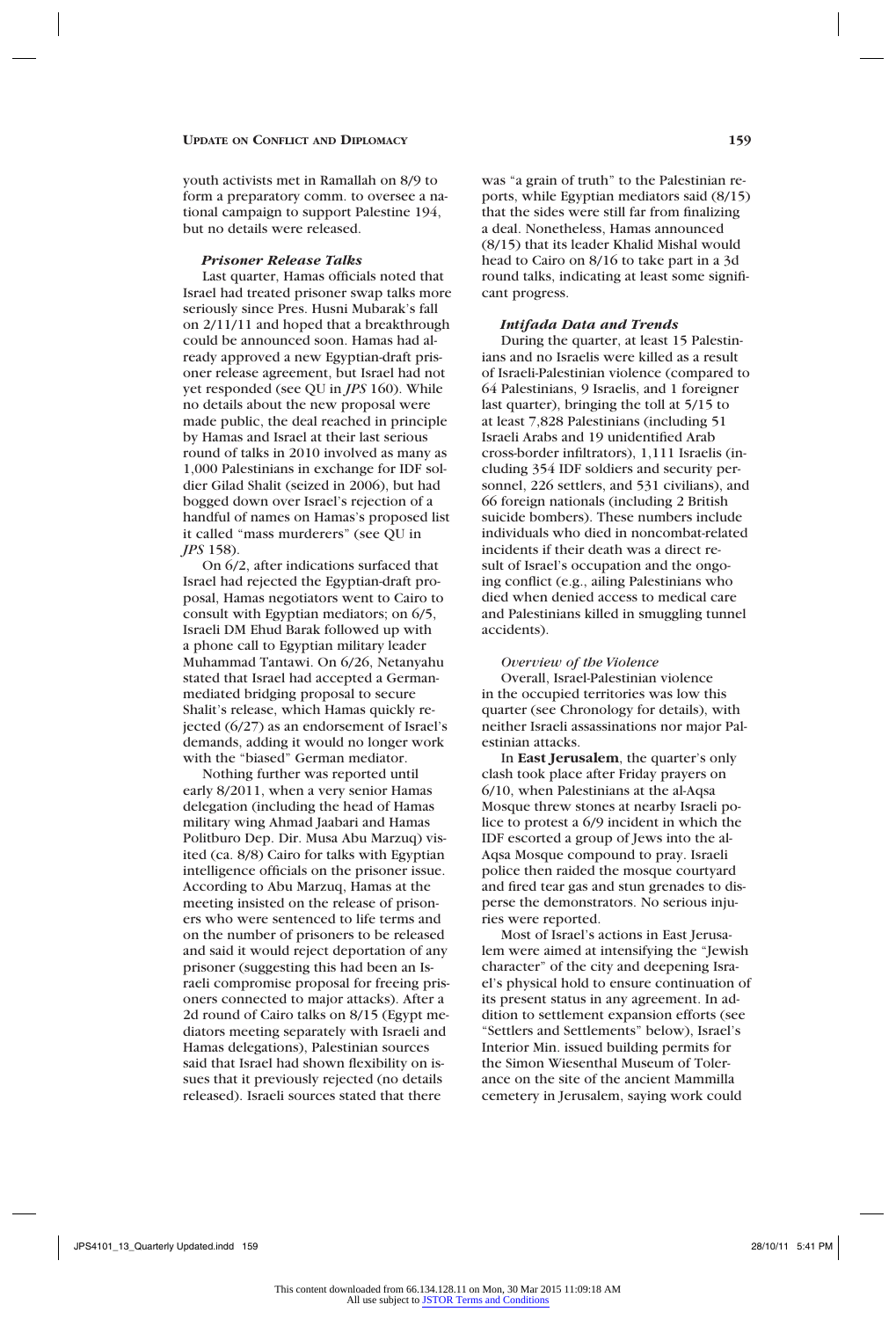begin immediately. Palestinians denounced (7/12) the decision to go forward with desecration of a historic Muslim site. On 6/25, Jerusalem municipal authorities began clearing 100 graves in the cemetery to make way for the museum car park.

Israeli authorities also began (6/12) archeological excavations at al-Sultan Pool, a registered Islamic holy site near the Old City's walls in East Jerusalem.

In the **West Bank**, 3 Palestinians were killed by the IDF during late-night or predawn incursions into Palestinian refugee camps (r.c.): 1 was shot while running away from incoming forces in al-Fara'a r.c. near Tubas (7/12); 2 were felled by live ammunition when they threw stones at advancing IDF vehicles. A 4th West Bank Palestinian died (7/1) in Israel's Hadassah Hospital of injuries sustained on 1/20/11 when he failed to heed orders to stop near an IDF checkpoint near Hebron. The IDF also shot, wounded, and arrested (6/19) a Palestinian near the Israeli military liaison office in Qalqilya, claiming he attempted to stab a soldier. Palestinians disputed the incident. A Palestinian shepherd (8/12) and 2 Palestinian children  $(5/20)$  were injured when they accidentally triggered unexploded IDF ordnance. Most other Palestinian injuries in the West Bank this quarter occurred during the weekly protests against settlement expansion and the separation wall (see "Nonviolent Protests in the Territories" below)

Of particular note: The IDF intercepted (7/25) 2 Palestinians in a rubber dinghy ferrying 10 assault rifles and ammunition across the Dead Sea from Jordan to the West Bank; Israel said it was treating the case as a smuggling incident and not an attempted terrorist attack.

The IDF conducted an average of 90 operations per week in the West Bank, as recorded by the UN Office for the Coordination of Humanitarian Affairs (OCHA) unchanged from last quarter and likely the minimum needed to maintain "intelligence dominance and freedom of action" (see "Security Coordination" below). Once again this quarter, most IDF incursions into Palestinian population centers were patrols as a show of force without arrest raids or house searches. The IDF also often issued Palestinians summons to appear for interrogation rather than detaining them immediately.

The IDF stepped up efforts to rearrest Hamas-affiliated Palestinian Council (PC)

members and local Hamas leaders who were originally arrested ca. 6/06 as part of Israel's round-up of elected Hamas officials after the 1/2006 PC elections and later released. The trend seemed to begin with the breakdown of peace talks in late 2010 (see QUs in *JPS* 159 and 160 for background). Those detained this quarter included: Hamas-affiliate PC members 'Abd al-Rahman Zidan (6/1 nr. Tulkarm), Aziz Dweik (6/2, no location reported), Ahmad al-Haj Ali (6/6 in Nablus), Samir al-Qadi (6/16 in Hebron), Nassir 'Abd al-Jawwad (6/27 in Salfit), and Khalid Abu Tous (7/28 nr. Tubas), as well as Hamas politburo member Aysha Dar Suleiman (5/22 nr. Ramallah), local Hamas leader Ghassan Thougan (6/1 in Nablus), and Wasfi Qabaha (6/9 in Jenin). The IDF also raided and searched the Hamas-affiliated Change and Reform party offices in Nablus on 6/6, confiscating a computer and files.

A major IDF operation on 5/30 targeted Islamic Jihad in and around Jenin. Troops raided and searched the homes of at least a dozen local Islamic Jihad figures (arresting all but 1) and raided, searched, and confiscated the files of 2 charities affiliated with Islamic Jihad. The same night, the Jenin offices of the Palestine People's Party were also searched.

Fatah members were also targets: The IDF arrested Fatah PC members Yasir al-Badrasawi (6/1 in Balata r.c.) and Hussam Khader (ca. 6/1 in Nablus), as well as local Fatah official Muhammad Walawil (6/14 in Oalqilya).

The Israeli human rights group B'Tselem reported (ca. 6/17) that the IDF had been conducting nighttime houseto-house searches in Nabi Salih, photographing children and young adults for a database identifying stone throwers.

B'Tselem also reported (7/18) that between 2005 and 2010, 835 Palestinian children were indicted for rock throwing, with only 1 acquitted. Moreover, 93% of the teens and youths convicted of hurling stones were sentenced to prison terms, including 19 children under the age of 14. Israeli civil law forbids, but military law permits, imprisonment of children younger than 14.

In **Gaza**, a total of 10 Palestinians died in conflict-related incidents this quarter: 3 were Palestinian militants hit by IDF air strikes while preparing to launch rockets into Israel (2 on 7/5, 1 on 8/15); 1 was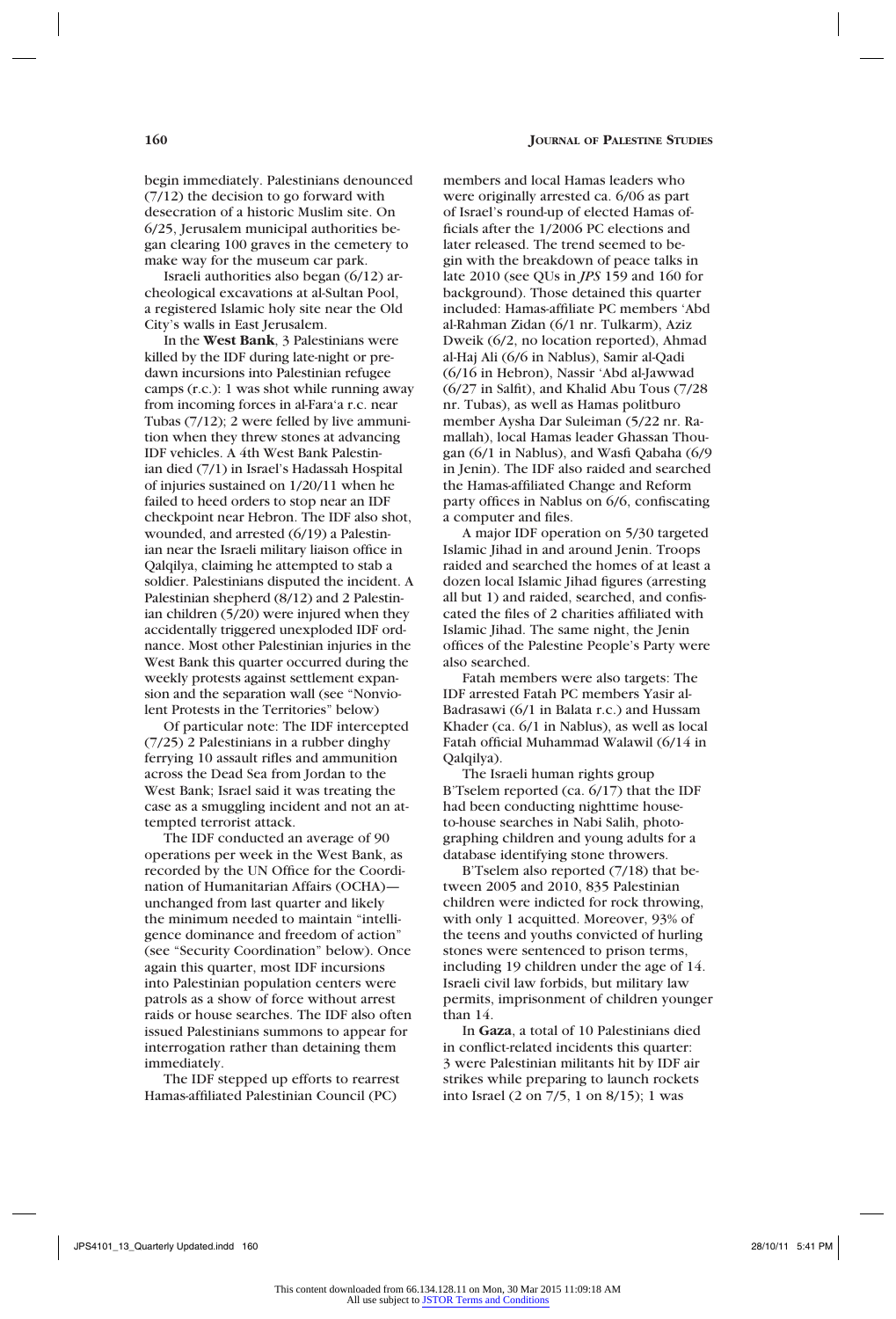## **Update on Conflict and Diplomacy 161**

killed (7/13) in an IDF air strike on a smuggling tunnel on the Rafah border carried out in retaliation for Palestinian rocket fire on Israel; 1 was a teenager fatally shot by troops when he strayed near the Gaza border fence; and 5 died in accidents in smuggling tunnels (5/23, 6/6, 6/11, 7/16, 7/21). An 11th Gazan civilian died in an Israeli hospital where he was being treated since he was wounded in the 1/15/09 Israeli air strike that assassinated Hamas leader Said Siyam.

Palestinian rocket and mortar fire was low. In total, Palestinians fired 4 manufactured Grads, 29 homemade Qassams, and 5 mortars (compared to 32 Grads, around 70 Qassams, and some 200 mortars last quarter); 2 of the Qassams landed inside Gaza, damaging a home and injuring 1 Palestinian in 1 instance, while inside Israel, only 1 bedouin woman was lightly injured and only 2 instances of light damage were reported. In addition, 1 IDF soldier was lightly injured (7/7) when an IDF tank patrolling the Gaza border fence inside Israel triggered a roadside bomb laid by Gazans. It was unclear who was responsible for most of the fire, though the Islamist Tawhid and Jihad group was behind at least 3 Qassams (all on 7/9), and the Salafist Abdullah Azzam Brigades was responsible for 2 Grads (both on 8/3). Hamas was believed to be keeping a tight rein on the fire (its own and overall) to avoid jeopardizing the national unity agreement.

Israel routinely responded to serious rocket firings with Israeli air and (on 1 occasion) artillery strikes and regularly carried out helicopter or drone air strikes on Palestinian rocket-launching teams it could identify. In total, Israel carried out at least 44 air strikes (warplanes, helicopters, and drones combined, compared to more than 115 last quarter) and 2 artillery strikes targeting armed units, smuggling tunnels, suspected weapons manufacturing and storage sites, and Hamas sites (Hamas, as the leadership authority in Gaza, being held responsible for any attacks); in total 4 Palestinians were killed (at least 3 of them militants) and 19 were wounded (at least 11 of them militants and 3 of them innocent children).

The IDF also continued routinely to fire warning shots at farmers and shepherds straying too near the border (wounding 3), at protesters staging nonviolent marches to the border fence (wounding 2), and at

Palestinian fishing vessels to keep them close to shore (wounding 1), but incidents were down slightly this quarter. Unlike previous quarters, there were no reports of the IDF firing warning shots at Palestinian civilians scavenging for construction materials near the border, possibly because Israel allowed more construction imports this quarter (see "Movement and Access Issues" below). IDF cross-border gunfire targeting suspicious movement near the border killed a Palestinian teenager and wounded a mentally disabled woman. The IDF also made a handful of brief incursions to level land and clear sight lines along the Palestinian side of the border fence.

*Movement and Access Issues*

This quarter, Palestinian freedom of movement in the West Bank remained relatively good (i.e., it was possible to go almost anywhere, though not necessarily by the most direct route). In general, travel between major population centers continued to be easier than travel to outlying villages. As of 7/27, the Palestinian Center for Human Rights reported 585 manned and unmanned roadblocks across the West Bank, most of which were earthen mounds and unmanned barriers; only a few dozen permanent manned checkpoints were in place. (The IDF's checkpoint infrastructure remained intact, however.)

During Ramadan, Israel limited Palestinian access to East Jerusalem for Friday prayers (8/5, 8/12) to women over age 35 and men ages 45–50.

In Gaza, Israel maintained near total control of borders except at the Rafah crossing, which Egypt declared "fully reopened" on 5/28 for the first time since the Hamas takeover in 6/2007. This was an exaggeration: Under Israeli pressure, Egypt had heavily restricted passage through the crossing between 6/2007 and 1/29/2011. On 1/29/11, Egypt shut it in light of its own domestic unrest and partially reopened it on 2/18/11 (after Mubarak's fall) to allow Palestinians stranded in Egypt to return to Gaza. As of 5/28, most Palestinians with passports were initially permitted to cross into Egypt from 9:00 a.m. to 9:00 p.m. daily, except for Fridays and holidays; only men ages 18–40 were required to secure an additional visa in advance to enter Egypt. From the time Egypt announced the new plans (5/25), Israel said that unrestricted passage through Rafah would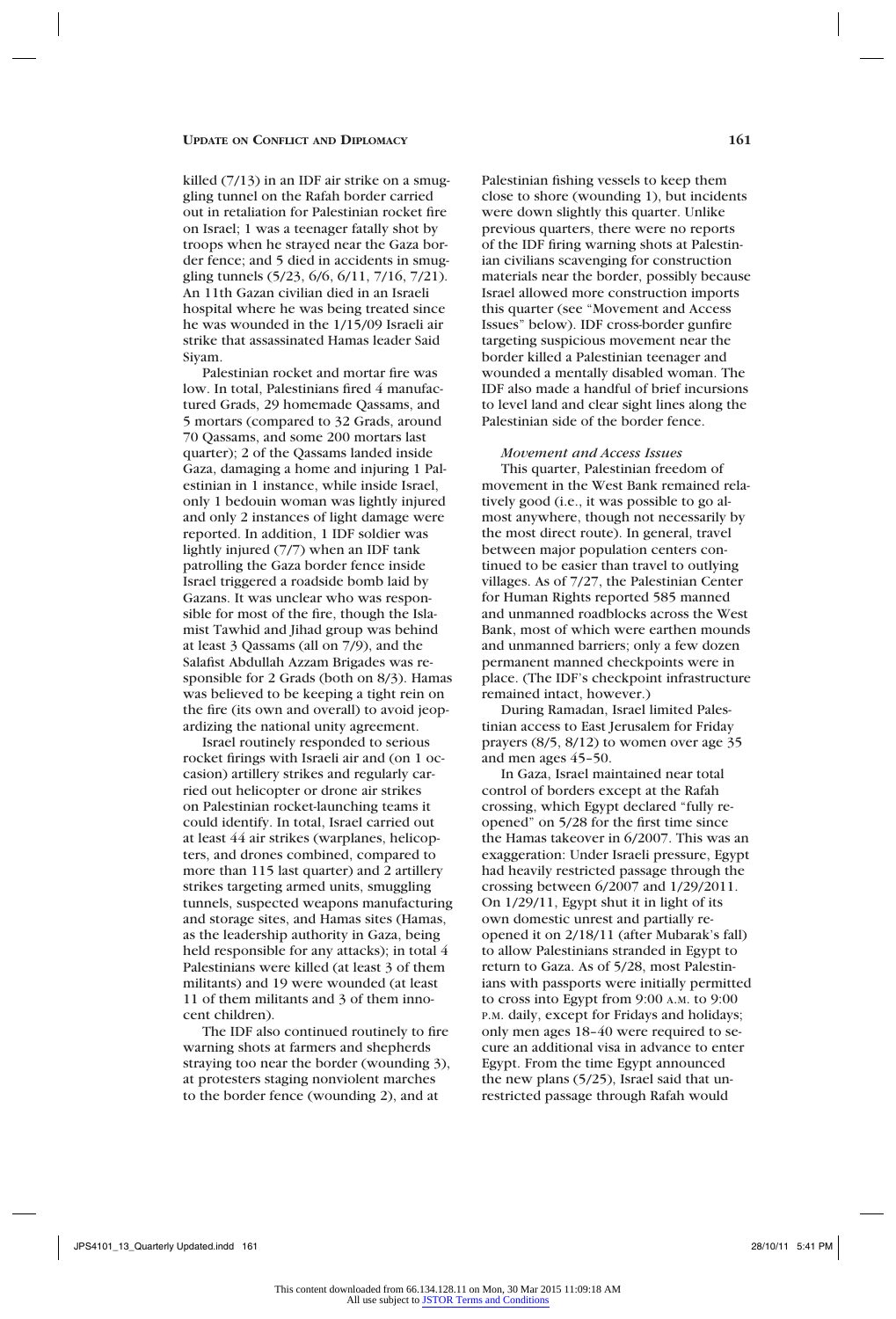be "very problematic" but that it would not violate bilateral agreements. Egyptian authorities quickly assured Israel that it would not allow the crossing to be used to transfer goods and that it would impose restrictions and take other steps to ensure that "terrorist elements" did not pass.

When the number of Palestinians entering Egypt from Gaza in the first 2 days (5/28–29) exceeded pre-6/2007 levels (ca. 660/day) and neared 770/day, Egyptian border guards began (ca. 5/30) rejecting a high number of travelers at the crossing's Egyptian entry point and returning them to the Gazan side, keeping the number entering Egypt to 350–400/day (only slightly above the average 300/day in recent months), which effectively undid the "permanent opening." On 6/4, a day before the planned Naksa Day rallies (see "Naksa Day Rallies" above), Egypt temporarily closed the Rafah crossing for "maintenance work," without notifying Hamas officials in Gaza in advance and demanded that all travelers apply for a transit visa a day in advance; Hamas protested. Egypt backed off the new visa requirement and reopened the crossing on 6/8, after reaching an agreement with Hamas to limit the number of Gazans entering Egypt to 550/ day in exchange for extending operating hours. Through the end of the quarter, Egypt allowed around 500/day out of Gaza and around 550/day in.

Israel continued to restrict use of the Erez crossing to urgent medical cases, VIPs, and employees of international organizations on a case-by-case basis.

Movement of goods was entirely restricted to the Israeli-controlled Kerem Shalom crossing in s. Gaza, which Israel opened on average 5 days/week. (Israel had closed Sufa crossing in 9/2010 and Qarni crossing in 3/2011, though the infrastructure remained.) On average, 1,047 truckloads of goods per week entered Gaza (up slightly from last quarter, but still 37% of the weekly average before Hamas's takeover of Gaza in 6/2007), with food items constituting 47% of imports on average (compared to 20% before the siege)—an indication that imports were still providing subsistence rather than economic stimulation. With strawberry and flower seasons over, Israel allowed no exports from Gaza.

The range of imports continued to expand but, because of Israeli limitations, as more construction material and commercial goods were allowed to enter, less fodder and wheat could cross, meaning Gaza faced wheat shortages throughout the quarter. Construction imports (for UN, donor-funded, and public works projects only) remained limited to cement, aggregate, iron, and steel. Commercial goods, initially limited to foodstuffs, later included clothing, shoes, washing machines, refrigerators, electricity generators, water tanks, pumps, cars, and machines for factories (e.g., candy making, nylons). Israel said (8/2) that it would allow textile and furniture imports for the first time since 6/2007, but this did not happen before the close of the quarter.

On 6/21, Israel authorized the United Nations Relief Works Agency (UNRWA) to build 1,200 new homes and 18 new schools in Gaza, pledging to allow passage of the necessary construction materials for what would be Gaza's largest construction project since Operation Cast Lead (OCL) in 2008–9. (Saudi Arabia funded the \$70 m. cost.) UN Secy.-Gen. Ban welcomed (6/21) the decision but noted that this was only a fraction of what was needed, since some 60,000 Palestinian homes had been destroyed or heavily damaged during OCL. UNRWA spokesman Christopher Gunness, referring to Israel's past record on the subject, cautioned (6/21) that praise for Israel should be withheld until the materials actually arrive.

Meanwhile, smuggling of goods through the Rafah tunnels remained high. At the close of the quarter, sources noted (e.g., NYT 6/26 and 8/15, WT 7/12) that since Egypt had pulled security forces from the Rafah area in recent months to deal with its domestic unrest, smuggling to Gaza had mushroomed: smugglers were bringing 250 cars/week through the tunnels until Hamas officials limited car imports to 30/ week in light of Gaza's traffic congestion. Meanwhile, an estimated 3,000 tons/day of cement and other construction materials came through the tunnels for private construction projects.

*Nonviolent Protests in the Territories* Regular Palestinian popular protests, often with the participation of Israeli and international activists, against the separation wall and land confiscations continued this quarter at favorite sites such as Bil'in and Ni'lin near Ramallah, Nabi Salih in the north central West Bank, al-Ma'sara near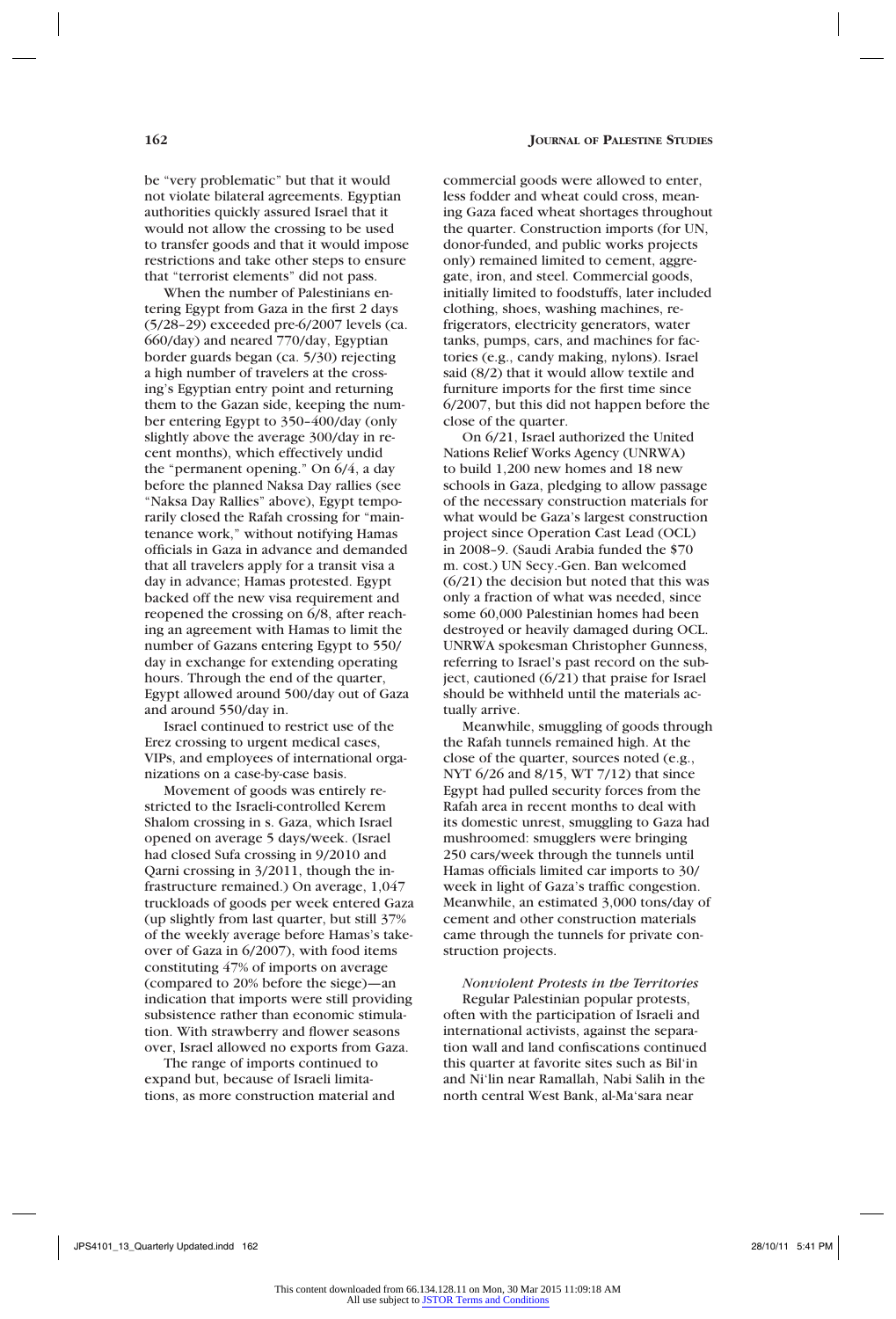Bethlehem, and outside Karme Tzur settlement near Hebron. In addition, similar protests were held in Bayt Umar near Hebron, Kafr Qaddum near Qalqilya, and Iraq Burin near Nablus (see Chronology for details). The IDF routinely fired warning shots, stun grenades, and tear gas at the demonstrators, frequently causing light-to-moderate injuries (see Chronology for details). In Gaza, 4 nonviolent protest marches toward the border fence were reported to protest Israel's imposition of a no-go zone. Two Palestinians were wounded by IDF warning shots to disperse the marchers.

On 6/24, Palestinians in Bil'in held what they said would be their last weekly demonstration against the separation wall, noting that the IDF was about to implement (on 6/26) Israel's High Court decision to remove the part of the separation wall that cut off the village from two-thirds of its agricultural land. Michael Sfard, lawyer for the Bil'in residents, praised the village's 6-year protest movement as the first Palestinian nonviolent popular struggle that had brought "tangible results that can be measured in acres." While the IDF did in fact implement the court decision (see "Separation Wall" section below), Bil'in residents resumed weekly protests on 7/15.

Of note: On 7/15, the group Shaykh Jarrah Solidarity organized a march in the East Jerusalem neighborhood to show support for Palestinian statehood. Estimates of the crowd size varied from 2,000 to 4,500, with around 80% of participants Israeli Jews and the rest Palestinians, mostly from Shaykh Jarrah.

On 8/11, 1,200 international activists from 22 countries took part in a peace rally in Nablus to show solidarity with the Palestinians. It was organized by Los Angeles Cable International Center in coordination with Nablus's governor.

*House Demolitions and Other Leveling* "House" demolitions per se were down this quarter, although the IDF targeted bedouin communities, Jordan Valley areas, and areas linking or running along Jewish settlements for clearing. As a result, reports now referred more frequently to demolitions of "structures" (including not only residential buildings but also temporary tents, farm buildings, fences, wells, etc.) rather than houses.

UNRWA reported (6/9) that between 1/1/11 and 5/31/11, Israel had demolished 215 Palestinian structures in the West Bank and 13 in East Jerusalem, displacing more than 300 West Bank Palestinians (including 200 children) and 35 East Jerusalem Palestinians (including 16 children); at least 78 of the structures were residential units. B'Tselem reported (6/22) that Israel had razed 103 structures in the Jordan Valley since the beginning of 2011, putting the total number of displaced at 700.

This quarter, the IDF bulldozed (6/14) the entire bedouin village of Fasayil al-Wusta in the Jordan Valley, claiming it was erected on state land and too near a settleronly bypass road; 103 bedouin were displaced, including 63 children.

On 6/20, the IDF demolished 8 houses and several tents in Khirbat Bir al-'Abid village near Hebron, displacing 50 residents and damaging surrounding village crop land.

On 7/11, the IDF demolished a grocery store, sheep farm, and garage on land in al-Jib village near Jerusalem (strategically located between Givat Ze'ev and Givon settlements) and declared a Palestinian olive grove in the Wadi Qana area near Salfit a closed military zone, uprooting 600 trees.

The IDF also demolished (6/23) 2 barnyards in the Wadi Hassasa area near Bethlehem, dismantled a Palestinian irrigation network along a settlers-only bypass road near Hebron (7/19), and bulldozed 8 wells near Jenin (5/29).

#### *Settlers and Settlements*

On 6/19, the Israeli cabinet voted to move oversight of the World Zionist Organization's settlement division from the Agriculture Min. (where it was effectively controlled by DM Barak's opposition party) back to the Prime Minister's Office. The division has an annual budget of \$7.25 m. for developing West Bank settlements (much of which has gone to unauthorized settlement outposts since 2005) and \$14 m. for developing the Galilee and Negev. Former Israeli PM Ehud Olmert had moved the division to Agriculture Min. control in 2007, hoping the division's efforts would shift to the Galilee and Negev and away from the West Bank. The division's return to Netanyahu's control, as the settler movement had hoped, resulted in renewed attention to the West Bank, and, on 7/10, the settlement division allocated 54,000 dunams (d.; 1 acre =  $4$  d.) of agricultural land to 21 Jewish settlements in the Jordan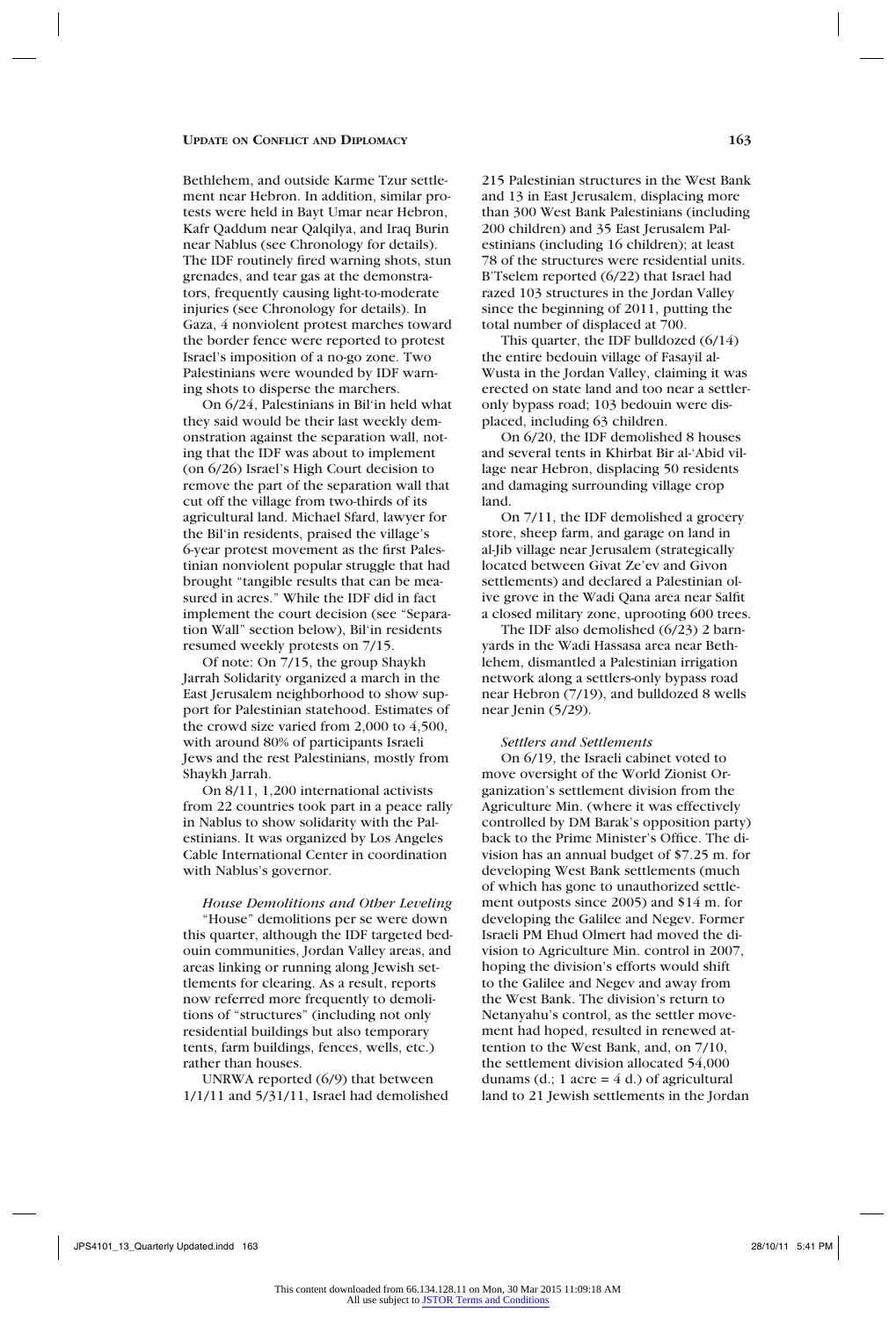Valley, nearly doubling the total farmland under their control to 110,000 d.; it also increased water allocations to Jewish farmers in the Jordan Valley.

As mentioned above, Israel approved 1,600 new settlement housing units in Jerusalem's Har Homa/Jabal Abu Ghunaym and Pisgat Ze'ev settlements (5/19) timed with Obama's major Middle East policy speech. In 7/2011, 900 new units were approved (7/5) for Jerusalem's Gilo settlement, and tenders were issued (7/18) for construction of 294 units in Jerusalem's Beitar Ilit and Karnei Shomron near Nablus. Toward the end of the quarter, as Israel's July 14 movement denouncing housing costs picked up steam (see "The July 14 Movement" below), Israel accelerated planning and construction of a large number of new housing units in settlements that Israel intended to keep under status: final approval of 930 units in East Jerusalem's Har Homa/Jabal Abu Ghunaym (8/4); final approval of 1,600 units in East Jerusalem's Ramat Shlomo (8/11; first announced during U.S. VP Biden's visit to Israel in 3/2010; see QU in *JPS* 156); preliminary approval of 277 units in Ariel, deep in the West Bank; and intention to approve another 2,700 new units in East Jerusalem's Givat HaMatos and Pisgat Ze'ev. (The Har Homa/Jabal Abu Ghunaym and Pisgat Ze'ev units approved in 8/2010 appeared to be separate from those approved on 5/19.)

On 6/2, the Israeli army and border police demolished 4 structures at the unauthorized settlement outpost of Aley Ayin near Nablus. Later, the Israeli High Court ordered (8/2) the government to remove Migron, the largest unauthorized outpost in the West Bank (300 settlers in 60 mobile homes on private Palestinian land), by the end of 3/2012.

Israel's Macro Center for Political Economics, a formerly government-funded center, issued (5/27) an updated report valuing West Bank settlements beyond the 1967 lines (excluding unauthorized outposts) at \$18.8 b. When the original report was commissioned in 2004 by the government to assess "the efficiency of the 'evacuation-compensation' law to be offered to settlers and collect data to assess what we are actually ceding" in the event of a West Bank withdrawal, the value was assessed to be \$12.6 b. The \$6.2 b. difference, the authors stated, reflected settlement expansion since 2004.

The Israeli government reached (7/31) an \$87 m. settlement with the former residents of Gaza's Gush Katif settlement bloc and of the 4 small West Bank settlements evacuated during the 2005 Gaza disengagement.

Israel's Jerusalem Magistrate's Court ruled (6/15) that a Palestinian family (the Farhans) could not be evicted from the home in Shaykh Jarrah, East Jerusalem, where they have lived since 1948. A committee that had taken over ownership of land owned by Jews before 1948 had sought to evict the family for failing to pay rent and for making changes to the property. The court said the charges could not be proven and ordered the plaintiffs to reimburse the family for its legal fees.

Settler violence against Palestinians was down significantly this quarter (25 incidents compared to 90 last quarter). The breakdown of incidents by region was as follows: Hebron (9); Ramallah (6); Nablus (5); Qalqilya (2); East Jerusalem (2); and Bethlehem (1). Settler actions included: attempting to seize Palestinian land to expand existing settlements and outposts (5/23, 6/10, 6/24, 7/17); entering Palestinian population centers to pray (5/30, 6/9, 6/14, 6/16, 6/29, 8/9); beating, stoning, or harassing Palestinians (5/17, 5/22, 5/26, 6/7, 6/18, 6/24, 7/18, 7/22, 2 on 8/6); vandalizing property, including a mosque (5/22, 6/7, 6/14, 6/24, 7/23); uprooting or setting fire to trees and crops (5/22, 5/30, 6/2, 6/6, 6/13, 6/15, 7/15); killing livestock (6/7, 7/22); and obstructing Palestinian traffic (6/7, 7/23).

Senior Israeli army commander Maj. Gen. Avi Mizrahi warned (7/18) in an interview with Israeli television that unchecked "Jewish terror" against West Bank Palestinians threatened to spark another major conflict. He specifically denounced extremist Jewish settlers from the yeshiva in Yitzhar settlement, calling it "a source of terror against Palestinians" that should be closed immediately. According to Mizrahi, "What's happening in the field is terrorism . . . [that] needs to be dealt with."

#### *Separation Wall*

On 7/11, OCHA released the following facts about the separation wall: total projected length 707 km (more than twice the length of the Green Line between the West Bank and Israel) of which approximately 61.4% is completed, 8.4% under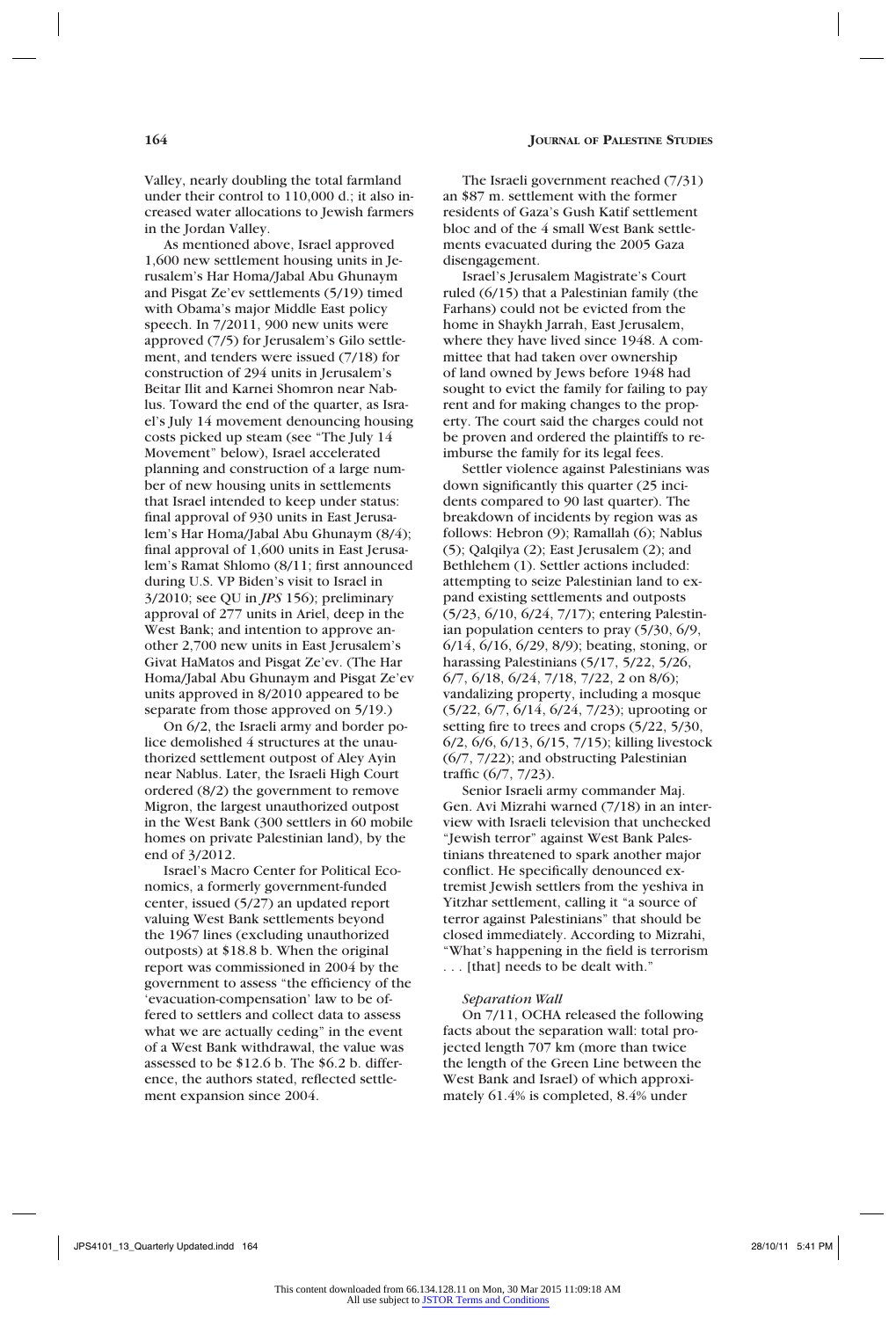construction, and 30.5% planned but not yet built. When completed, 85% of the wall will be inside the West Bank, and 9.4% of West Bank lands will be on the Israeli side of the wall, off-limits to Palestinians. The report concluded that the primary reason for the deviation from the Green Line is to enable Israel to effectively annex 80 East Jerusalem and West Bank settlements (i.e., over 85% of the total settler population), along with areas zoned for their expansion.

On 6/21, the IDF began dismantling a section of the wall near Bil'in in keeping with a 2007 Israeli High Court ruling that its path was illegal. Even with modifications, however, more than 100 d. of village land will remain cut off between the separation wall and the Green Line. In keeping with another 2007 Israeli High Court decision, the IDF had begun (6/2) rerouting a section of the wall near Tulkarm's Khirbat Jubara village, which when completed will restore access to the West Bank for some 300 village residents currently trapped between the wall and the seam line, but 600 d. of village crop lands will remain off-limits to them.

On 7/26, the IDF began leveling land for the construction of a new segment of the separation wall near al-Walaja near Bethlehem.

#### *Inside Israel*

#### **The July 14th Movement**

The most important domestic event in Israel this quarter was the eruption of the July 14th Movement, which, while relating only tangentially to the Palestinian-Israeli conflict, merits passing mention because it was cited by right-wing Jewish groups as a reason to expand settlements and by Israeli Palestinians to call for true democracy and equality in Israel. The movement began on 7/14 when dozens of young Israelis, inspired by the Arab Spring, set up a tent camp in a high-end shopping district of Tel Aviv to protest rising housing costs. Soon, tent camps had sprung up elsewhere in Israel to complain not only about housing but about the cost of gasoline and other basic goods. After strong endorsement by the Histadrut labor federation, anywhere from 60,000 to 150,000 protestors turned out (7/30) in Tel Aviv, Jerusalem, Beersheba, Haifa, and 6 other cities demanding broader economic reforms, "social justice,"

and "a welfare state now." By 8/6, as many as 320,000 Israelis took part nationwide, marking the largest protest in Israel's history. In the early stages, the demonstrators were politically mainstream young Israeli Jews ranging from center-right to far-left, but by early 8/2011, right-wing and settler groups joined in, demanding settlement expansion in the West Bank and East Jerusalem as the solution to the housing crisis. (Starting on 8/4, several settlement construction plans were accelerated largely in response to this call; see "Settlers and Settlements" above.)

Responding to the mass protests, Netanyahu's government and the Knesset pledged new housing construction, housing reform, streamlined bureaucracies, and a crackdown on monopolies but offered few specific action plans. Netanyahu pledged (7/26) inter alia to accelerate approval for construction of 50,000 new housing units and the allocation of land for construction of 10,000 new units of university housing, but the offers were rejected as insufficient, and at the end of the quarter the protests continued unabated.

#### **Legislation and Government Affairs**

The Knesset Comm. on Immigration, Absorption and Diaspora held (5/17) a meeting to discuss "the effects of the spread of the Palestinian narrative on European and American public opinion" as well as "how Israel and the Diaspora should meet the challenge of the Palestinian narrative regarding the establishment of the State of Israel." The meeting reportedly (IGPO 5/16) included a presentation on "how the wave of Palestinian propaganda leads to anti-Semitic attacks on Jewish institutions, schools, and synagogues," but no details were released.

On 7/4, a Knesset comm. disqualified (3-5) a bill submitted by Israeli Palestinian MK Ahmad Tibi (United Arab List) to amend the 3/2011 "Nakba Law" such that it would bar state funding to any organizations or authorities that *denied* the Nakba (the exact opposite of the law's meaning as passed; see QU in *JPS* 160). The decision was not only the first time the Knesset disqualified a measure in 7 years but also the first time ever that a bill was disqualified on the grounds that it "rejects Israel as a Jewish and democratic state."

On 7/11, the Knesset passed (47-38) a law to sanction individuals and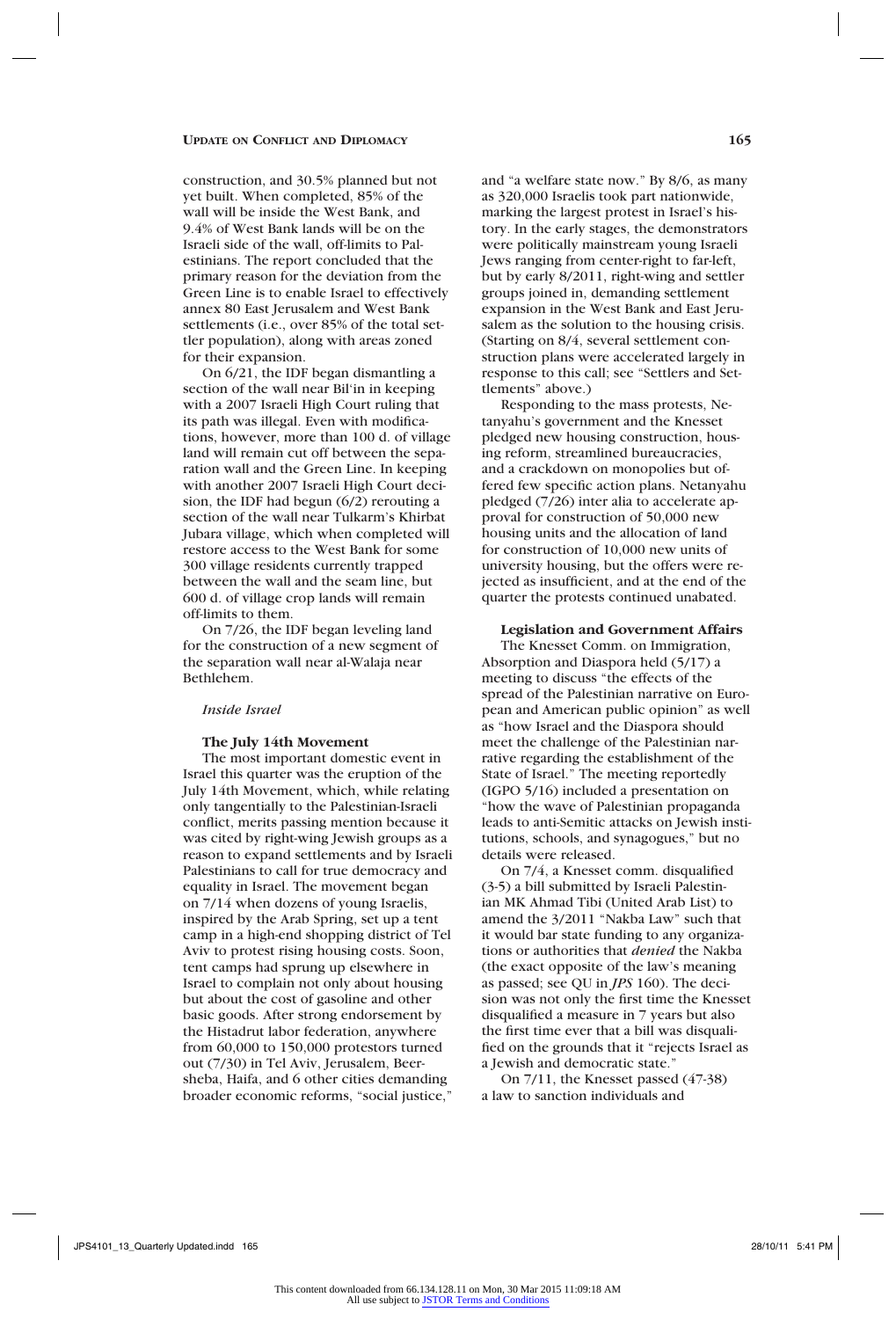organizations calling for a boycott of Israel or its settlements, including by denying them tax breaks and barring them from working on government contracts. The Knesset's legal adviser warned (7/11), however, that the measure was "borderline illegal" because of possible impact on free political expression, and on 7/14, 32 Israeli law professors sent a letter to Israel's Atty. Gen. Yehuda Weinstein declaring the law to be unconstitutional and doing "grievous harm to the freedom of political expression and freedom of protest." The same day (7/14), the Israeli rights group Gush Shalom submitted a formal petition asking the High Court to overturn the law. There was no further movement before the end of the quarter.

Knesset failed to pass (by a vote of 28–57) 2 bills calling for parliamentary inquiries into left-wing NGOs: one called for an investigation of the damage done by left-wing NGOs to IDF by their focus on IDF repression of Palestinians; the other called for investigating the source of foreign contributions received by left-wing NGOs.

MKs Avi Dichter (Kadima) and Ze'ev Elkin (Likud) and 42 cosponsors submitted (8/4) a bill that would amend Israel's Basic Laws to define Israel as a democratic and Jewish state and the homeland of the Jewish people. The bill would also cancel Arabic's status as one of Israel's two official languages; order the state to develop communities for Jews only; and declare that in the absence of a civil law on a given issue, the courts should rule in the spirit of halakha (Jewish religious law). The measure, which needs 61 votes to become law, did not proceed further this quarter.

Israeli MK Tzipi Hotovely (Likud) put forward (5/30) a bill to refer to neighborhoods in East Jerusalem by Hebrew names only. No further action was reported.

Israel's Prawer Commission (headed by Netanyahu's director of planning Ehud Prawer) issued (6/2) its final report on how best to implement the 2008 Goldberg Commission's recommendation that Israel legalize unrecognized bedouin villages in the Negev provided their territory does not overlap with existing land settlement plans benefiting the Jewish population (see QU in *JPS* 151 for background). The Prawer report essentially determined that 50% of the unrecognized village lands lie within Jewish planning areas and recommended that

the bedouin population presently living on those lands (around 30,000; 40% of the total bedouin population in unrecognized villages) be relocated to the 7 existing government-built "bedouin townships," which would be expanded. The Israeli government would offer compensation estimated at \$1.7 b.–\$2.4 b. (including \$365 m. for expanding the townships), with the amount offered to be reduced to zero over a 5-year period to encourage the bedouin to agree quickly. After 5 years, any designated land that has not gone through the compensation claim process would be considered forfeited and registered as state land. The government was supposed to vote on whether to endorse the plan in early 6/2011, but right-wing parties pressed for a delay, arguing that the plan gave too much land to the bedouin.

In an unprecedented move, Israel sued (7/27) the bedouin villagers of al-Arakib in the Negev for \$500,000 to cover the IDF's cost of repeatedly demolishing their village, declaring that the residents had "not respected legal rulings and continue to build illegally" and that the government must protect "the public purse." Since the IDF demolished the 45 structures in the village in 7/2010, it has returned to level the village 20 times, but each time the bedouin return to rebuild.

Former Mossad head Meir Dagan, who harshly criticized Netanyahu last quarter for threatening war on Iran and rejecting serious peace talks (see QU in *JPS* 160), warned (6/2) that his retirement combined with the resignations of IDF chief of staff Gabi Ashkenazi and Shin Bet dir. Yuval Diskin in recent months had created a dangerous void in Israel's decision-making process, stating: "when I was in office, Diskin, Ashkenazi, and I could block any dangerous adventure. Now I am afraid that there is no one to stop Bibi [PM Netanyahu] and [DM Ehud] Barak." Soon after, Israeli TV reported (6/19) that the government had ordered Dagan to relinquish his diplomatic passport in what was believed to be retaliation for his statements.

## **Intra -Palestinian Dynamics**

This quarter, internal Palestinian issues, including implementation of the new national unity accord, took a back seat to the Palestinian statehood efforts at the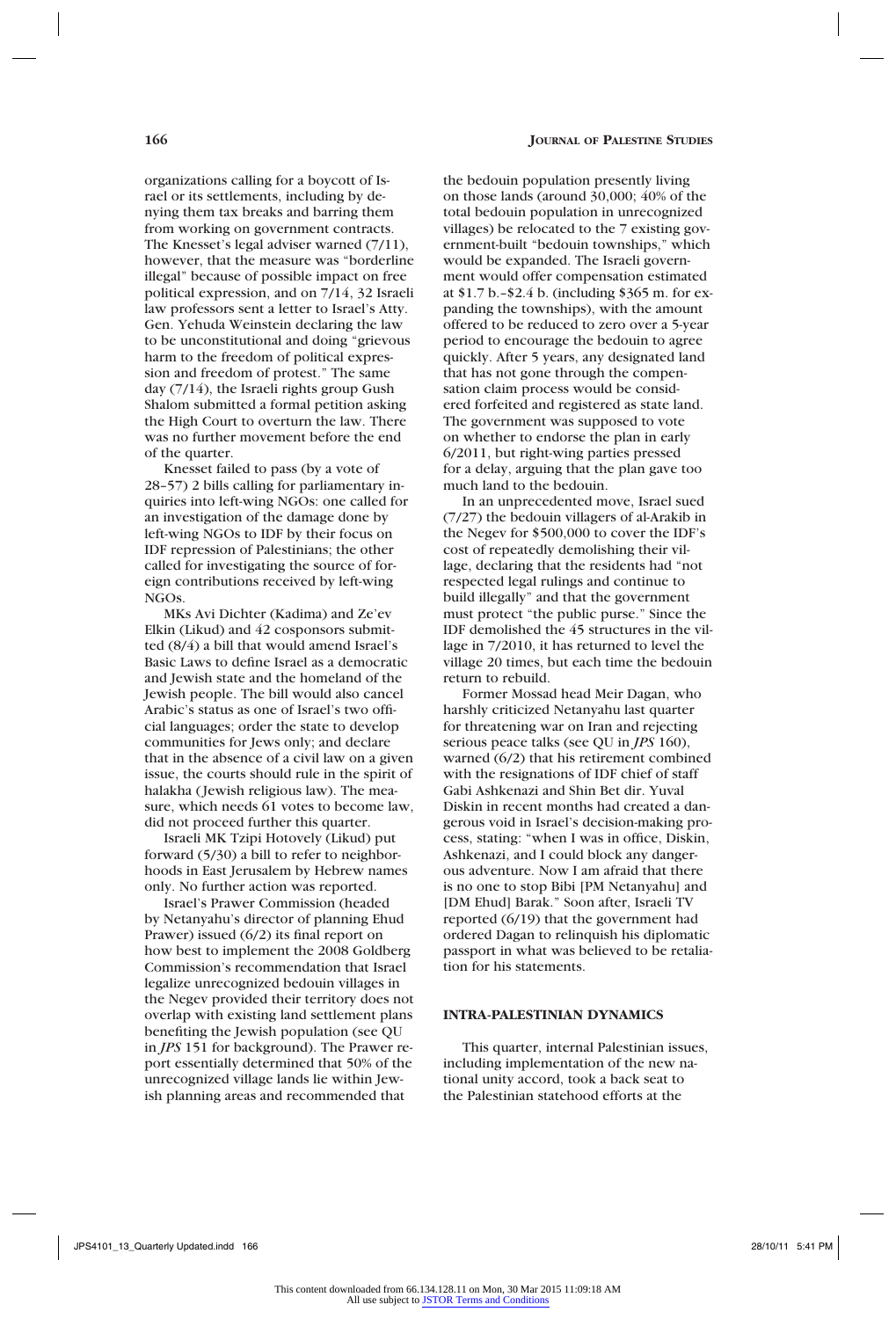UN. Though tensions between Fatah and Hamas increased as a result, both sides were reported to be determined to avoid an internal crisis.

#### *National Reconciliation*

At the close of last quarter, Fatah and Hamas signed (5/4/11) a milestone national reconciliation agreement to form a transitional unity government of independent technocrats with a limited mandate: (1) to oversee new presidential and legislative elections, (2) to take immediate steps to unify West Bank and Gaza institutions divided since 2007, and (3) to rebuild Gaza from the devastation of Israel's 2008–9 Operation Cast Lead (see QU in *JPS* 160). Their first meeting was to be held on 5/16–17 in Cairo to discuss implementation and with hopes of announcing the transitional government within 10 days.

At the 5/16–17 talks, the sides agreed on an "implementation mechanism." The understandings were written up, approved by Abbas and Mishal personally, and signed by Fatah and Hamas delegations in Moscow on 5/22, though no details were released. Differences quickly emerged, however often as Abbas tried to spin his comments about implementation so as to allay Israel and U.S. fears of Hamas participation in a government. Commenting (5/22) on the Moscow signing, Abbas reaffirmed that the transitional government would comprise only independents, but his statement that "Hamas . . . will take part . . . as [the] opposition" raised concerns. On 5/24, he complained about a popular misunderstanding that the transitional government would be "a power-sharing government between Fatah and Hamas. The government will be my government and will follow my strategies and policies. It will be a government of independents that does not include anyone who belongs to any Palestinian faction." Days later (ca. 5/26), Abbas said that he aimed by mid-6/2011 to form a government of technocrats that would accept the Quartet demands, including recognition of Israel's right to exist (not part of the unity deal).

The statements left at least some in Hamas uncertain about whether Abbas was actually trying to adjust the unity deal to give Fatah an upper hand or whether the aim was to soothe international concerns, apparently causing some division within Hamas. In the Lebanese daily *al-Akhbar* 

(5/24), Hamas's Mahmud Zahar, a senior Hamas official in Gaza, denounced Abbas's 5/22 and 5/24 statements, suggesting that Mishal had used questionable judgment in entering into a deal with Abbas and stating that Hamas's power structure should be "reassessed." Asked for comment, Mishal's office said (5/24) that Zahar "spoke out of turn," whereas a Hamas spokesman in Gaza claimed the statements attributed to Zahar had been fabricated. On 6/1, Zahar stated that Abbas's effort "to make the new government . . . his own government, instead of a government of national accord" jeopardized the unity deal.

The controversy died down but revived again ca. 7/2011 over how a temporary government would be installed: Abbas wanted it appointed by himself as president, to underscore that it would be his government; whereas Hamas wanted it to be endorsed by a PC vote to make it truly a government of national consensus (and also to force Abbas to win approval of a body in which Hamas had a majority).

Meanwhile, Fatah and Hamas could not agree on a slate of independent technocrats for the cabinet. The greatest sticking point was over Salam Fayyad as PM: Fatah insisted that he must stay on in his role and that he was technically unaffiliated with any party, but Hamas saw him, after years as PM, as too closely aligned with Abbas and U.S. interests to be considered truly independent. Hamas did acknowledge (6/9), though, that international donors trusted and preferred Fayyad and that the U.S. had explicitly threatened to cut aid to Abbas's government if Fayyad was replaced (see QU in *JPS* 159). Consequently, some sources (e.g., WAFA 5/23) indicated that Hamas would accept Fayyad as finance minister but not as PM. Zahar stated (ca. 6/12) that the greater issue was that Abbas had presented Fayyad's candidacy as an ultimatum, which violated the spirit of the unity accord. Fayyad said (6/14) he would abide by whatever decision the factions reached, stating: "What is important is unity and reconciliation; I won't be a hurdle to reaching any solution."

On 6/9, Hamas officials said that they were seriously considering not taking an active role in future Palestinian governments, even if they won elections, in order to avoid international scrutiny and preserve economic aid to the Palestinians. They said that this had been discussed in leadership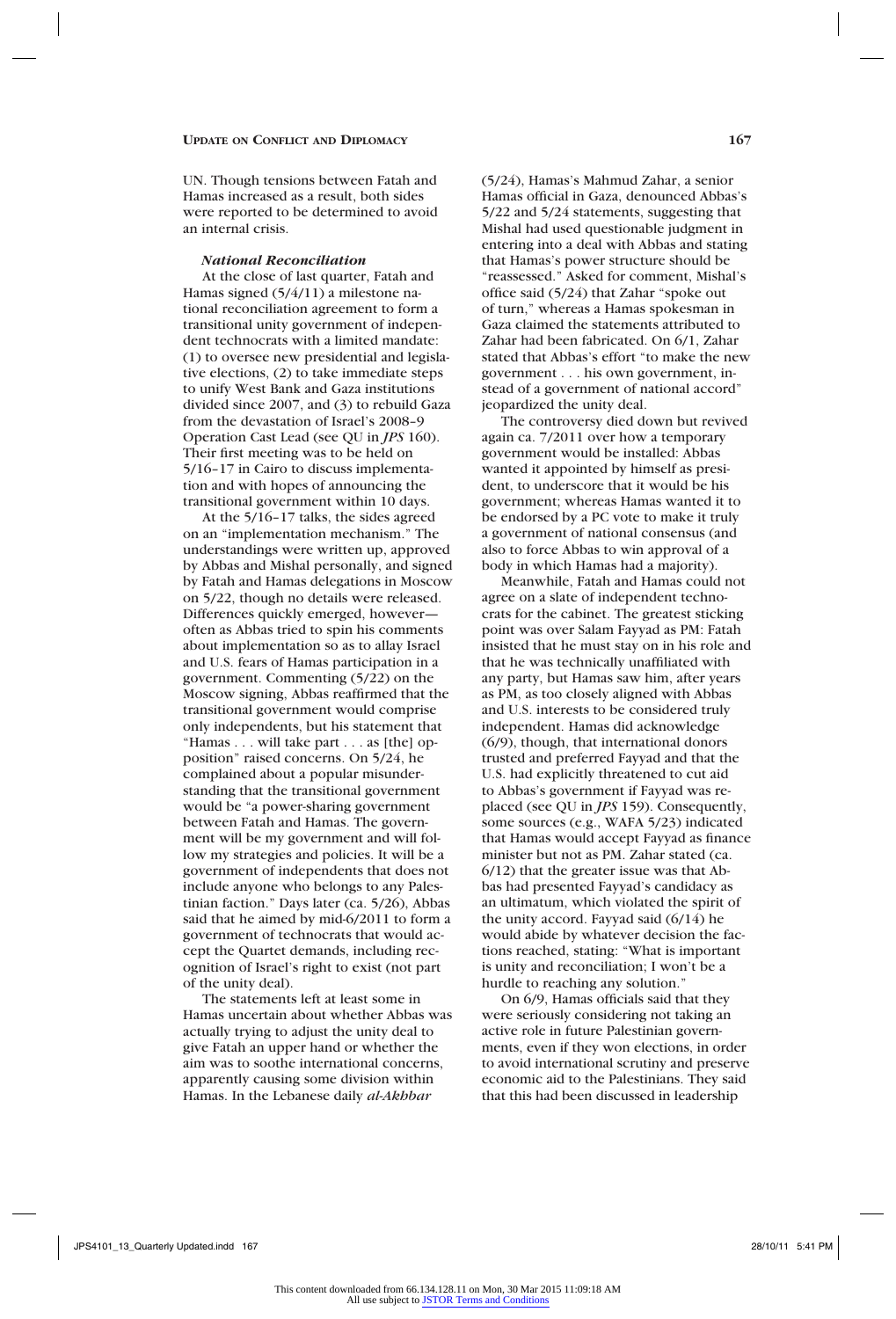meetings in Gaza, the West Bank, Egypt, and Damascus and had been part of the reason Fatah was able to accept a unity deal with Hamas in 5/2011. The officials said the push for a change in strategy had originated with Mishal in Damascus. Though initially opposed by the political leadership in the territories, which wanted to keep political power, this line of thinking had been growing along with the sense that Hamas would never be allowed to govern fully and that continued participation in the PA (with its failed peace policy) had become delegitimizing. The implication was that if Hamas was prevented by outside forces from testing its mettle within a democratic system, it would fall back on the original source of its popularity and legitimacy armed resistance.

Implementation talks resumed in Cairo on 6/14, with Fatah and Hamas exchanging lists of prisoners they wanted freed agreed under the reconciliation deal. While the 2 sides had hoped to announce an interim government at the close of the session, instead they said that Abbas and Mishal would meet in Cairo on 6/20 to try to finalize the government make-up. Some Palestinian analysts (see NYT 6/14) were deeply pessimistic, however, with one saying: "It's not a question of appointing a prime minister, but of the political will to share power. I don't see it." Another said, "There is an atmosphere of reconciliation" but "a lack of determination" on both sides. Indeed, Hamas and Fatah canceled (6/19) without explanation the 6/20 meeting, which was never rescheduled.

On 6/30, a senior Fatah official confirmed the swirling rumors that Fatah and Hamas had quietly agreed to delay the formation of the transitional government until after the 9/2011 UNGA session. Abbas apparently made the suggestion to Mishal through Turkish intermediaries when both were in Turkey the week before (see "Turkish Mediation Efforts" below), arguing that the statehood bid at the UN would have a greater chance of success if the first stage of reconciliation was delayed and the status quo maintained until after 9/2011. This marked a strategic shift for Abbas, who originally felt strongly that the international community would be more likely to endorse statehood if a unity government was in place (see QU in *JPS* 160).

On 7/18, Hamas official Ahmed Yousef denied that Fatah had formally asked Hamas to delay implementation of the unity deal. Yousef said that while it might be understandable, if Abbas wanted to stall the implementation to protect the statehood bid, he should have briefed Mishal on his strategy and tried to work on other aspects of the unity deal (i.e., the prisoner release, rehabilitating Gaza, unifying West Bank and Gaza institutions, security service reform, preparing for PA and Palestine National Council elections, even drafting a national unity platform). The same day (7/18), Egyptian mediators invited the sides to Cairo for talks.

Senior Fatah and Hamas officials met in Cairo on 8/7 to identify aspects of their reconciliation agreement that could be implemented quickly, agreeing that within the coming week they would: (1) set up a committee to identify all political prisoners for release as soon as possible; (2) form a committee to issue passports to Gaza residents before the end of Ramadan on 8/30 (the PA had stopped issuing passports for Gazans after Hamas's 6/2007 takeover); and (3) form a task force to reopen institutions that were shut down in the territories because of political animosities. Abbas phoned (8/11) Hamas's acting PM in Gaza Ismail Haniyeh to discuss the Cairo meeting, stressing the importance of moving forward where possible and pledging to make quick progress on political prisoners and passports issues. Haniyeh emphasized the importance of maintaining a "positive atmosphere" around the national unity process. Nonetheless, there was no indication the goals set at the 8/7 meeting were achieved by 8/15.

On the last day of the quarter (8/15), Abbas reactivated the PLO's constitution comm. (headed by Palestinian National Council speaker Salim Za'nun, with Fatah Central Comm. member Nabil Shaath as his deputy; dormant since 2006) to draft the constitution of a future Palestinian state before 9/2011, so it would be ready if the statehood bid won endorsement. PLO officials had urged Abbas to reactivate the comm. in 3/2011, before the reconciliation agreement with Hamas was reached. Hamas did not immediately comment, but it would likely oppose the unilateral move as violating the spirit of the unity accord.

Of note: At a meeting with business leaders in Gaza, Palestine Investment Fund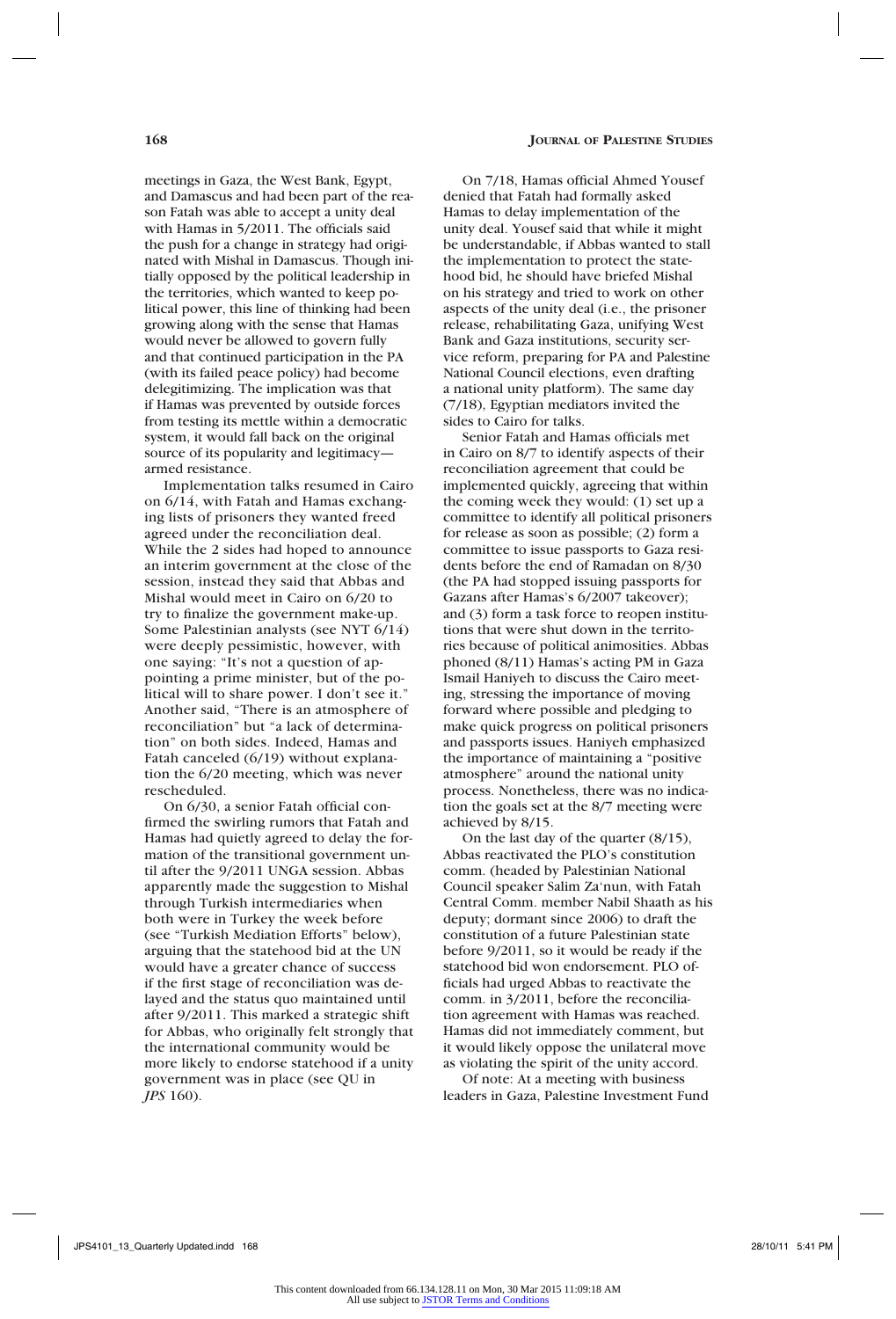(PIF) pres. Muhammad Mustafa announced (5/25) the establishment of a \$1 b. investment fund for the reconstruction of the Gaza Strip to position private investors in anticipation that the new unity government would, as pledged, make rebuilding Gaza a top priority. The PIF is an independent organization.

#### *PA Elections*

Under the national unity accord signed last quarter, Fatah and Hamas agreed to hold legislative and presidential elections within a year, with the expectation that this would not occur until after the 9/2010 UNGA session. In 3/2011, Abbas had announced that municipal elections (to be held in several rounds) in the West Bank and Gaza would begin on 7/9/11, but Hamas had said it would not participate. After signing the unity deal in 5/2011, Hamas did not say whether its position on municipal elections had changed.

On 5/17, the PA postponed the start of municipal elections until 10/22/2011 to allow time to organize voting in Gaza (update voter rolls, etc.) and to prevent political distractions in the run-up to the UNGA session in 9/2011. On 7/27, however, the PA declared that local elections set for 10/22/2011 would be held in the West Bank only, because Hamas was "hampering preparations in Gaza" (no details released). Hamas accused (8/14) Fatah of violating the national unity agreement by taking decisions unilaterally.

## *PA's West Bank Rule*

## *Facing a Financial Crisis*

On 7/3, PM Fayyad announced that the PA would pay government employees only half their salaries for 7/2011 because of "the failure of donors, including our Arab brothers, to fulfill their pledges." Donors had pledged \$971 m. for 2011, of which only \$330 m. had been received. Fayyad noted that the only Arab countries to fulfill their pledges were Algeria, Oman, and the UAE. (Privately, PA officials expressed particular frustration with Saudi Arabia, which had just given Jordan \$1 b. [on top of \$400 m. earlier in 2011] to support it in light of the Arab Spring, but which had not come through with \$30 m. it pledged to the PA for 2011.) The PA's budget deficit as of 6/30 amounted to \$500 m. The PA had already taken out bank loans worth \$1 b.

to cover expenses and had reached its borrowing limit.

When no new money was received by 7/27, Fayyad declared the situation "without a doubt, the worst financial crisis the Palestinian authority has ever faced." By then, PA employees were threatening to strike if they were not paid in full, and some West Bank ministries had temporarily lost electricity because they could not pay their bills. The PA ordered a cut in bread prices to help families weather their loss of income, but this sparked a strike by bakers, who argued that the PA should subsidize bread prices instead of shifting the economic burden to them. The PA feared that the public mood would worsen in 8/2011 during Ramadan (when household spending typically increases) and 9/2011 (when schools start and education fees kick in).

Sources said (NYT 7/28) that some Arab countries were withholding pledged funds pending formation of a national unity government as leverage to ensure that U.S. and Israeli did not follow through on threats to cut aid/VAT transfers if Hamas joined the government. Palestinian analysts noted (e.g., NYT 7/8) that the economic crisis was politically problematic for the U.S. and Israel insofar as it undermined their favorite, Fayyad. Israeli military officials further feared that the PA security forces (PASF) might rebel or become unreliable if they did not get their salaries.

After the PA government workers union in the West Bank warned of an open-ended strike if member salaries were not paid by 8/2, Fayyad met (7/26) with Arab League reps. to ask Arab donors to disperse \$300 m. in pledged funds for 2011 and vowed (7/31) to pay PA employees' salaries in full in 8/2011, though this would "greatly limit the ability of the PA to meet other needs during the coming month." As of 8/15, when the quarter closed, no response from Arab donors had been reported, and the salaries had not been paid.

On 5/31, the PA had announced that it had allocated \$428 m. for East Jerusalem development in its 2011–13 budget with the aim of helping Palestinian residents to remain in the city and develop economically. The PA hoped that Arab and international donors would fund the project, even though it violated Israel's unilateral ban on official Palestinian activity in the city, but no donor pledging conference was held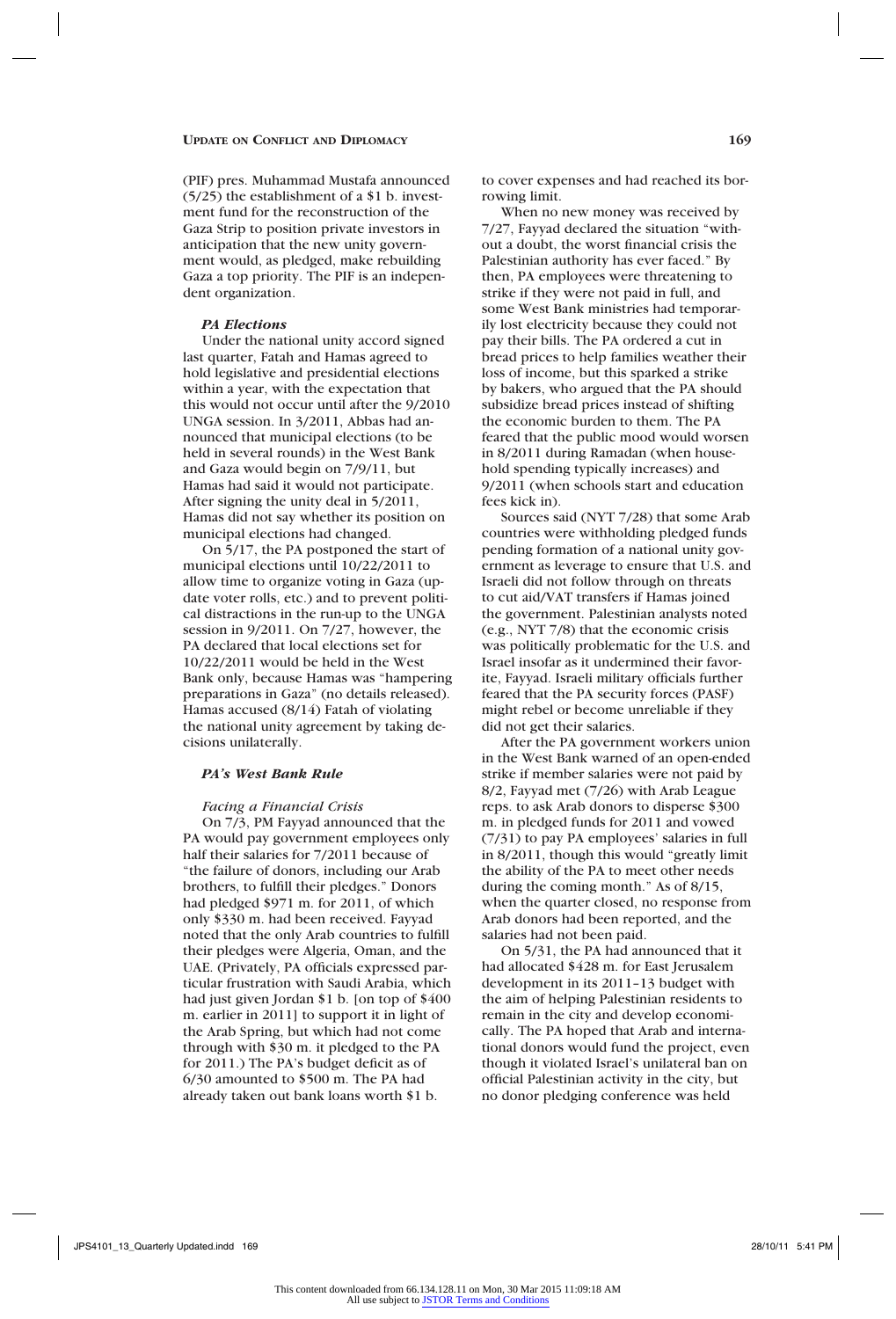this quarter and no country immediately volunteered.

#### *Corruption Probes*

On 6/12, the Fatah Central Comm. expelled its former Gaza security chief Muhammad Dahlan, who had been stripped of his party privileges in 12/2010 for criminal, financial, and other misdealings, including attempting to oust Abbas and assume the PA presidency himself (see QU in *JPS* 159). Dozens of Fatah members threatened (6/13) to quit the party in protest over his removal, but apparently none did. On 7/28, a day after a PA court rejected an appeal challenging Fatah's decision to expel Dahlan, PASF raided Dahlan's Ramallah home, arresting 23 guards and assistants and confiscating 16 guns, a computer, and 2 cars; Dahlan himself was in Jordan. Then, on 8/6, the Fatah commission charged with investigating allegations of Dahlan's corruption issued its final report concluding not only that Dahlan had embezzled upward of \$300 m. and plotted to unseat Abbas, but that he helped poison Palestinian leader Yasir Arafat. (Arafat died of a mysterious illness in 1994 after months of being besieged in his Ramallah headquarters by Israel; many at the time accused Israel of secretly poisoning him.) Despite the magnitude of the charge, the report generated almost no comment either on the Palestinian street or in the media. The commission was headed by senior Fatah officials Azzam al-Ahmad, Tayyib 'Abd al-Rahim, Othman Abu Gharbiyya, and Nabil Shaath.

The PA's anticorruption comm. referred (8/14) PA Economics M Hassan Abu Libdeh to the PA atty. gen. for questioning on corruption charges, including mismanagement and receiving bribes.

## *Hamas in Gaza*

On 8/11, the U.S. publicly warned that it would cut off around \$100 m. in aid for healthcare, agriculture, and water projects in Gaza if Hamas authorities did not back off recent demands to audit, register, and monitor the finances of the charities funded by the U.S. The U.S. argued that laws forbidding contact with Hamas (as a U.S.-designated terrorist organization) would legally oblige it to suspend aid to the charities if Hamas audited them. Norway sent a similar message at about the same time, arguing that under Palestinian

law it was the PA Interior Min. in Ramallah that should undertake the audits, noting that most foreign charities had already submitted their own private audits to the ministry. The U.S. warning came after Hamas authorities forced the International Medical Corps to suspend operations in Gaza until it submitted to an audit; several other international charity groups subsequently suspended their operations in protest. Hamas never explained its motives, but analysts believed (e.g., NYT 8/12) that it was concerned that the foreign funds given to these charities were being diverted to rival political factions (especially Fatah) and were being used to run covert intelligencegathering operations against Hamas. When Hamas did not immediately respond to the 8/11 U.S. warning, the U.S. "paused" its funding, but restored it on 8/14 when Hamas backed down.

Meanwhile, officials in Gaza's Finance Min. announced (8/7) that civil servants in Gaza would not receive their 7/2011 salaries until the end of 8/2011 due to government cash shortages. It was unclear whether the budget shortfall in Gaza was linked to the PA shortfall in the West Bank (see "PA's West Bank Rule" above) or whether Hamas was having its own problems funding operations in Gaza.

Of note: A Gaza military court sentenced (5/31) a Palestinian man to death for collaborating with Israel; according to the Palestine Center for Human Rights in Gaza, 116 people had been sentenced to death since the PA was created in 1994. Of these, 93 were from Gaza, of whom 17 had been executed (6 of them since 2010). On 7/26, Hamas authorities hanged 2 Palestinians convicted of collaborating with Israel; the men, a father and son, had been arrested in 2003 and convicted and sentenced in 2004 by the Fatah-led PA.

## *Security Coordination*

Israeli-PA security coordination continued to be strong this quarter, with no disruptions. As the 9/2011 UNGA session approached, the PA ordered (8/4) its security forces to prevent violence surrounding the UN vote in 9/2011 and informed Israel that it intended to keep the peace and avoid confrontation.

An anonymous senior IDF officer stated (8/2) that IDF troops in the Ramallah area were averaging 6 raids per night in Palestinian-controlled area A (where the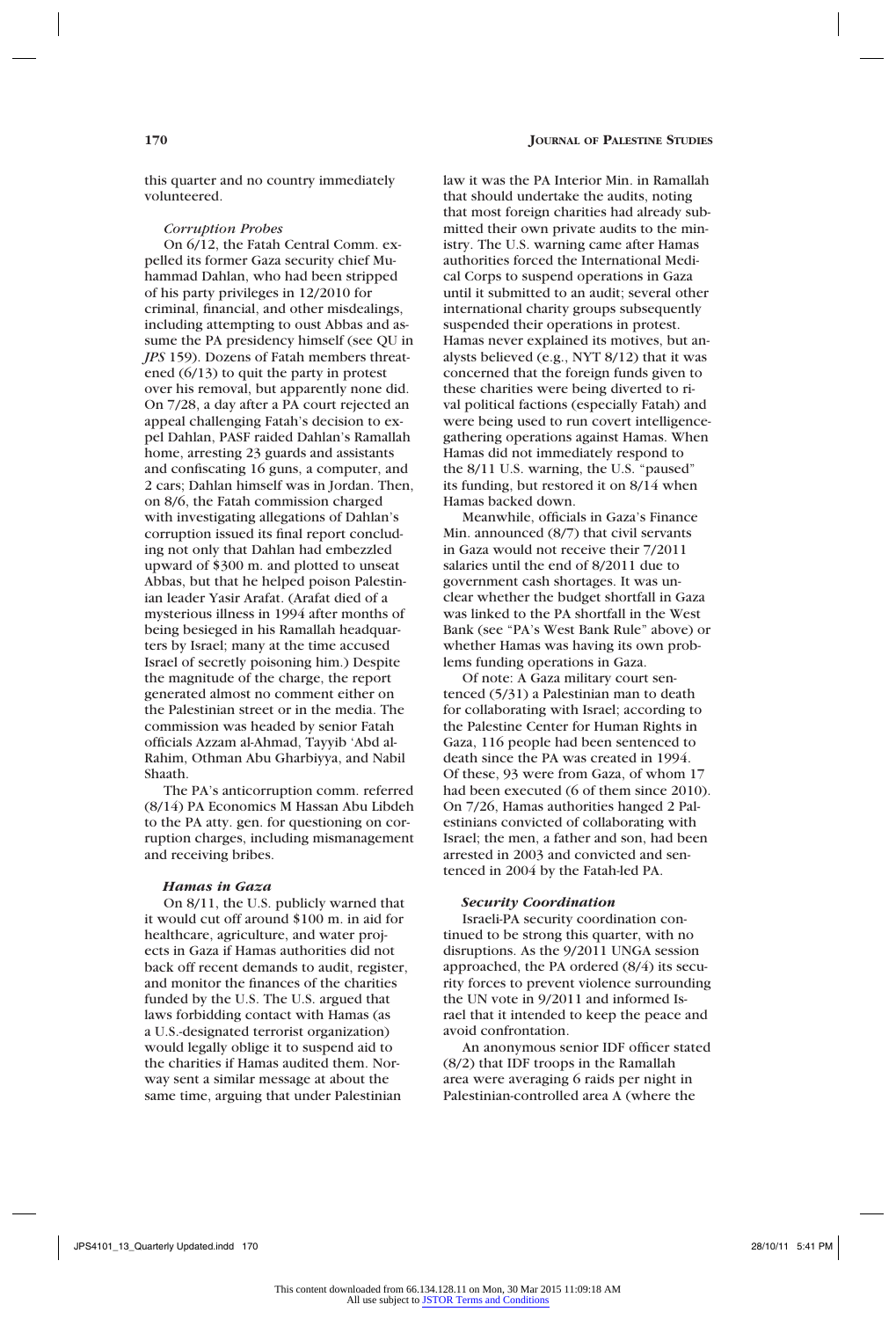#### **Update on Conflict and Diplomacy 171**

PASF has security control during the day but the IDF insists on the "right" to enter at night), explaining that to maintain "intelligence dominance and freedom of action, this is the minimum number of entries we have to make per night," and that to reduce the number further would require a political decision and pose a security risk. He also said that since the Palestinian national unity deal was signed in 5/2011 (see QU in *JPS* 160), the PASF's arrest rate had declined while the number of Hamas members it had released had gone up, adding that: "They tell us who they are going to release in hopes we will not go after them, but we are not going along with that. We have had to step up our arrests because of their pulling back." Nonetheless, Israel released (8/4) 200 Palestinian prisoners who were soon to complete their sentences as a goodwill gesture to mark the start of Ramadan. The group included senior Hamas official Shaykh Hassan Yousef (arrested in 2006 and set for release in 9/2011).

The IDF continued to be aggressive about entering area A (under full PA security and civil control), including making uncoordinated entries into Jericho (5/19, 5/26, 5/31, 6/7, 6/9, 6/16, 6/19, 6/25, 7/12, 7/14, 7/16, 7/29, 8/7), which until last quarter had been rare (see QU in *JPS* 160). For the 3d straight quarter, the IDF also photographed PA security sites, cultural heritage sites, and other buildings during patrols in Silat al-Dahir nr. Jenin (5/30), Hebron 6/21), and Jericho (7/29).

## **Palestinian Opinion**

*The following data are excerpted from a poll conducted by Palestinian Center for Policy and Survey Research (PCPSR) between 16 and 18 June 2011. Results are based on a survey of 1,200 men and women from the West Bank (including East Jerusalem) and Gaza. The poll, the 40th in a series, was taken from PCPSR's Web site at www.pcpsr.org.*

**1. President Abbas says that there is no point in returning to negotiations without an acceptable term of reference or a freeze on settlement construction and that he intends to go to the UN in 9/2011 to seek a** 

## **recognition of a Palestinian state. Do you support or oppose this Palestinian intention?**

|                      | wcst |                   |  |
|----------------------|------|-------------------|--|
|                      |      | Bank Gaza Total   |  |
| a. Certainly support |      | 19.7% 23.0% 20.9% |  |
| b. Support           |      | 56.5% 53.0% 55.3% |  |
| c. Oppose            |      | 18.2% 19.0% 18.5% |  |
| d. Certainly oppose  |      | 2.9% 1.5% 2.4%    |  |
| e. Don't know/       |      | 2.7% 3.5% 3.0%    |  |
| No answer            |      |                   |  |

west in the

**2. If Palestinians pull out of the current talks or if peace negotiations fail, would you support or oppose going to the UNSC to obtain recognition of a Palestinian state?**

|                      | West |                   |  |
|----------------------|------|-------------------|--|
|                      |      | Bank Gaza Total   |  |
| a. Certainly support |      | 22.7% 25.8% 23.7% |  |
| b. Support           |      | 56.3% 56.5% 56.4% |  |
| c. Oppose            |      | 17.2% 14.0% 16.1% |  |
| d. Certainly oppose  |      | 2.1% 2.9% 2.4%    |  |
| e. Don't know/       |      | 1.8% 0.8% 1.5%    |  |
| No answer            |      |                   |  |

**3. If at the end of 2011 the Palestinian side unilaterally declares the establishment of a Palestinian state without an agreement with Israel, do you think such a declaration will lead to actual change in the current conditions in the Palestinian areas with regard to settlements and control of the occupation forces over roads and crossings in the West Bank?**

|                            | West<br>Bank | Gaza              | Total |
|----------------------------|--------------|-------------------|-------|
|                            |              |                   |       |
| a. Certainly will lead     | - 2.0%       | 7.8%              | 4.0%  |
| to positive change         |              |                   |       |
| b. Will lead to a          |              | 20.8% 27.3% 23.0% |       |
| change for the<br>hetter   |              |                   |       |
| c. Will not lead to        |              | 25.6% 33.3% 28.2% |       |
| any change,                |              |                   |       |
| positive or                |              |                   |       |
| negative                   |              |                   |       |
| d. Will lead to            |              | 37.1% 24.3% 32.8% |       |
| negative change            |              |                   |       |
| e. Certainly will          |              | 11.1% 5.7%        | 9.3%  |
| lead to negative<br>change |              |                   |       |
| f. Don't know/             | 3.3%         | 1.6%              | 2.7%  |
| No answer                  |              |                   |       |

**4. If you use the internet to surf social sites like Facebook, Twitter, and**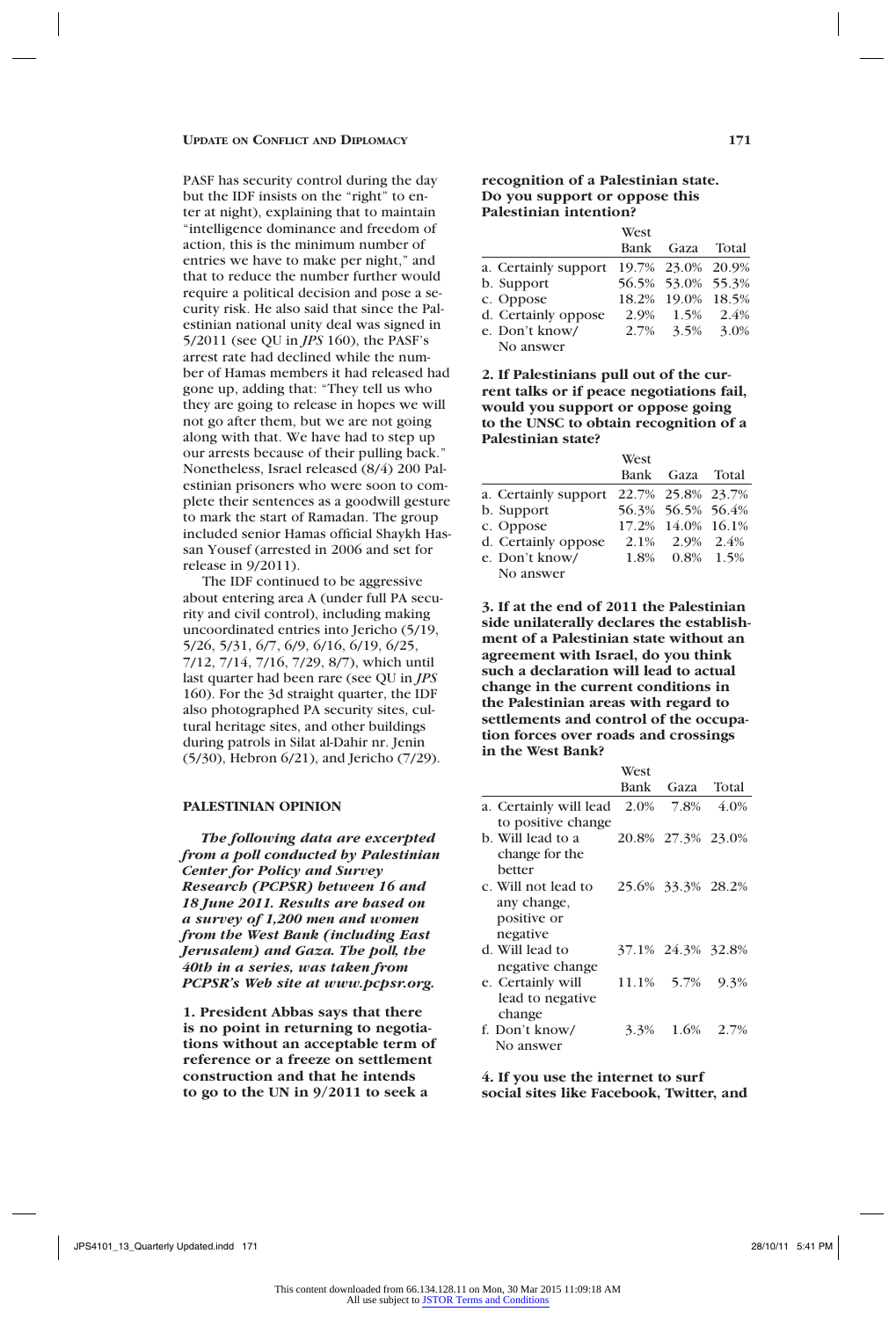|  |  | various groups or to access email, |  |
|--|--|------------------------------------|--|
|  |  | how often do you normally do that? |  |

|                    | West  |                  |             |
|--------------------|-------|------------------|-------------|
|                    | Bank  | Gaza             | Total       |
| a. More than once  | 6.7%  | 14.1%            | 9.2%        |
| a day              |       |                  |             |
| b. Once a day      | 17.8% | 20.1% 18.6%      |             |
| c. $2-5$ times per |       | 8.6% 13.6% 10.3% |             |
| week               |       |                  |             |
| d. Once a week     | 6.1%  | 8.2%             | 6.8%        |
| e. Once a month    | 3.9%  |                  | 5.7% 4.5%   |
| f. Other           | 0.3%  | 1.7%             | 0.8%        |
| g. Not interested/ | 56.6% |                  | 36.6% 49.8% |
| No access          |       |                  |             |

#### **FRONTLINE STATES**

#### **Egypt**

Egypt's interim military government (in place since  $2/11/11$ ) kept up efforts previously undertaken by the Mubarak regime to mediate a Palestinian reconciliation agreement (see "National Reconciliation" above) and Hamas-Israel prisoner swap (see "Prisoner Release Talks" above). Israel, however, expressed concerns over policy changes that seemed to be underway. In particular, Israeli PM Netanyahu pointed to a "popular delegation" of 40 Egyptian public figures who visited (5/30) Tehran for talks on resuming Egyptian-Iranian relations, noting that Egypt's Muslim Brotherhood (not represented in the group) had already sent its own delegation for similar talks. Netanyahu also alleged (5/30) that Hamas had transferred some of its activities from Damascus to Cairo due to violence in Syria, warning that "international terror organizations are stirring in Sinai and their presence is increasing due to Sinai's connection to Gaza." Hamas denied (5/30) that it had shifted its operations.

Israel continued to have heightened concerns about Egyptian border security given the unstable political situation in Egypt. The Israeli DMin. announced (6/2) that it had completed the 1st segment of a permanent border fence between the countries (see QU in *JPS* 155), and that with a stepped-up work pace, the 135-mi. fence would be completed by mid-2012.

Unidentified assailants attacked Egypt's natural gas pipeline in the Sinai 3 times this quarter  $(7/4, 7/11,$  and  $7/30$ ), cutting supplies to Israel and Jordan. Responding to these incidents and increased attacks

on Egyptian police in the Sinai, Egypt sent (8/13) 250 tanks and armored vehicles, 1,000 special forces, and 1,000s police into the n. Sinai (including the Rafah area) to secure the region. It was unclear if Israel approved the increased military presence, which is limited under the 1979 peace treaty.

Egyptian authorities arrested (6/12) a U.S.-born Israeli man, Ilan Grapel, on charges of inciting Egyptian protesters to riot and of spying and recruiting for the Mossad. Grapel's family said he was a law student in Atlanta who came to Cairo in 5/2011 to intern for a legal aid group and had merely attended some of the recent popular demonstrations. Israel denied Grapel was a spy, saying he was in Egypt under the jurisdiction of the U.S. consulate.

## **JORDAN**

This quarter, Jordan's involvement in the peace process was limited to remaining in contact with the parties and occasional mediation. King Abdallah and Abbas met twice in Amman: on 5/23 to discuss the Fatah-Hamas unity deal and on 8/9 to discuss the Palestinian statehood bid at the UN. Toward the end of the quarter, Jordan reportedly hosted secret talks between Israeli pres. Peres and Abbas aimed at reviving peace talks (see "Intensive Behindthe-Scenes Efforts" above).

King Abdallah visited Washington ca. 5/16–17 for talks with Obama and his senior Middle East experts on regional affairs and bilateral relations, strongly urging the U.S. to take the lead in reviving the peace process. Following the visit, he stated concerning discussions on the peace process that with admin. officials, Arab leaders felt "we get good responses" from the State Dept. and Pentagon "but not the White House, and we know the reason why is because of Dennis Ross." Commenting on Obama's speeches and meeting with Netanyahu in a 5/22 appearance on ABC News, Abdullah stated: "My instincts tell me not to expect much over the next couple of months. . . . [I] have the feeling that we're going to be living with the status quo for 2011."

Of note: Right-wing Israeli MK Aryeh Eldad (National Union) tried (5/24) to submit a petition to the Jordanian embassy in Tel Aviv asking King Abdallah to declare Jordan a state for the Palestinian people. The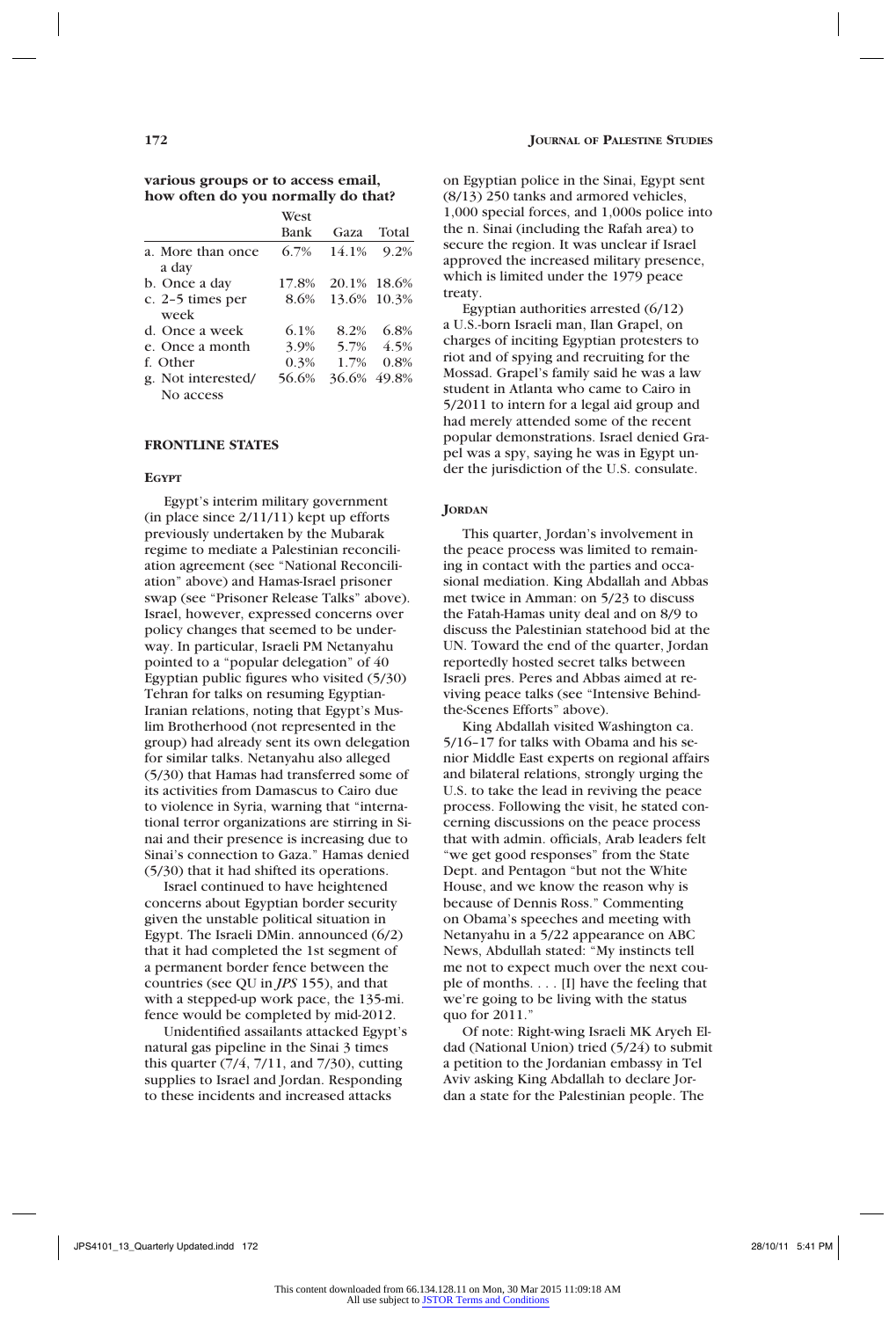Jordanian ambassador declined to meet him or receive the petition.

#### **Lebanon**

Lebanon's main focus this quarter was on forming a new government and preventing a crisis over the UN Special Tribunal for Lebanon's sealed indictments that were expected to implicate Hizballah in the 2005 assassination of former PM Rafiq Hariri.

*A New Government Is Sworn In*

On 6/13, after a delay of almost 5 months, Lebanon's PM-designate Najib Mikati was able to propose a government slate to parliament. Of 30 cabinet seats, 18 were allotted to Hizballah and its allies. Though Hizballah's majority worried Western governments, short of a clear two-thirds majority (which Hizballah had sought), it could not block an opposition veto. Domestically, therefore, the division was seen as a victory for Mikati, who had fought hard to keep a one-third-plus-one bloc for himself, the president, and their allies (including Druze leader Walid Jumblat) to give them a constitutional veto on major decisions. Another reason for the delay had been sparring over control of the interior and defense ministries, which Gen. Michel Aoun (Free Patriotic Movement [FPM], a Christian group allied with Hizballah) sought to control. In the end, the DMin. went to Maronite leader Suleiman Franjieh Jr. (a close ally of Syria) and the Interior Min. went to a retired internal security officer who was jointly named by Gen. Aoun and Pres. Michel Suleiman. Hizballah opted to keep only 2 minor cabinet portfolios, while its ally, the FPM, came away with the most cabinet seats (8). Parliament speaker Nabih Birri (Amal) helped broker the government deal by offering 1 of the 6 Shi'i cabinet seats to the Sunni community, meaning that for the first time in decades the cabinet had 7 Sunni ministers and 5 Shi'i ministers rather than the 50-50 split guaranteed under Lebanon's confessional system. Some analysts (e.g., Carnegie Middle East Center 6/15) believed that Mikati deliberately drew out the government formation process, hoping that Syria's domestic unrest would undermine Hizballah's bargaining position; instead, Hizballah seemed to maintain its strength, and Mikati was left "on very cool terms with the Aounist camp," Hizballah, and Amal.

Before seeking parliament's endorsement, Makati's new team drafted its policy statement, which recognized "the people, the army, and the resistance" (a nod to Hizballah) and pledged to follow the path of the UN Special Tribunal for Lebanon (a nod to Sa'ad Hariri's Future Party). After this was approved by parliament on 6/30, the new cabinet won a vote of confidence on 7/7. In total, only 68 of 128 MPs voted in favor; Future Party members and allies walked out as voting began.

#### *The UN Tribunal*

The UN Special Tribunal for Lebanon had handed down its sealed indictments in 1/2011 for extended review in the Hague, and on 6/30 it delivered them to prosecutors in Lebanon. The accused were not publicly named, but an anonymous Lebanese judicial official read them to an Associated Press reporter, who published them; the Information Min. later confirmed them. The four persons sought were Hizballah members previously mentioned as suspects in the 2005 Hariri assassination: senior members Mustafa Badr al-Din (brother-in-law of former Hizballah cmdr. Imad Mughniyah, assassinated in 2007) and Salim Ayyash; and lower-ranking members Hassan Anaissy (also reported as Oneissi) and Asad Sabra. The details of the charges against them were not leaked. Lebanon promptly issued the arrest warrants, but on 8/9 informed the tribunal that it had been unable to serve warrants to or detain the suspects.

Meanwhile, Hizballah leader Hassan Nasrallah vowed (7/2) that the 4 Hizballah members would never be arrested, dismissing the charges against them as a U.S.- Israeli conspiracy to fuel sectarian strife. He also claimed to have material, including videos, that would help the tribunal find the true culprits. On 7/4, UN special tribunal prosecutor David Bellemare invited Hizballah to submit such material, and on 7/13, Hizballah officials hand delivered a package to his office.

#### *Palestinians in Lebanon*

On 7/11, PM Mikati received Abbas's personal envoy and senior Fatah official Azzam al-Ahmad in Beirut for talks on Lebanese-Palestinian relations. Afterward, Mikati stated that while Lebanon would not naturalize Palestinians living in the country, he would work to improve the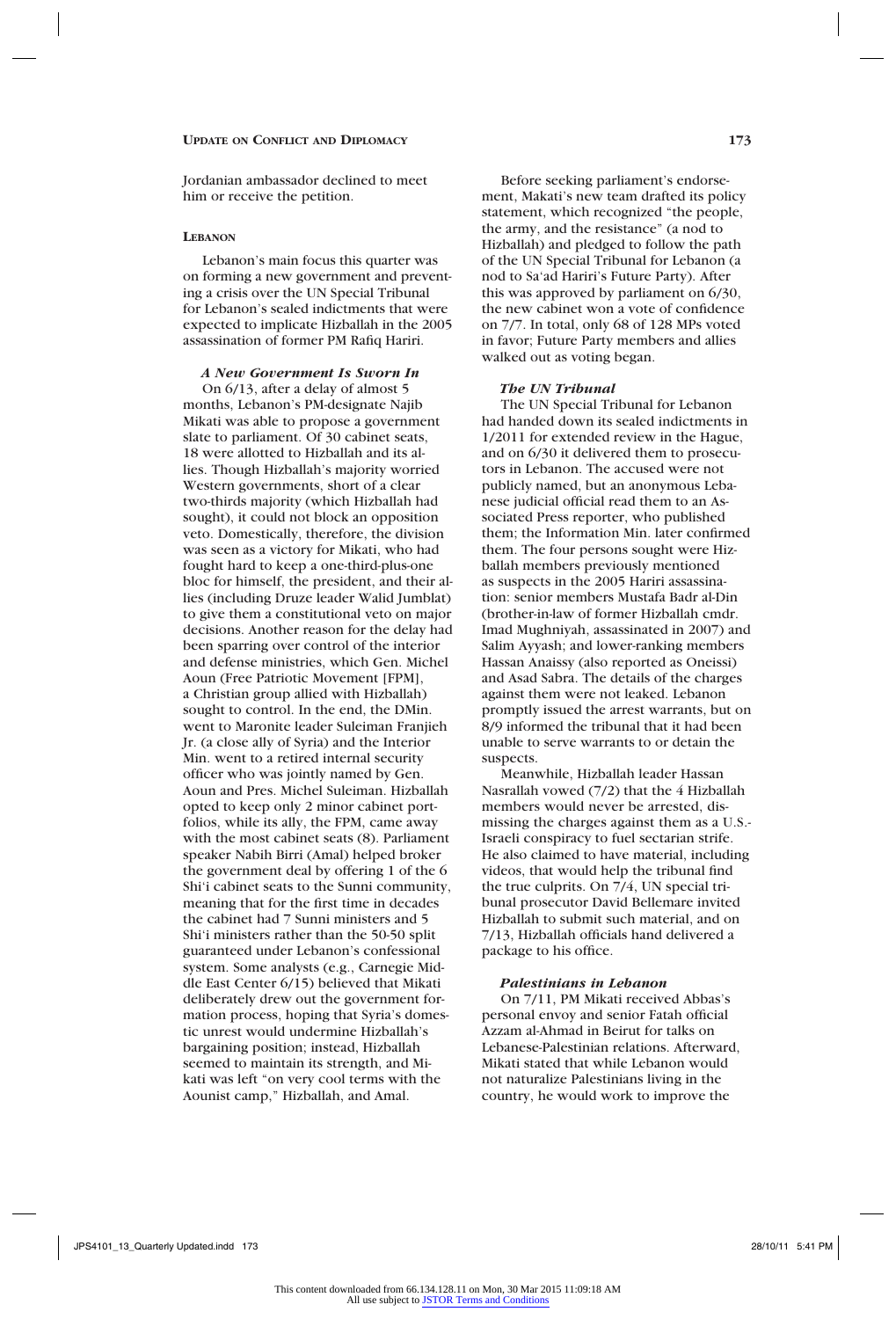conditions of the Palestinian camps in Lebanon. In line with Lebanese policy, he stated that the Palestinian "right to return to their independent country with its capital Jerusalem" must be preserved.

Palestinian refugees in Lebanon's 'Ayn al-Hilwa r.c. demonstrated (6/6) against the killing of Naksa Day protesters on the Syrian border on 6/5, but it was unclear whether the protests were against Israel, Syria, or the Palestinian leadership. (See "Syria" below for related information.)

#### *The Maritime Border with Israel*

On 7/10, the Israeli cabinet approved maps demarcating Israel's maritime border with Lebanon in a move to assert its economic rights in offshore areas (particularly in potentially lucrative off-shore natural gas fields). Netanyahu said (7/10) that the move was necessary in light of a maritime map recently submitted by Lebanon to the UN that shows the border further south in what Israel considers its territory. By 8/11, Israel was using unmanned drones to monitor its declared maritime boundaries to "protect" disputed natural gas fields from Hizballah, which had repeatedly vowed to defend Lebanon's natural resources (see QUs in *JPS* 158, 159 for background). In response, the Lebanese parliament passed (8/4) an act formally delineating Lebanon's maritime areas in line with the map submitted to the UN.

## *Other Security Issues*

Israeli and Lebanese troops briefly exchanged fire across their common border on 8/1, causing no injuries. Lebanese troops fired first, stating that the IDF patrol strayed into Lebanese territory (which the IDF denied).

Six members of the UN Interim Force in Lebanon's (UNIFIL) Italian contingent were wounded (5/27) when their convoy triggered a roadside bomb planted outside Sidon in s. Lebanon. No group took responsibility for the attack, the first against UNIFIL forces since 1/2008. UNIFIL members offered (5/27) as possible explanations (1) the political instability in Lebanon, (2) Syria's possible desire to flex its muscles or create a distraction from its internal violence (see "Regional Affairs" below), and (3) anger in the Palestinian refugee camps over UNIFIL's perceived failure to prevent the IDF from firing on protesters during the Nakba Day March to

Palestine (see QU in *JPS* 160). On 7/26, 5 French UNIFIL members were wounded in a similar roadside bombing of their convoy near Sidon; no group took responsibility.

After Friday prayers on 6/17, residents of Tripoli rallied in support of antigovernment demonstrators in Syria (see "Regional Affairs" below), sparking clashes between residents of the Sunni neighborhood of Bab al-Tabbana (against the Syrian regime) and the Allawi neighborhood of Jabal Mohsen (supporting the Syrian regime) that left at least 7 dead and 20 wounded. The Lebanese army set up checkpoints around the city until violence abated.

Of note: A World Press Photo exhibit in Beirut opted to close on 5/16, 10 days ahead of schedule, after Lebanese authorities ordered the removal of photos by an award-winning Israeli photographer, stating that Lebanon was still in a state of war with Israel.

#### **Syria**

Syria was almost entirely focused on its own domestic unrest this quarter, as state violence against antigovernment protesters spiraled (see "Regional Affairs" below). A senior U.S. admin. official speaking anonymously stated (6/21) that there was currently no plan to attempt to revive Syrian-Israeli peace talks, adding in reference to Syrian pres. Bashar al-Asad: "We can't really contemplate a peace negotiation with someone who is actively killing their own people."

Meanwhile, the Asad regime stirred up trouble on its border with Israel to draw attention away from its internal crackdown. Following the Nakba Day violence last quarter (see QU in *JPS* 160), this quarter it was the Naksa Day march (see "Naksa Day Rallies" section above), which involved cross-border clashes between the IDF on the Israeli side and Palestinian refugees and their Syrian supporters on the Syrian side, resulting in perhaps the most deadly border violence since the 1973 war. Analysts noted (NYT 6/6) that protesters could not have approached the border fence, normally a Syrian closed military zone, without the acquiescence of the Syrian government and that the march was covered live on Syrian television, which had been blocking coverage of Syria's nationwide antigovernment uprising. Syrian opposition groups claimed (6/5) that the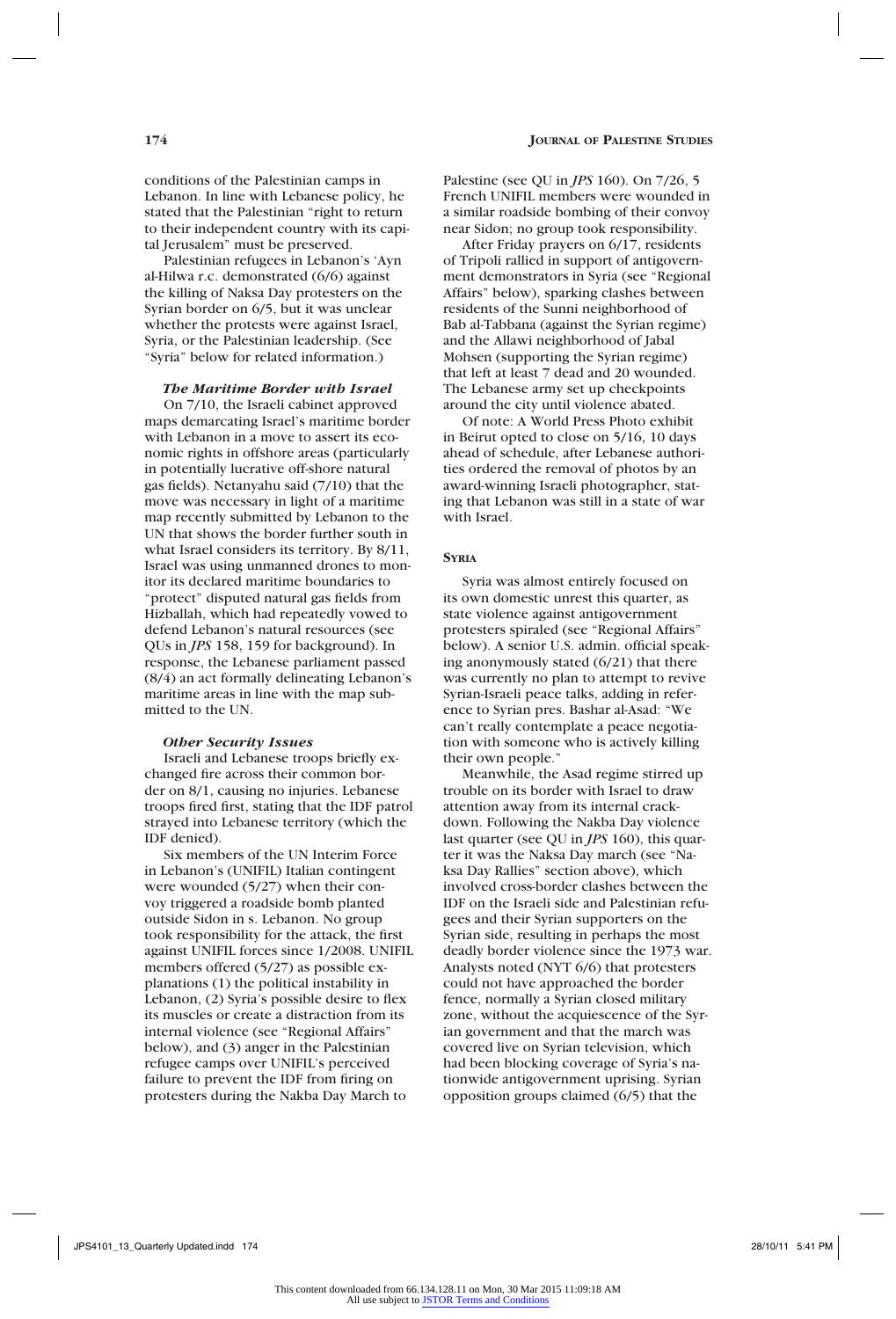government paid Palestinian refugees as much as \$1,000 to take part in the march and promised to pay as much as \$10,000 to the family of anyone killed, but this could not be corroborated. Hamas in Gaza and Fatah in the West Bank condemned (6/5) the deaths but in a muted tone, and the PA released no official statement, signs experts believed (e.g., NYT 6/7) indicated that the Palestinians felt Syria exploited the refugee issue to its own ends.

Netanyahu publicly accused (6/6) Asad of abetting Palestinian protesters in "an attempt to divert international attention from the wholesale killing of civilians that is happening in Syrian cities." He defended IDF actions, saying the army complied with international law by warning protesters not to approach the border and that sharpshooters opened fire "as a last resort" after nonlethal means failed to halt their approach; the U.S. State Dept. agreed (6/6) with Netanyahu's assessment. The IDF later warned (8/10) that it would engage Syrian military forces if Palestinians in Syria attempted to storm the border with the Golan in connection with the 9/2011 UN vote, noting (8/14) that Israel had begun reinforcing the border fence and laying new mines.

When funerals for some of the Naksa Day victims were held (6/6) in Yarmuk r.c. near Damascus, 10,000s of angry mourners attacked the Popular Front for the Liberation of Palestine-General Command (PFLP-GC) headquarters and drove away Hamas's Khalid Mishal and the PFLP-GC's Ahmad Jibril, who had come to express condolences. They denounced camp leaders (particularly the PFLP-GC, close to and strongly supported by Asad's regime) for inciting the youth and putting them in harm's way to be used as "cannon fodder" against Israel and called for the downfall of all political factions. PFLP-GC members fired on protesters outside the headquarters, sparking clashes that left 14 dead and 43 injured; Mishal and Jibril were not harmed. The PFLP-GC blamed (6/6) the PA in Ramallah for orchestrating the clash.

Meanwhile, with regard to Nakba Day last quarter (see QU in *JPS* 160), blogger Michael Weiss (with London's *Telegraph*) released (6/14) what he said seemed to be an authentic Syrian government document dated 5/14/11 that he obtained from a well-connected Syrian. The document showed orders to the army to allow

busloads of protesters to approach and even cross the border into the Golan Heights and engage with Israeli troops on Nakba Day on 5/15/11, stressing that protesters must be thoroughly checked to make sure that they did not carry military IDs or weapons. The authenticity could not be corroborated, but analysts emphasized (e.g., WT 6/15) that the protesters never could have organized or moved toward the border fence without government foreknowledge. Israel declined to comment.

On 8/15, PLO and UNRWA officials reported for the first time that the Syrian military had hit a Palestinian area, stating that attacks on Latakia in recent days had included assaults on Raml, a Palestinian refugee neighborhood there. The PLO accused the Asad regime of "a crime against humanity," but provided no details of the incident. Other Palestinian officials said that Raml, while harmed, did not appear to have been a specific target of the security forces. UNRWA said some 10,000 Palestinian refugees had fled the area and that it had no idea where they were, speculating that they had headed into the countryside or to Aleppo.

Of note: An International Atomic Energy Agency (IAEA) investigation concluded (5/24) that Syria had very likely been building a secret nuclear reactor at Dayr al-Zur when Israel struck in 9/2007 (see QU in *JPS* 146), saying the targeted site was probably a reactor intended for making fuel for nuclear bombs. On 6/9, the IAEA's governing board voted (17-6, with 11 abstaining, 1 absent) to report Syria to the UNSC, saying the covert construction at Dayr al-Zur violated its nuclear agreements. Throughout the quarter, Britain and France pressed for a UN res. condemning Syria based on the report, but Russia threatened a veto, blocking the effort.

## **REGIONAL AFFAIRS**

Regional attention this quarter was divided between the Arab Spring and the intense diplomatic activity surrounding the Palestinian statehood initiative planned for the UN in 9/2011. Arab League FMs were in constant contact with the Palestinians coordinating and helping to advance the initiative. In total, the Arab League held 4 major meetings on the issue: on 5/28 and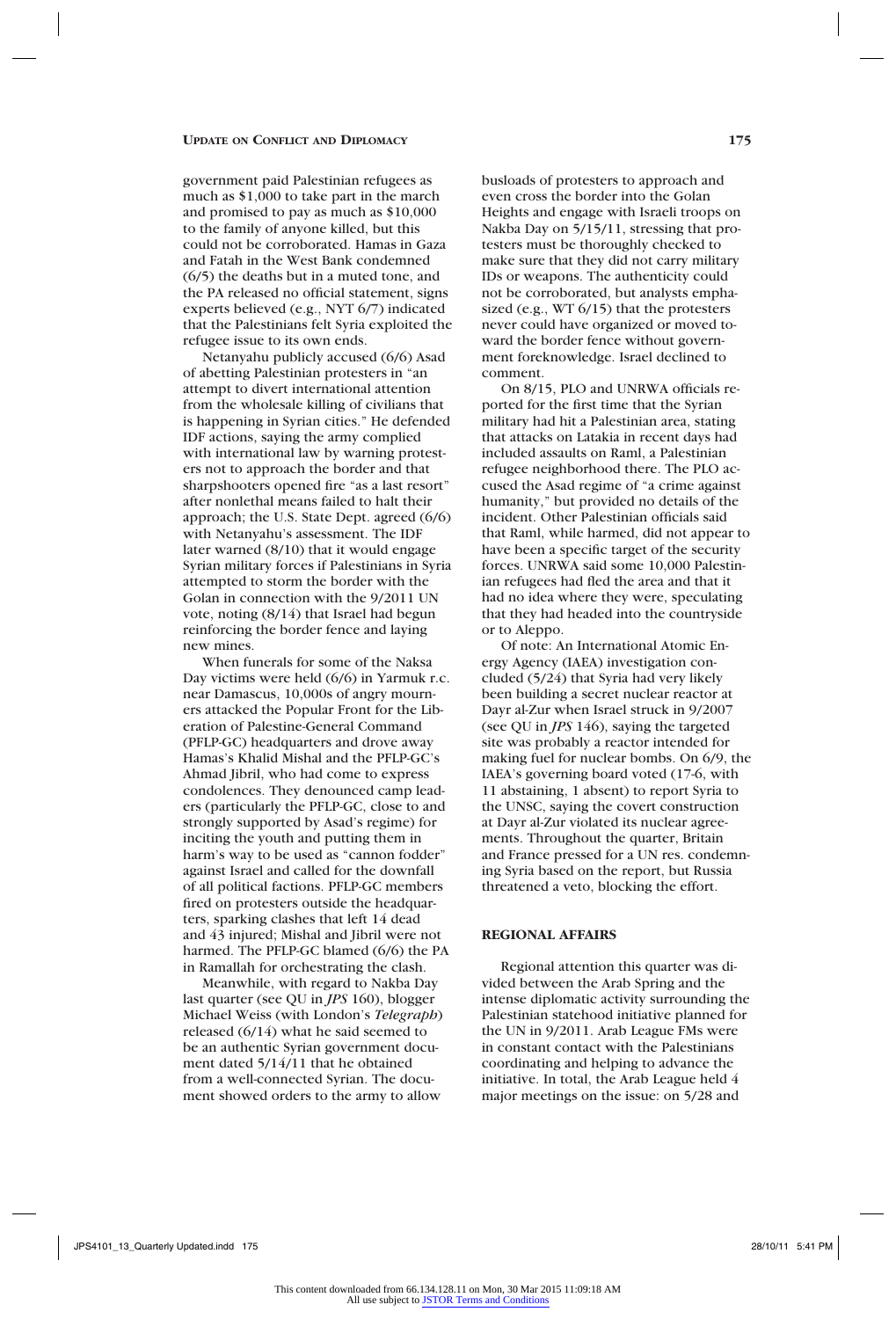7/14 to endorse Abbas's plans to pursue the initiative, on 8/3–4 to help the PLO begin drafting the formal petition it would submit to the UN, and on 7/26 to discuss financial contingencies if Israel and the U.S. retaliated by cutting off funds to the PA.

In terms of regional reactions to Obama's 5/19 speech, an op-ed in the *Washington Post* on 6/10 by Saudi Arabia's Prince Turki al-Faisal (former Saudi intelligence chief and ambassador to the U.S.) summed up what seemed to be the common Arab view. After criticizing Obama for praising democracy movements across the region while "conspicuously fail[ing] to demand the same rights to self-determination for Palestinians," the op-ed was especially harsh about the lead given to Netanyahu to "set the terms of the agenda." In particular, Turki emphasized that Obama's reference to 1967 lines as a starting point for negotiations represented no change in U.S. policy and had long been accepted by Israel as well. Given a U.S. policy "unduly beholden to Israel," the op-ed also applauded the Palestinian move to "bypass" the U.S. and Israel by seeking endorsement for statehood at the UN.

## *Popular Protests Regionwide*

The regional protests that began in 12/2010 continued this quarter but lost some of their idealistic sheen as realization set in that it would be a long road to true reform. There were no more quick successions, as in Egypt and Tunisia (see QU in *JPS* 159). By the end of the quarter, with lessening focus on the Arab Spring, the immediate repercussions of the protests for the Palestinian situation and the Arab-Israeli conflict diminished, though instability in Egypt and Syria was a major concern for Israel, the Palestinians, and the U.S.

In **Syria**, there were reports for the first time of civilians using rocket-propelled grenades and automatic weapons against soldiers (late 5/2011 in the Homs area); of security forces firing on fleeing civilians from helicopter gunships, burning crops, strafing cattle with machine-gun fire, and poisoning water sources (early 6/2011 in the Jisr al-Shughur area near the Turkish border in what Amnesty International said seemed to be "some kind of scorchedearth policy" to drive residents from the area); and of fire from navy gunboats (launching a "sustained bombardment"

of Latakia on 8/14). Reports emerged of a mass grave found in Dara'a (revealed 5/16, unconfirmed) and the brutal torture killing in detention of a 13-yr.-old protester (revealed 5/29, confirmed). The fighting forced some 30,000 Syrians to flee to Turkey and 100s to cross into Lebanon and displaced 10,000s if not 100,000s internally. Activists kept up nationwide daily protests (up to 100,000 strong on Fridays) but these efforts were localized and ad hoc, showing no signs of galvanizing into a coordinated effort to overthrow the regime, and Damascus and Aleppo remained relatively quiet.

Meanwhile, a group of 300 exiled Syrian opposition figures met (5/31–6/2) in Turkey to call for the formation of a transitional committee and immediate transfer of power, and 190 domestic opposition figures met (6/27) in Damascus, but there was no effort to link up either together or with the grassroots activists leading the demonstrations on the ground. Local activists reportedly (NYT, WP 7/1) felt some anger that the exiles in particular were attempting to assume the lead role in transitioning Asad from power.

During the quarter, the U.S. firmly and repeatedly called for Asad to reform or step aside (Obama in his 5/19 policy speech, Clinton on 6/2, 7/11, 8/10). Turkey did likewise (most forcefully on 8/9, 8/10). The EU and U.S. at several points (e.g., 5/18, 5/23, 6/21, 8/10) increased sanctions, and the U.S. froze  $(7/3)$  some Syrian assets. Up to the end of the quarter, however, there was no UN action or other coordinated international effort to halt Asad's crackdown. (Chinese and Russian opposition blocked Britain and France from introducing a UNSC resolution to condemn the violence.)

Asad briefly expressed willingness to work with the opposition (in a speech on 6/20, followed by allowing internal opposition leaders to meet on 6/27 and a temporary pull-back of troops ca. 6/29), but the opposition groups were skeptical and did not seriously engage. Syrian VP Faruq al-Shara'a held (7/10–12) a "national dialogue forum," offering to discuss a transition to democracy and crediting demonstrators with forcing the regime to consider reforms, but stated that protests must cease before a transition could begin. Some opposition members attended the session, but many boycotted, calling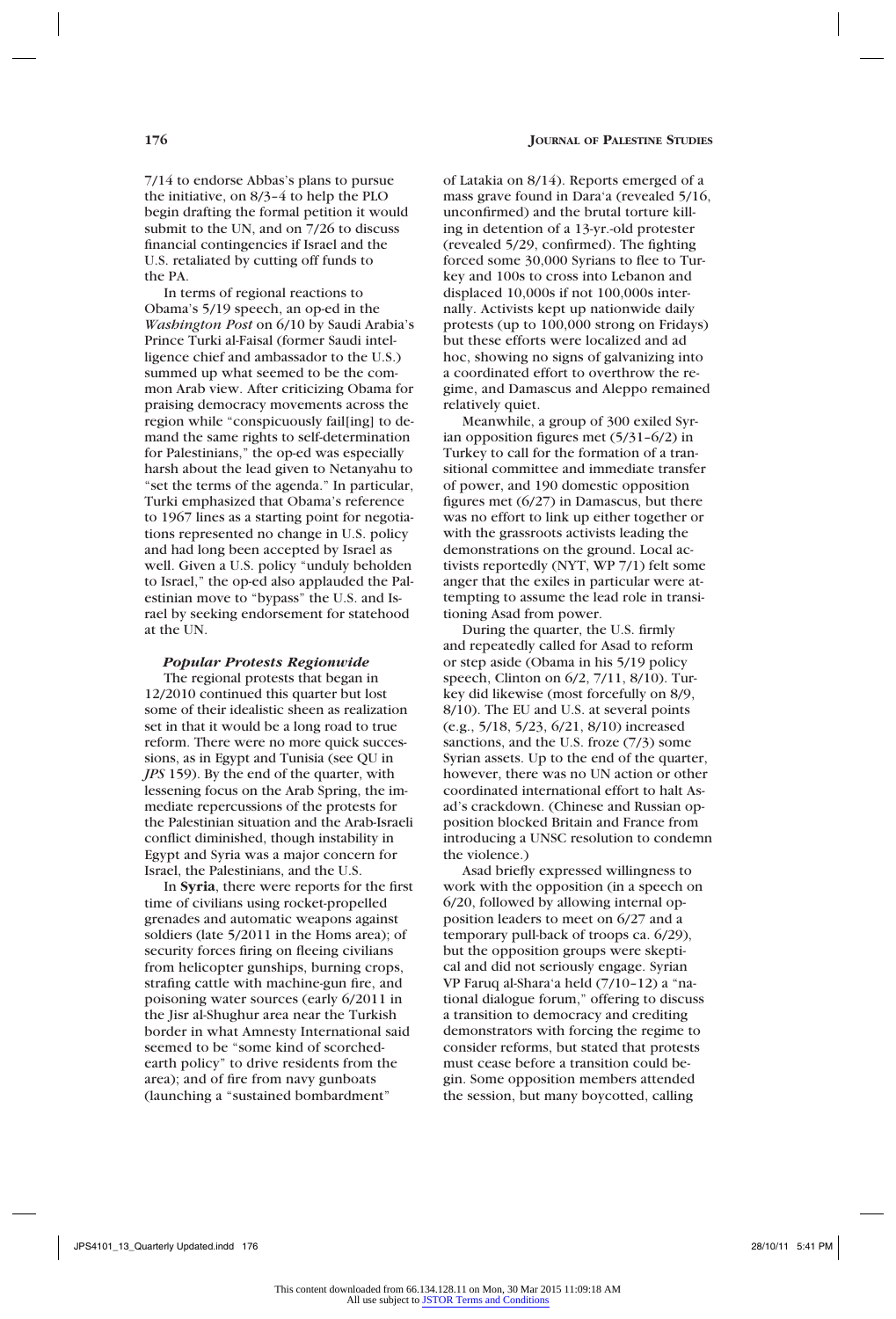the dialogue a charade. Attendees issued a final statement calling for various political and constitutional reforms to promote a transition to a multiparty system. The government followed up by passing (7/25) a new law permitting the formation of opposition parties, but new parties would have to be vetted by a government committee and pledge allegiance to the constitution, which currently guaranteed Ba'ath party supremacy. The law also barred parties based on tribal, religious, denominational, or professional affiliation, which would exclude Islamist parties. Opposition groups and activists dismissed the move as not serious and insufficient.

A sharp escalation at the end of 7/2011 marked a turning point. Following a 7/28 call by grassroots activists for stepped-up nightly demonstrations during Ramadan  $(8/1-30)$ , the government launched  $(7/31)$ major military operations in Hama (7/31–ca. 8/9), Homs (ca. 8/2–5), Dayr al-Zur (8/7–ca. 8/12), Latakia (beginning 8/13, ongoing at the end of the quarter), and other restive towns to crush the opposition there and stepped up arrest sweeps nationwide to get as many protesters off the streets as possible. The worst violence was in Hama, where tanks and snipers shelled residential areas and fired on anything that moved, killing scores. In response to the new bloodshed, Bahrain (8/9), Kuwait (8/9), and Saudi Arabia (8/8) recalled their ambassadors; the UNSC finally passed (8/3) a tepid resolution expressing "profound regret" over the killings in Syria; and Turkey and the U.S. issued (8/10) warnings of a stiff international response if government violence did not immediately stop. On 8/8, Asad had named his army chief of staff as DM, citing "health reasons" of the former as cause. Analysts, however, attributed (see NYT 8/9) the change to the former DM's increasing unhappiness about the military crackdown, which continued through the end of the quarter. As of 8/15, the estimated toll stood at more than 2,000 dead (including around 370 security forces), 1,000s injured, and 15,000 currently jailed (up from 900 dead, 1,000s injured, and 10,000 jailed at the close of last quarter).

In **Libya**, the protests had escalated into full civil war. NATO-led air strikes begun in 3/2011 were extended (6/1) for 90 days, ostensibly to defend a no-fly zone to protect Libyan civilians but essentially to

provide cover for the rebels allied with the provisional government in Benghazi to unseat Col. Mu'ammar Qaddafi (see NYT 5/27 for anonymous NATO officials discussing these unstated goals). However, the NATO effort was poorly orchestrated and suffered without the U.S. oversight and full military participation it had during the first days of the campaign (3/19–23). Without direct U.S. offensive military support and funding from the broader international community, the NATO intervention only created a violent stalemate; fierce fighting raged nonstop, with the advantage swinging back and forth between the Qaddafi loyalists and the opposition, with no end in sight as the quarter closed.

Meanwhile, the international community took further steps to pressure Qaddafi to step down and allow the rebels to take power. The International Criminal Court in the Hague issued (5/18) arrest warrants for Qaddafi, his son and chosen successor Saif al-Islam, and his intelligence chief Abdullah al-Senussi on charges of murdering civilians. Western and Middle Eastern countries approved (6/9) the transfer of frozen Libyan government assets to the rebel's Transitional National Council (TNC), pledging to send \$1 b. immediately and significantly more in the coming weeks. At an international conference on 7/15, the U.S. and 29 other nations recognized the TNC as Libya's legitimate representative; Germany, Turkey, and several other nations had done so before and at least 2 (Britain and Italy) did so after. The U.S. also transferred (ca. 8/3) control of the Libyan embassy in Washington (shut down by the U.S. on 3/10/11) to the TNC.

The 7/28 assassination in Benghazi of Gen. Abdul Fattah Younis, head of the TNC and the rebels' top military leader, apparently by his own men (who suspected that he had never truly cut ties with Qaddafi) greatly reinforced existing concerns about the nature and stability of the transitional rebel leadership and sparked immediate worries (e.g., WP 7/29) about the impact of the assassination on international support for the rebel movement. The TNC's dismissal (8/8) of its entire cabinet following internal disputes over the assassination led some NATO officials to suggest (8/13) that concerns over the capabilities of the rebels given interfactional and tribal rifts might jeopardize the renewal of the NATO mission beyond 9/2011.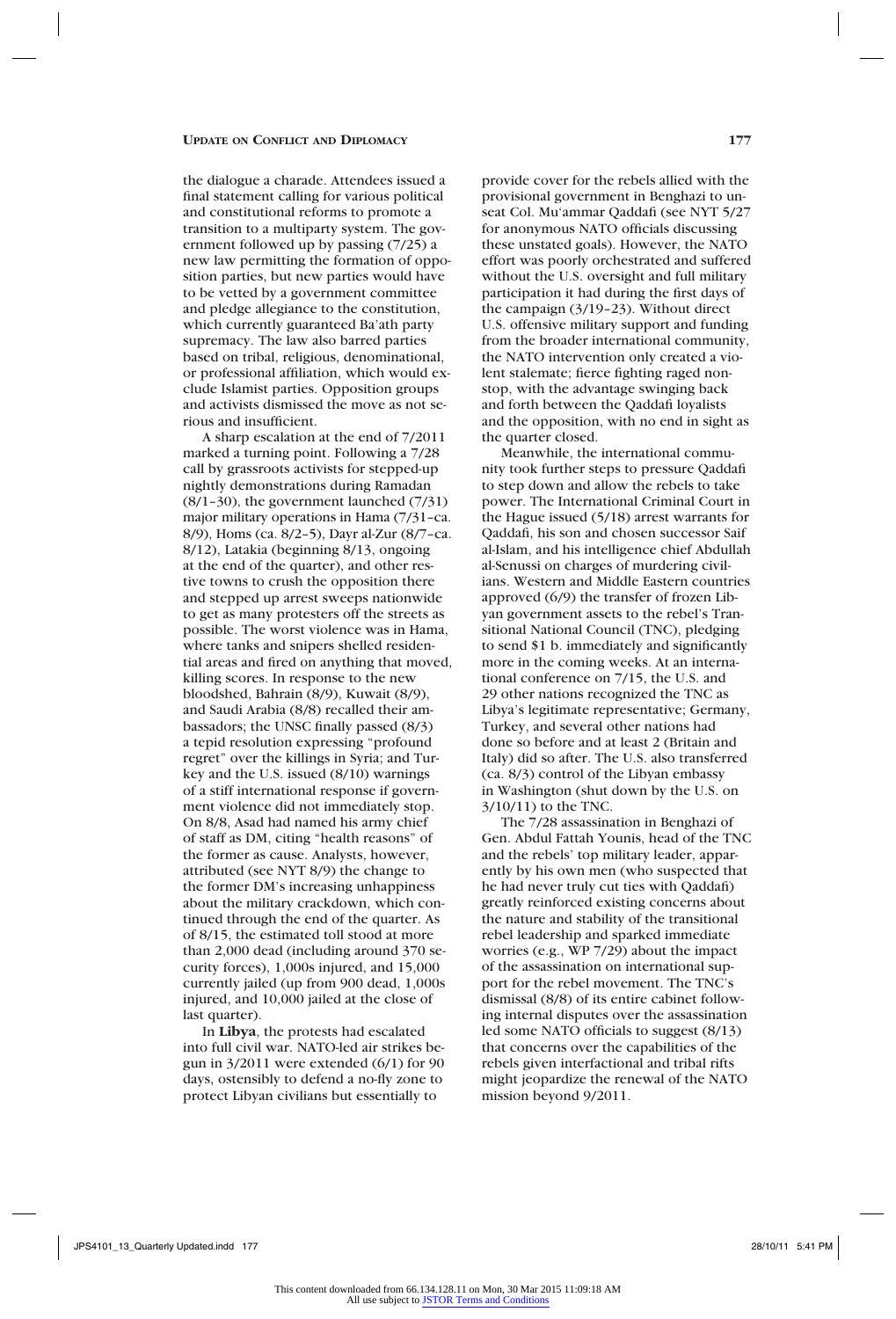As of 8/14, NATO reported having carried out a total of 18,884 sorties, including 7,174 strike sorties, since operations began. The death toll of the conflict was estimated to be in the low 10,000s, with 10,000s more injured and some 1 m. having fled the country.

In **Yemen**, popular protests (numbers ranging from the 10,000s to 100,000) continued during the quarter, but by late 5/2011 were largely overshadowed by fighting between government forces, rival tribes, and Islamist groups seeking to capitalize on the unrest sparked by antigovernment protests to oust a weakened Pres. Ali Abdullah Saleh. Last quarter, Gulf Cooperation Council (GCC) mediators had presented Saleh with a deal involving a power transition to Yemen's formal opposition parties (see QU in *JPS* 160), which he resisted. His refusal to sign and fears of the fallout from rapid deterioration of the situation led the  $\overline{U.S.}$  and EU to reassess (late 5/2011) their military and economic support for Saleh's regime, while the EU called (5/23) on Saleh to "transfer power now." On 6/3, however, Saleh was severely wounded in an assassination attempt by tribal forces aligned with his rival, Gen. Sadiq al-Ahmar. On 6/4, he was evacuated  $(6/4)$  to Saudi Arabia for treatment and convalescence, vowing to return soon and not to cede power. From Saleh's departure through the end of the quarter, many of the largest demonstrations (e.g., 6/14, 6/17, 6/26, 6/27, 7/17, 8/12) were popular calls denouncing Saleh's pledge to return and calling for his resignation.

By early 7/2011, Saudi efforts (begun 6/6) to press the convalescing Saleh to accept the GCC deal and allow his VP and acting pres. Abed Rabbo Mansour Hadi to begin the transition had failed, while a cabinet split (6/6) in Sana'a and leadership disagreements over how to go forward heightened worries about the situation as violence among the political and tribal factions continued. On 7/10, Obama dispatched his chief counterterrorism adviser John Brennan to Riyadh to meet with Saleh to urge him to step down, and then to Sana'a (7/11) to urge Hadi to publicly endorse the GCC transition plan. The State Dept. later issued (8/8) a statement urging Hadi to "move forward without" Saleh. Meanwhile, senior figures in the protest movement (many of whom were at odds with Yemen's formal opposition parties)

declared (7/16) formation of a shadow government ("transitional council") that would be prepared to take control if Saleh stepped down. Nothing more was heard about the initiative before the quarter's end.

Elsewhere in the region, the antigovernment protests were on the wane. In **Bahrain**, the 3-month state of emergency imposed on 3/15/11 broke the momentum of protesters. In light of the quiet, the king lifted the emergency regulations 2 weeks early, on 6/1, and announced plans to open "a comprehensive, serious dialogue" with the opposition in 7/2011 aimed at relaunching political reforms, but warned that he would not tolerate a resumption of demonstrations. (Small demonstrations were held in some 20 villages around Manama that day, but very few thereafter. The largest was a rally of 30,000 in Manama on 7/15 calling for reforms and democratization.) The national dialogue talks began on 7/2, but the main opposition party broke them off on 7/17, saying the government was not serious about reform. Meanwhile, a special military court convicted (6/22) 21 mostly Shi'i activists of trying to overthrow the government during recent demonstrations, sentencing 8 to life in prison and the others to terms up to 15 years. Another 137 detained protesters who were facing military trials were freed on 8/10, though the government said some would still face charges in civil court. On 6/29, Saudi Arabia began a "gradual withdrawal" of the 1,000 troops that it sent Bahrain in 3/2011 (though stating it would not withdraw all); it was unclear how many remained at the close of the quarter. Kuwait removed its small contingent on 7/2. The status of the 500-member UAE contingent was unknown.

Protesters in **Jordan** continued to hold small weekly Friday antigovernment rallies calling for reform and a halt to corruption, but protesters were too divided in their aims and too easily dispersed by security forces to be effective. Only 3 incidents of serious violence were connected to the protest movement: On 6/13, King Abdallah's motorcade was stoned by angry proreform demonstrators in Tafila (south of Amman) who were denied a meeting with the king; riot police intervened, sparking clashes that left as many as 30 police officers injured and 5 police cars destroyed. On 6/15, a group of about 10 government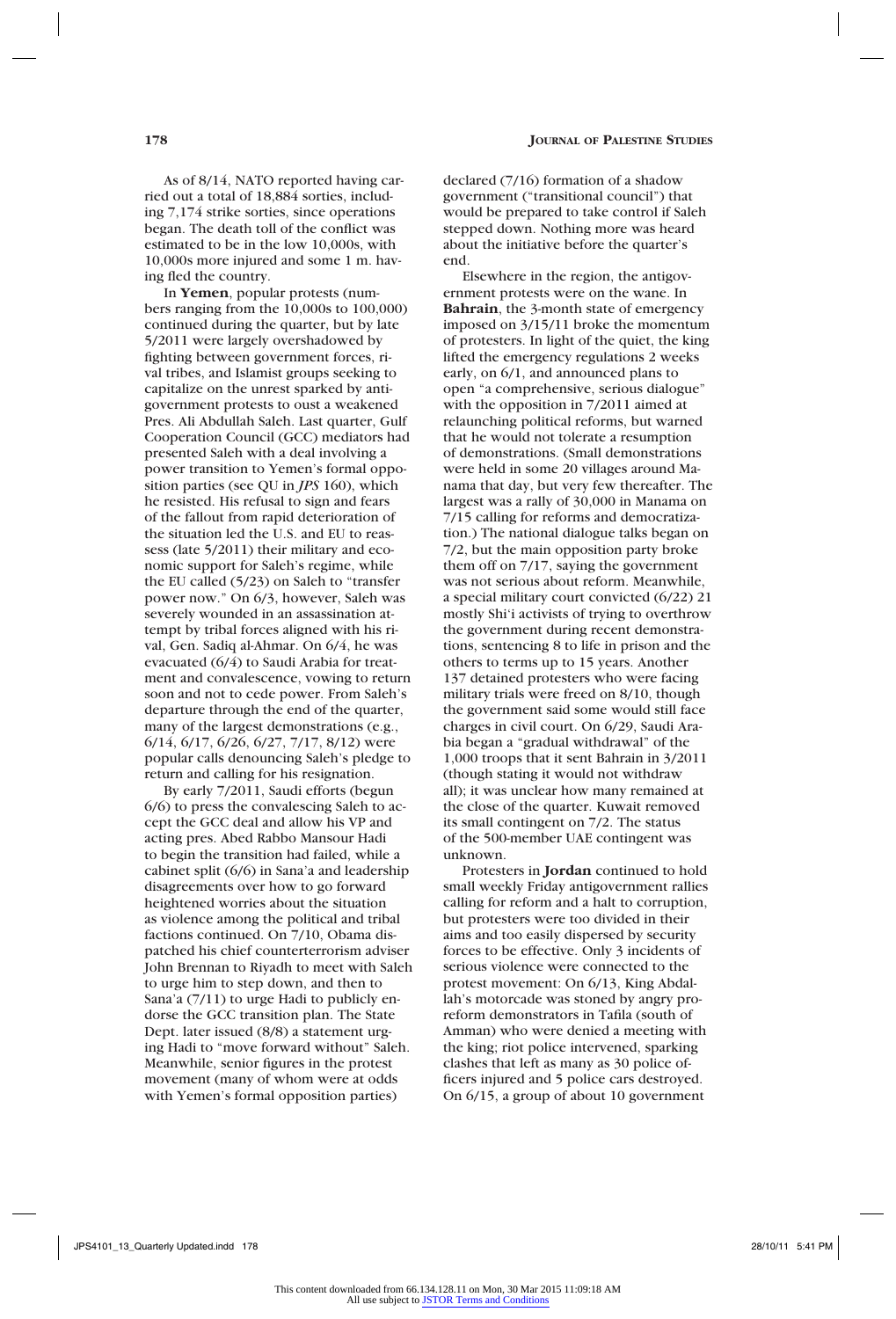loyalists raided and vandalized the Agence France-Presse offices in Amman as punishment for reporting the attack. On 7/15, club-wielding police officers beat 100s nonviolent protesters marching after Friday prayers in Amman, as well as several journalists covering the event, causing no serious injuries.

In response to widespread calls for democratization, King Abdallah pledged (6/12) that the government would be elected, not appointed, in the future, but he did not set a timetable. (Currently, the lower house of parliament is elected and the upper house and cabinet are appointed.) On 7/2, he shuffled the cabinet to replace 3 ministers involved in bribery and corruption scandals. At the close of the quarter, Abdallah unveiled a proposal for constitutional reforms ceding some of his powers to parliament and enhancing civil liberties, but activists said the proposed changes did not go far enough.

In **Kuwait** and **Morocco**, leaders recommended political reforms, increased subsidies on basic goods, and approved salary increases for civil servants aimed at warding off antigovernment protests. While this succeeded in Kuwait, in Morocco 10,000s protested (6/26, 7/3), calling the king's proposed constitutional reforms inadequate.

Meanwhile, **Saudi Arabia** was (in WP 5/29's words) "flexing its financial and diplomatic might across the Middle East in a wide-ranging bid to contain the tide of change" in the region sparked by the Arab Spring, seeking to protect itself and its allies (particularly Sunni Arab monarchies) from popular discontent and to counter Iran. Besides granting (ca. 5/20) \$4 b. in aid to Egypt, reportedly to shore up the military council against the Muslim Brotherhood, there was continued though reduced military presence in Bahrain (see above), a proposal to include the kingdoms of Jordan and Morocco in the GCC (preliminary talks were underway at the end of the quarter), and construction of a massive new, self-contained, bunkered embassy complex in Amman (strategically located near Amman's airport). The *New York Times* reported (6/9) that since the start of the Arab Spring, the kingdom had spent \$130 b. domestically on new salary subsidy programs (giving all government employees an extra 2 months' salary), housing projects, and donations to

religious organizations to neutralize opposition. Some small protests in the Eastern Province by Shi'i activists demanding basic rights and release of political prisoners were reported but were apparently minor.

By the end of the quarter, the interim governments in **Egypt** and **Tunisia** were slowly working their way forward. Tunisia delayed (6/8) its first democratic elections from 7/2011 to 10/23/11, citing the work needed to organize the vote and make sure that all 3 million eligible Tunisians were properly recorded in the electoral database and had valid identity cards. No major protests were reported.

Egypt's transitional military council efficiently handled day-to-day governance, but progress on implementing reforms was slow. As a result, and in response to unpopular decisions, mass rallies in Tahrir Square were often held (e.g., 5/27, 6/28, 6/29, 7/6, 7/23, 7/29) as reminders of the people's expectations and as warnings of "The Revolution, Part 2." A small tent camp was revived in the square on 7/8 but dispersed by security forces on 8/1. The only serious violence was reported on 7/23, when 100s of protesters engaged in hours of street clashes with security forces in Cairo, leaving 150 injured and marking the worst violence since Mubarak fell.

Meanwhile, progress on elections was also slow. Parliamentary elections had been targeted for 9/2011 and presidential elections for 10/2011 or 11/2011, but by the end of the quarter no exact dates had been set and no logistical preparations reported, though the council declared (7/20) that it would not allow international monitors, saying (as Mubarak had done before) they would undermine Egypt's sovereignty. Under popular pressure, the transitional military council swore in a new cabinet led by PM Essam Sharaf that includes 12 new members and 13 old members, removing long-standing cabinet ministers with ties to Mubarak who had not yet been purged.

The trial of Mubarak and several members of his inner circle opened on 8/3 but was not concluded before the end of the quarter. Initially, it was aired on live TV and on giant screens outside the courthouse, but after fights broke out between Mubarak supporters and opponents watching the proceedings, the chief justice announced on 8/15 that the trial would no longer be televised, outraging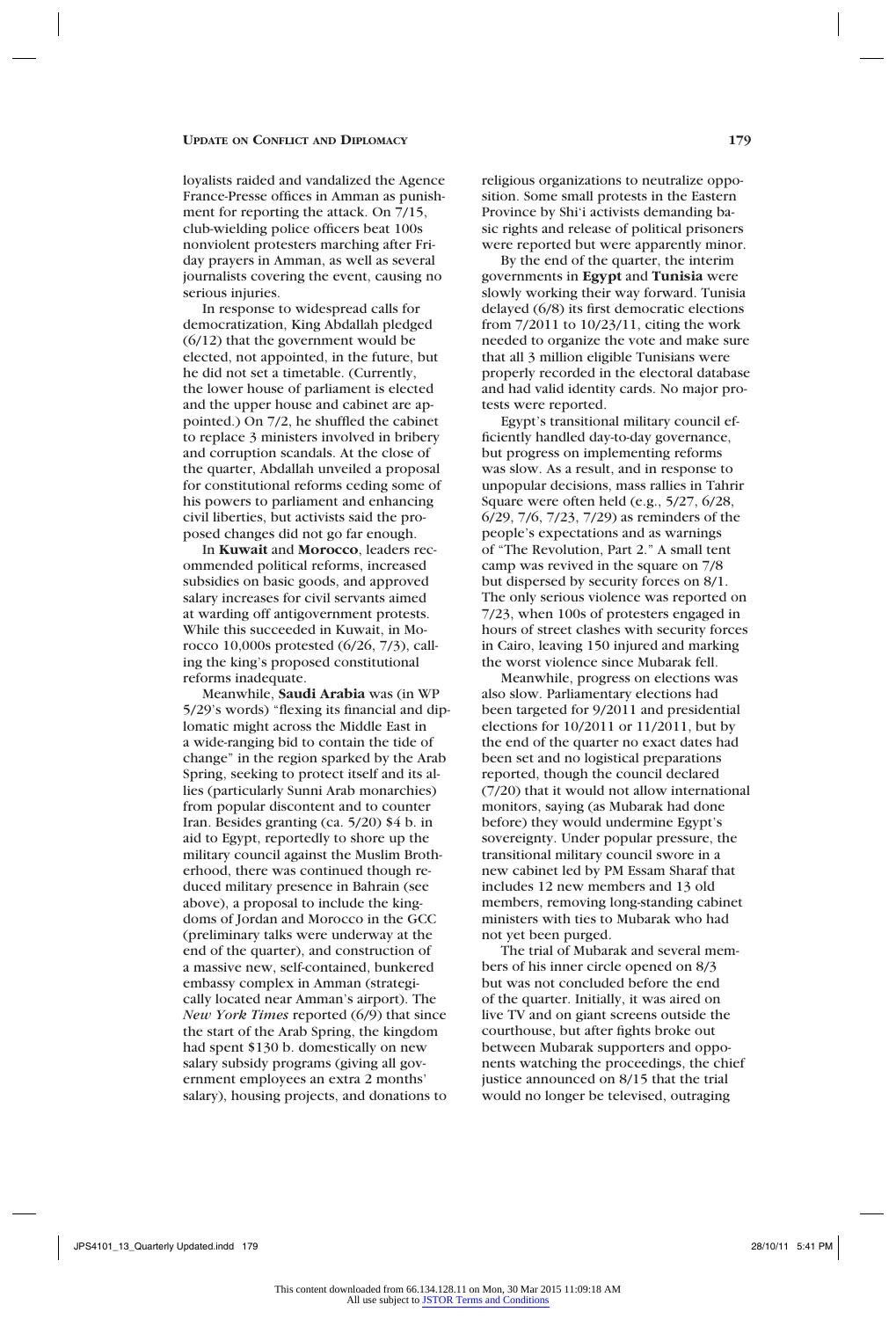democracy advocates, who had pushed for transparency.

#### *Turkey*

#### *Turkish Mediation Efforts*

Turkey continued to promote itself as a regional peace broker this quarter, interjecting itself into several issues, including trying to help advance Palestinian reconciliation and the formation of a transitional Palestinian unity government, and efforts to halt the bloodshed in Syria.

On the Palestinian front, Turkish FM Ahmet Davutoglu met with Hamas's Mishal in Istanbul on 6/21 and with Fatah's Abbas in Ankara on 6/22 to discuss implementation of the national unity agreement reached in 5/2011. Though Abbas and Mishal were in Turkey at the same time, they did not try to meet. Turkish PM Tayyib Recep Erdogan received Abbas on 6/24 and pledged Turkey's help in mobilizing support for the Palestinian statehood initiative at the UN. On the sidelines of a 2-day conference of Palestinian ambassadors held in Istanbul (ca. 7/22) to discuss the UN statehood initiative, Abbas met with Erdogan and Davutoglu again to discuss regional affairs, the Palestinian statehood initiative, Palestinian national reconciliation, and bilateral relations. In a 5/20 interview with the *Wall Street Journal*, Turkish pres. Abdullah Gül called on Hamas to recognize Israel's right to exist to facilitate the national unity accord, stating that he had already privately pressed the movement to do so.

Turkey repeatedly called on Syria to institute massive, radical reforms quickly and halt violence to save the regime. When Syria ignored the appeals, Turkey first hosted (5/31–6/2) 300 exiled Syrian opposition figures in Antalya for a 3-day "Syrian Conference for Change" to discuss establishing a "transitional council" for Syria. On 8/9, Turkish FM Davutoglu held a 6-hour meeting with Asad in Damascus, delivering a strong message from Secy. of State Clinton and warning that continued assaults would give the West cover for stronger action. When no immediate concessions were forthcoming, Erdogan publicly warned (8/10) that Asad had 2 weeks to implement reforms or face serious consequences. Some Syrian activists (e.g., WP 8/13, 8/15) complained that this appeared to give Asad a green light to carry out his crackdown for another 2 weeks, though

Turkey said this was not intended. Meanwhile, Turkey prepared 4 Red Crescent refugee camps along the border to care for some 30,000 Syrians fleeing the violence and 1,000s more camped on the Syrian side of the border considering whether to flee. The number of refugees inside the camps seemed to fluctuate throughout the quarter, with refugees entering and returning depending on the level of violence. Turkey said (6/20) it had the capacity to care for 250,000 refugees, though it hoped it would not come to that.

Turkey also offered (6/10) Qaddafi a "guarantee" to leave Libya (no details released) and end the fighting, but there was no response.

*Turkish-Israeli Reconciliation Effort* On 6/20, an anonymous senior Israeli official revealed that Israel and Turkey were engaged in intensive secret talks to try to prevent a further diplomatic crisis over Israel's 5/2010 attack on the Turkish aid flotilla to Gaza that killed 9 Turkish activists aboard the *Mavi Marmara* (see QU in *JPS* 157). The final report of the UN's Palmer Commission investigating the flotilla attack had been scheduled for release in early 7/2011, but the preliminary conclusions shown to the Turkish and Israeli representatives to the commission had sparked anger on both sides that threatened to deepen the divide, leading to the convening of the talks (confirmed 6/20 by Turkish FMin and U.S. officials). According to UN insiders, the draft shown had concluded that Israel's siege of Gaza was legal under international law but that Israeli commandos had used excessive and disproportionate force to halt the flotilla; Turkey was faulted for not doing enough to prevent its departure.

On 7/6, the UN announced postponement of the Palmer report's release until 7/27 to give Israel and Turkey time to formulate a joint statement to be issued at the same time as the report that could convey a sense of reconciliation, disperse tensions, and put the issue in the past. (An Israeli official stated: "We were looking for [this] to be . . . a ladder where everyone could climb down.") Turkish and Israeli positions, however, seemed stuck where they were last quarter (see QU in *JPS* 160), with Turkey demanding an apology for the attack on the *Mavi Marmara*, and Israel saying that at most it would express regret.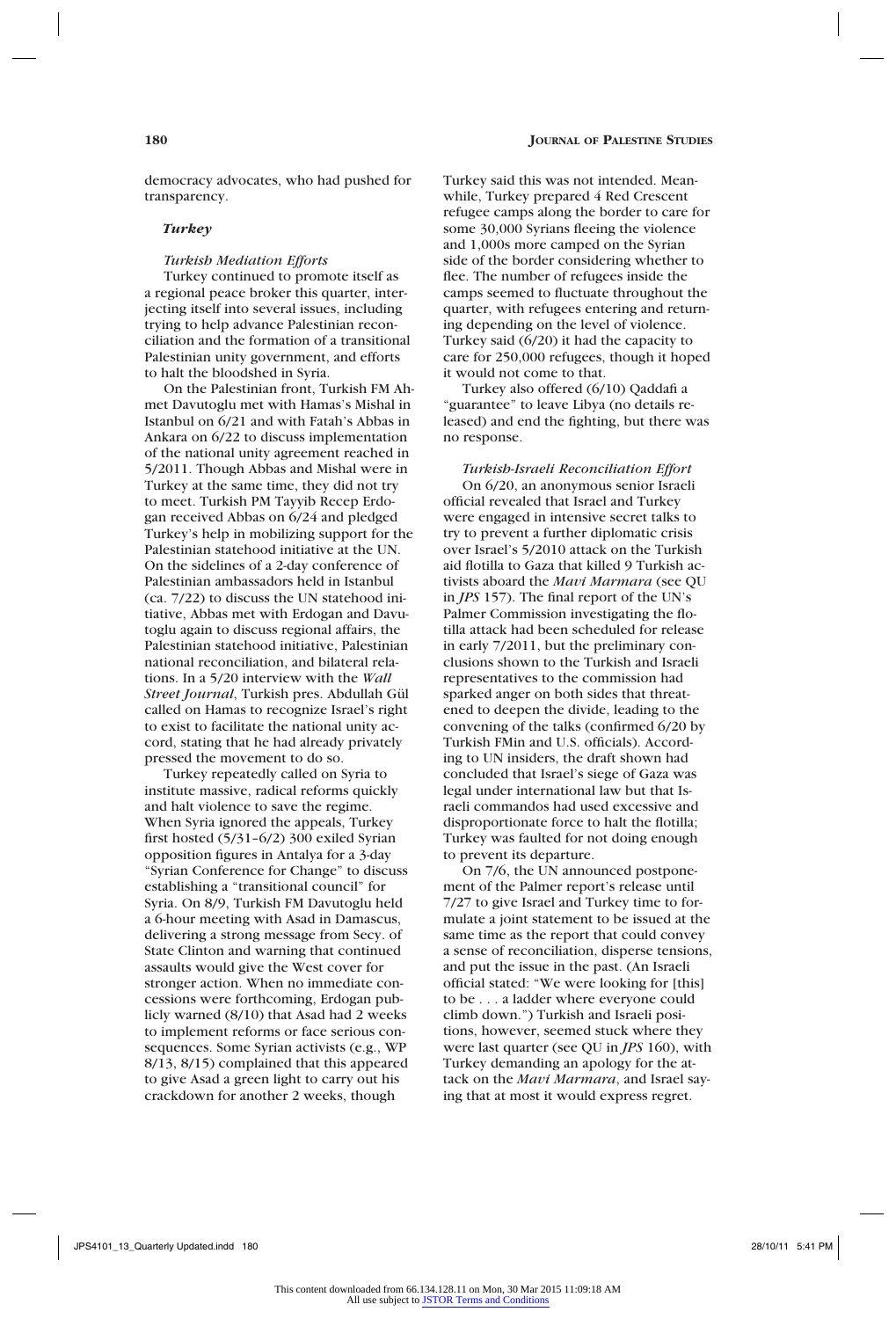(Diplomats said [7/6] that they were trying to find wording that would come across as an apology in Turkish but not in Hebrew.) With discussions apparently still far from agreement on 7/25, the UN postponed release of the report to 8/20.

On 7/28, Israeli DM Barak, visiting Washington, told U.S. officials that Israel's current proposal to Turkey was that Israel would apologize to Turkey for "mistakes made, if there were any" in exchange for Turkey barring legal action against the Israeli troops involved. Barak said that U.S. Secy. of State Clinton endorsed the formula, but the State Dept. said that while Clinton and Barak had discussed the issue, it was up to Israel and Turkey to decide.

Later, on 8/11, anonymous Israeli sources said that Israel had made an "informal offer" to pay \$100,000 in restitution to the families of each of the 9 Turks killed during the *Mavi Marmara* assault. In exchange, Israel wanted Turkey to rescind demands for an apology over the incident and accept a statement that Israel "deeply regrets" the deaths. Meanwhile, the Israeli Foreign Min. said the government had yet to decide whether it would send a new ambassador to Ankara when the current ambassador's term ran out at the end of 2011.

## *Iran*

With international attention focused on the Arab Spring and the Israeli-Palestinian peace impasse, there was no serious diplomacy on Iran by the P5+1 (the 5 UNSC permanent members and Germany) this quarter. Just before the quarter opened (on 5/10/11), Iran had accepted in principle EU foreign policy chief Catherine Ashton's 2/2011 invitation to renew talks on halting Iran's nuclear program but apparently only if the key issue of uranium enrichment was off the table (see QU in *JPS* 160). Ashton made no effort this quarter to revive the talks. On 7/11, Iran said that it would be willing to expand cooperation with the IAEA, but only if the agency dropped its investigation into claims that Iran had a secret nuclear weapons program; the IAEA immediately rejected this as contrary to its basic mandate.

The U.S. and EU did expand sanctions against Iran aimed at forcing greater accommodation on the nuclear issue and to punish it for allegedly aiding the Syrian government crackdown on domestic unrest (see "Popular Protests Regionwide"

above). The EU expanded (5/23) travel sanctions and froze assets of another 100 Iranian companies, entities, and individuals, while the U.S. barred (5/24) American interaction with an additional 7 foreign firms (including 1 Israeli company and its Singapore affiliate) that had helped Iran to import gasoline in contravention of existing sanctions. The U.S. also imposed (6/9) new bilateral sanctions on Iran's police chief, the Republican Guard Corps, the Basij militiamen, and law enforcement bodies that claimed to be involved in attacks on Iranian voters in 2009. At the close of the quarter, Washington was considering new sanctions against Iran's police force and several senior security officials in connection with Iran's alleged role in the violence in Syria.

As in previous quarters (e.g., QUs in *JPS* 158 and 160), credible rumors circulated that the Western powers and Israel had active covert programs to undermine Iran. The German daily *Der Spiegel* cited (8/2) anonymous Israeli intelligence sources as confirming that the Mossad was responsible for the late-7/2011 assassination in Tehran of Iranian nuclear scientist Darioush Rezaei. Rezaei's killing marked the 3d assassination of an Iranian nuclear physicist in 20 months as "part of a campaign to sabotage, or at least slow down, Iran's nuclear program," according to Israeli intelligence sources quoted by *Der Spiegel*. Israel did not officially confirm or deny the report. Iran stated (5/21) that it had arrested 30 people on charges of operating a CIA spy network; the U.S. did not comment.

Meanwhile, Tehran announced (6/8) that it was moving production of highly enriched uranium from Natanz to a facility in a mountain bunker where it planned to triple output and quality. The Natanz facility currently enriched uranium to 3.5% purity, adequate for energy purposes; the new facility would enrich to 20% purity, which the government said would be better for producing nuclear isotopes for medical purposes, but Western sources noted could also be a step toward producing weapons grade uranium (90% enrichment). Iran also held (6/27–7/6) 10 days of naval, ground, and missile exercises, including tests of short-, middle-, and longrange missiles (some capable of carrying nuclear warheads), drones, and air defense systems. In the process, Tehran unveiled (6/27) underground missile silos designed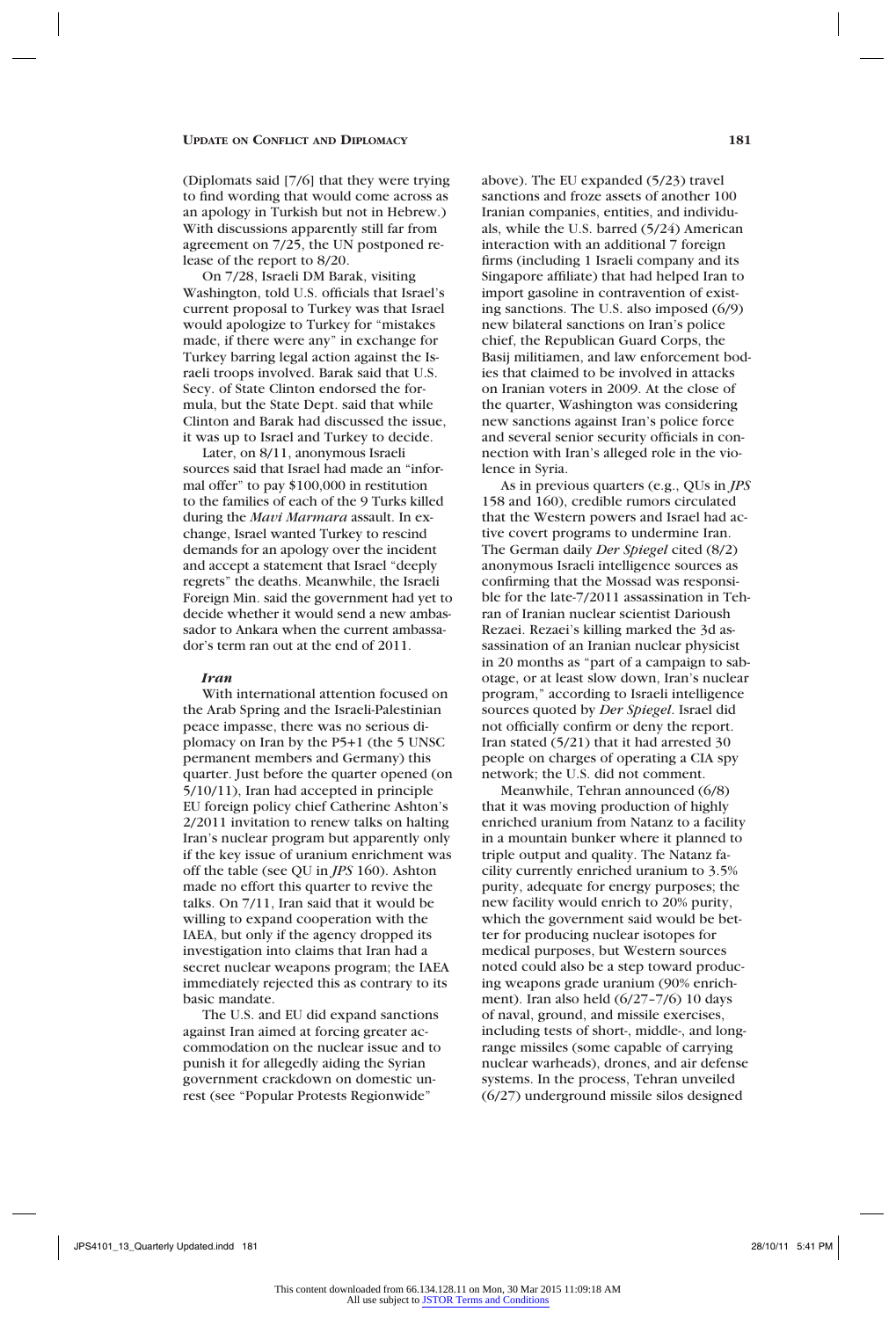to make missiles less vulnerable to attack. In addition, the IAEA concluded (5/24) that Iran had carried out research to build a triggering device that could only be used for a nuclear weapon.

#### **INTERNATIONAL**

#### **United States**

This quarter, the Obama admin. was primarily concerned with the Palestinian statehood bid at the UN, the possibility of reviving direct Israeli-Palestinian negotiations, the long-term effects of the Arab Spring, and the upcoming 2012 presidential elections.

## *Obama's 5/19 Speech as Policy Reassessment*

As alluded to above (see "Obama's 5/19 Speech and the Peace Process" in the "Palestinian-Israel Conflict" section), Obama's major Middle East policy speech at the State Dept. on 5/19 (see Doc. D1) was meant to redefine U.S. interests in the region in light of the Arab Spring and the 5/1/11 U.S. assassination of al-Qa'ida leader Osama Bin Laden. (The address was timed for noon in Washington, which was evening prime time in the Middle East, to reach both domestic and regional audiences.) Obama argued that the regional uprisings coinciding with the end of U.S. combat missions in Iraq, the pending drawdown of U.S. forces in Afghanistan, and the growing irrelevance of al-Qa'ida created a moment of opportunity for a "new chapter in American diplomacy." He stressed that the U.S. would continue to pursue its historic core interests in the region (e.g., halting nuclear weapons, ensuring free flow of trade, guaranteeing Israel's security, and pursuing peace), which are in the interests of all nations, but that now more attention must be paid to the needs and desires of the region's masses. Thus, while the theme of his 2009 Cairo speech that U.S. relations with the Middle East and Muslim world must be based on mutual interest and mutual respect (see Doc. D2 in *JPS* 153) was still valid, the U.S.'s top priorities must now include weighing the stability of nations against the citizens' right to self-determination; while repression might provide short-term stability, only political and economic reform and democratization could ensure long-term stability. (He also

stressed that each case must be weighed individually, apparently to counter international criticism that the U.S. response to the uprisings, ranging from military intervention in Libya to ignoring crackdowns in Saudi Arabia, had been inconsistent and self-serving.)

On this basis, Obama stated, the U.S. would support transitions to democracy even in places where transition "has yet to take place." Here he pointed to Syria, stating for the first time that Pres. Bashar al-Asad "can lead the transition or get out of the way," and that until then the U.S. would actively "challenge" him from abroad. He also urged Yemen's pres. Ali Abdullah Saleh to transfer power and U.S. ally Bahrain to take serious steps toward democratic reform and to open a credible dialogue with its opposition.

Emphasizing the importance of parallel political and economic reform, Obama announced major new economic initiatives to foster democratic change, including billions of dollars in debt relief, loan guarantees, and trade and development offers for Egypt and Tunisia. (The EU, meanwhile, announced billions of dollars in development aid for Egypt, Libya, Tunisia, and other regional states.) He also promised to reward states or movements that work for a transition to democracy by helping them to integrate into the global economy, with special emphasis on building a regional trade and investment regime in the Middle East, similar to efforts in the EU and former Soviet states. (This model strongly reinforced existing U.S.-Israeli demands, not explicitly repeated in this speech, for Arab states to normalize relations with Israel to encourage Israel to make peace.)

The above messages (with the exception of Obama's first call for Syria's pres. Asad to step aside) were largely lost in the ensuing uproar over Obama's statements on the peace process and the dispute between Obama and Netanyahu over 1967 lines. Overall, Obama's speech was generally seen (e.g., Brookings, *Huffington Post* 5/19) as weak and lacking substance or vision.

#### *2012 Election Jockeying Begins*

By the opening of the quarter, a number of Republicans had declared their intention to run for president in 2012 and were positioning themselves for the 8/2012 Iowa straw poll. The Israeli-Palestinian conflict,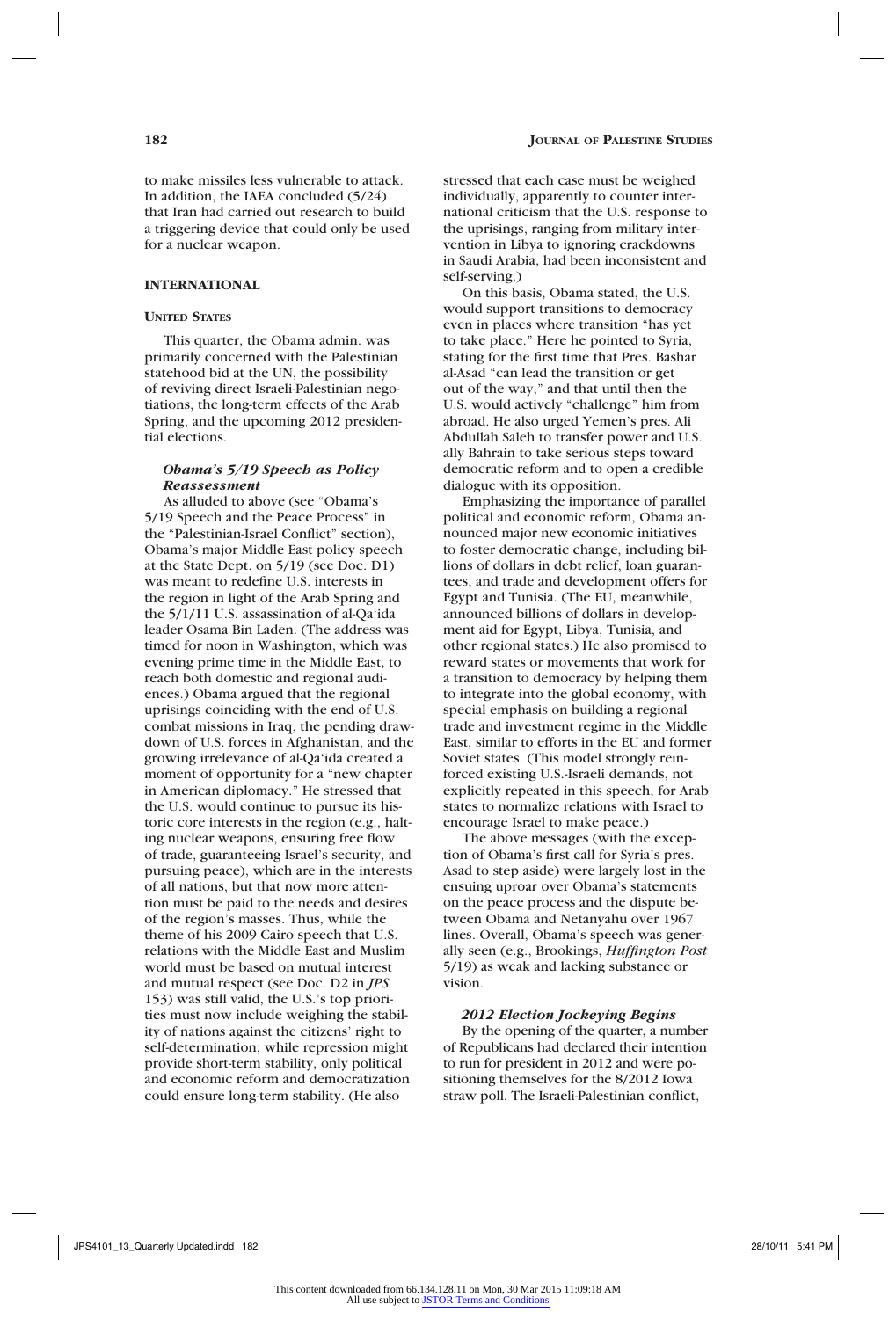though often an issue in elections, became a prime focus for the Republicans in light of the stalled peace process and difficult relationship between Obama and Netanyahu. As such, the Republicans pounced on the 5/19 speech to make themselves seem "more reliable protectors of Israel than the Democrats," stressing that Obama should "not be trying to push Israel into a deal that is not good for Israel." Republican presidential front-runner Mitt Romney accused (ca. 5/24) Obama of throwing Israel "under the bus," and presidential candidate Tim Pawlenty said (ca. 5/24) the president had made a "mistaken and very dangerous demand" in calling for 1967 lines as the basis of peace talks. The tumultuous applause Netanyahu received when he appeared before Congress on 5/24 (see "Netanyahu Addresses Congress" above) could be seen as an effort by Democrats and Republicans to outbid each other in support for Israel, with the 2012 elections in mind.

In the same vein, some sources suggested (e.g., JTA, WP 5/23) that Obama's 5/22 AIPAC speech was aimed especially at Jewish voters and donors in light of the 2012 presidential elections. In addition to clarifying his positions on the peace process in the 5/19 speech to make them seem more in line with Netanyahu's views (see "The AIPAC Speeches" above), Obama stressed his "ironclad" support for Israel, Israel's security as a personal and national priority, and the efforts he has made on Israel's behalf, including: supporting funding for the Iron Dome anti-missile defense system, guaranteeing Israel's qualitative military edge, working to curb Iran, and opposing attempts to delegitimize Israel. Specifically, he cited his opposition to the Palestinian statehood initiative at the UN, his refusal to attend the upcoming Durban review conference (see "United Nations" below), his rejection of the UN's 9/15/09 Goldstone report on Operation Cast Lead (see QU in *JPS* 154), his continual support for Israel's right to self-defense, and his veto of the 2/18/11 UN resolution on the illegality of Jewish settlements (see QU in *JPS* 160), which he described as a Palestinian "effort . . . to insert the United Nations into matters that should be resolved through direct negotiations." Even some senior Democrats at the conference (including Senate majority leader Harry Reid [D-NV] and House minority whip Steny

Hoyer [D-MD]) joined Republicans in censuring Obama for repeating his position on 1967 lines, saying the president was forcing Israel to give away too much, too soon.

#### *U.S.-Israel Relations*

Israeli DM Barak visited Washington 7/26–28 to meet with senior U.S. officials (including VP Biden, Secy. of State Clinton, Defense Secy. Leon Panetta, and NSA Donilon) as part of the regular U.S.-Israel strategic dialogue. Issues discussed included Iran, the Arab Spring, and the Palestinian statehood initiative at the UN; the only detail released was that Israel reiterated its long-standing position that it would not rule out a preemptive strike on Iran's nuclear sites. On 7/29, Barak traveled to New York to meet with UN Secy.-Gen. Ban, who urged Israel to halt settlement construction and return to negotiations.

On 7/8, Daniel Shapiro replaced James Cunningham as ambassador to Israel. Shapiro had previously coordinated Jewish outreach for Obama's 2008 presidential campaign and when named ambassador was director for the Middle East and North Africa at the National Security Council (NSC). He was replaced at NSC by Steve Simon, who held (ca. 6/19) an "introductory phone call" with leaders of the U.S. Jewish community to "establish [a] Jewish rapport," according to a participant in the conference call, who also noted Simon's stress on his personal visits to Israel as well as his work experience, which includes stints at the NSC under the Clinton admin. and as Middle East expert at RAND Corp. and the Council on Foreign Relations. He has also written a book on the Iranian nuclear threat (recommending a containment policy until Iran halts its program) and has recommended opening a quiet dialogue with Hizballah to urge it to disarm.

## *Congress*

There was an overwhelming push this quarter in Congress to pass legislation to punish the Palestinians if they took their statehood initiative to the UN or allowed Hamas to join a unity government. To this end, 1 measure was introduced in the Senate and 5 were introduced in the House; of these, 2 went to vote and were passed, 1 was sent to the full House for debate, and 3 were referred to committee for further consideration.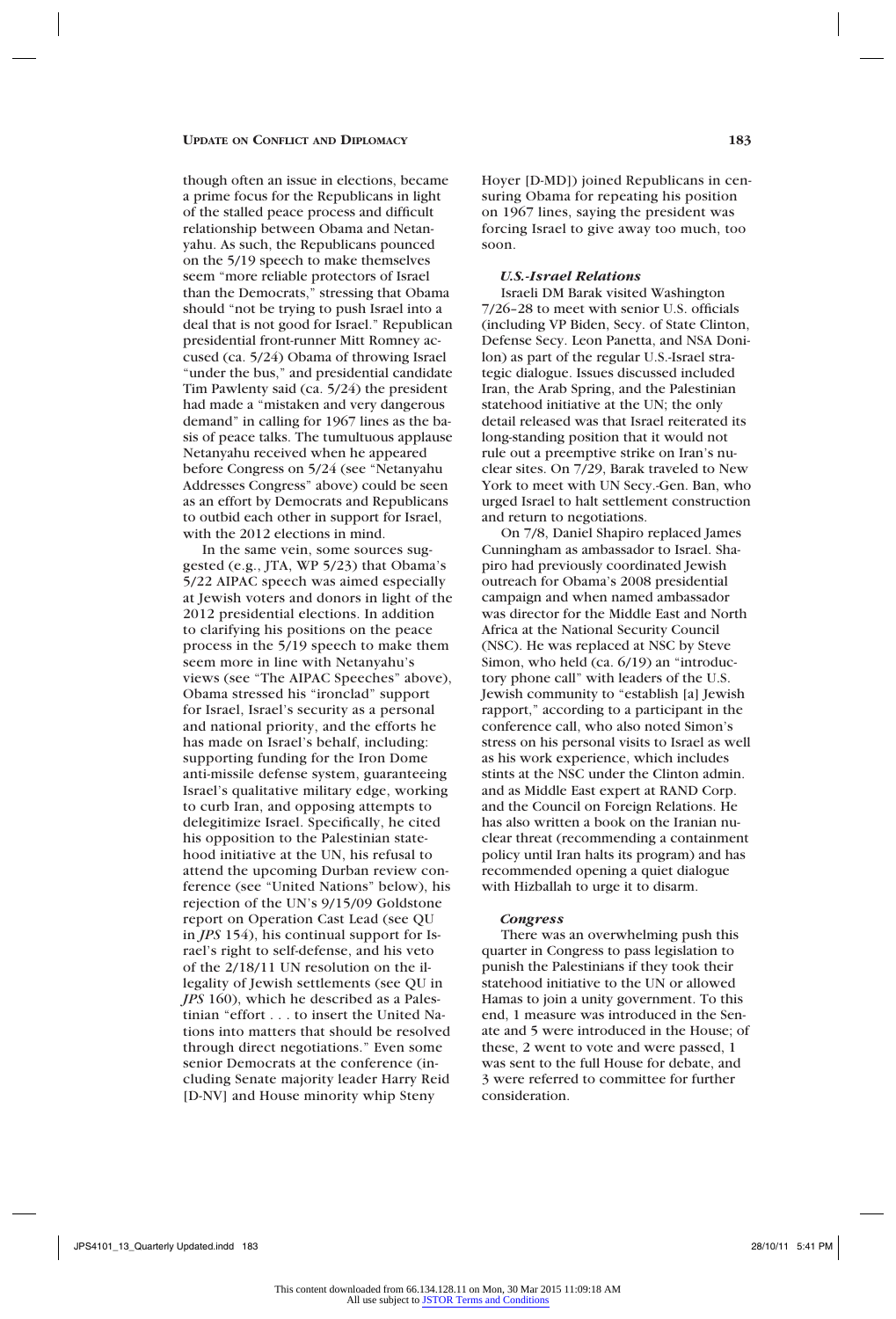All but 6 members of Congress voted in favor of nonbinding Senate and House companion measures (S.Res.185 and H.Res. 268) vowing to "consider restrictions on aid to the [PA] should it persist in efforts to circumvent direct negotiations by turning to the United Nations or other international bodies" (quoting the Senate version) and vowing to oppose the inclusion of Hamas in any Palestinian unity government unless it accepted peace with Israel and renounced violence. S.Res.185, sponsored by Sens. Ben Cardin (D-MD) and Susan Collins (R-ME), passed unanimously on 6/28. H.Res. 268, endorsed by AIPAC and sponsored by House majority leader Rep. Eric Cantor (R-VA) and minority whip Rep. Hoyer, passed by 406-6 on 7/7.

Similarly, Republicans in the House, led by Rep. Ileana Ros-Lehtinen (R-FL), submitted (7/19) to the House Foreign Affairs Comm. the draft FY 2012 Foreign Relations Authorization Act (H.R. 2699) with proposed amendments that would: (1) expand the existing U.S. ban on dealing with PA governments that include Hamas in the cabinet to include barring the U.S. from dealing with any "member of Hamas or any other foreign terrorist organization serv[ing] in any policy position in a ministry, agency, or instrumentality of the [PA]"; (2) condition U.S. funding to the PA on White House certification to Congress that the PA had halted all anti-Israel incitement in every PA-controlled venue and publication; (3) set  $1/1/2014$  as the deadline for moving the U.S. embassy to Jerusalem; (4) ban all military aid to Lebanon until presidential certification that the Lebanese government was dismantling terrorist groups (especially Hizballah); and (5) limit the president's ability to waive these clauses for national security reasons. The amendments were debated by the committee on 7/21 and 7/22, and, after the Democrats blocked amendments 2 and 4 as undermining the president's ability to make foreign policy, the revised draft was sent to the full House for consideration. When debate on the act started in the full House on 7/26, the only point on which Democrats and Republicans concurred was on increasing aid to Israel to \$3.075 b. (as previously agreed by Israel and the U.S. as part of the existing 10-year aid plan).

On 7/7, Rep. Joe Walsh (R-IL) and 34 cosponsors introduced the Palestinian Accountability Act (H.R. 2457) to bar funding to the PA unless the secy. of state can certify to Congress PA compliance with a number of demands, including: excluding Hamas from government (unless Hamas recognizes Israel and renounces violence), recognizing Israel as a Jewish state, dismantling and "bring[ing] to justice" any group that takes part in terrorism or incitement against Israel, and ceasing all participation in boycotts of Israel (including boycott of settlement-made goods).

On 6/21, Rep. Thaddeus McCotter (R-MI), with 1 cosponsor, introduced H.R. 2261 to withhold funding to the UN or any UN agency if the UN or any UN body supports recognition of an independent Palestinian state. Rep. Steve Chabot (R-OH) introduced (6/3) H. Res. 297 expressing a similar sense of Congress.

Other House measures on Israel-Palestine initiated this quarter but sent to committee for further consideration were: (1) H.R. 2589, known as the "Antiboycott Act," that would make permanent the ban against participation in the Arab League boycott of Israel (introduced on 7/7); (2) H. Res. 314 declaring that it is U.S. policy to support Israel in seeking peace that results in a 2-state solution with a "nonmilitarized Palestinian state living side-by-side in peace and security with the Jewish State of Israel, the home of the Jewish people" (introduced on 6/16); and (3) H.Res. 317 marking the 5th anniversary of IDF Cpl. Gilad Shalit's capture and calling for his immediate release (introduced on 6/21).

The House Defense Appropriations Comm. approved (6/3) a recommendation to increase aid to Israel for the David's Sling and Arrow 3 missile defense programs \$235.7 m. in FY 2012 from \$217.7 m. in FY 2011. The change must still be incorporated into the FY 2012 defense appropriations act to become final, though this was expected to occur.

The State Dept. granted (6/29) \$500,000 for a study to examine incitement in Israeli and Palestinian textbooks to be conducted by the Council of Religious Institutions of the Holy Land, a Jerusalembased organization of Islamic, Jewish, and Christian religious leaders. The study will involve a team of 6 bilingual researchers (3 Israeli Jews, 3 Palestinians) examining the poems, narrative descriptions, maps, stories, photographs, and illustrations in 141 Palestinian and 486 Israeli textbooks used from grades 1 to 12. The State Dept.'s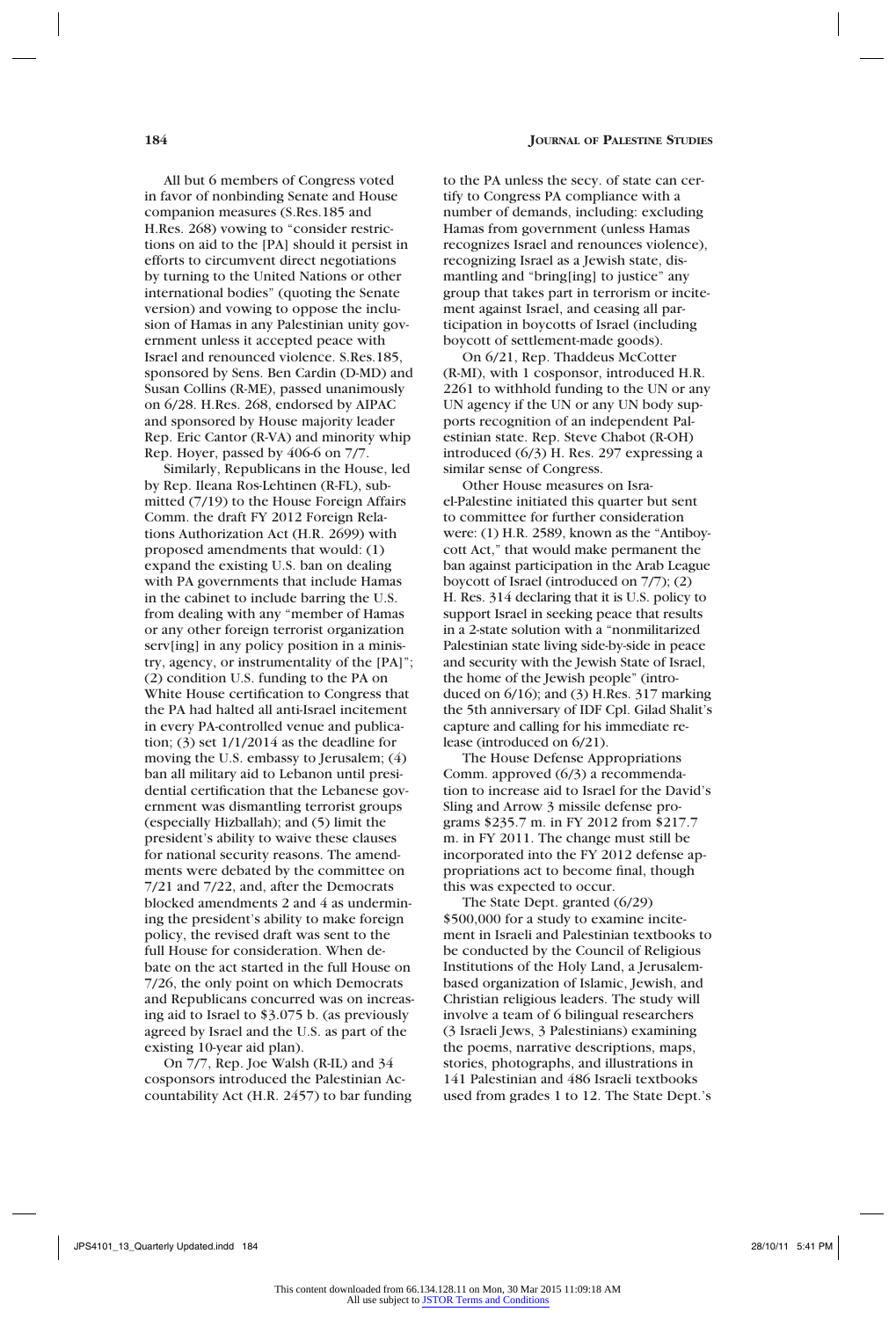grant comes from a \$4 m. fund appropriated by Congress for work pertaining to religious freedom. The results, due in 2011 or early 2012, will be used to make educational reform recommendations to the Palestinian and Israeli governments.

As of 8/8, at least 81 House reps. planned to tour Israel during summer recess. The trips were to be funded by AIPAC's affiliate, the American Israel Education Foundation (AIEF). Of the participants, two-thirds were Republicans and 47 were freshmen. AIEF specifically targeted Republicans because they had pushed hardest for deep budget cuts to stem the U.S. debt crisis, and AIEF wanted to press them to protect aid to Israel from the spending cuts. Of note: Rep. Eric Cantor (R-VA) said (8/15) that the fact that "the White House and president have not been as clear" as possible in support of the U.S. special relationship with Israel "has added interest on the part of the members" to show solidarity with Israel, particularly against the security threat from Iran. At least 1 of the delegations met (8/11) in Ramallah with Abbas, who urged them to support the statehood initiative.

On 8/5, 221 members of Congress signed (8/5) letters to Obama urging him to impose stronger sanctions on Syria. The House letter was initiated by Reps. Ros-Lehtinen (R-FL) and Berman (D-CA), the senior members of the House Foreign Affairs Comm.; the Senate letter was organized by Sens. Barbara Boxer (D-CA) and Jim DeMint (R-SC). In addition, the Senate and House introduced companion drafts of the Syria Sanctions Act of 2011 (S.1472 introduced on 8/2, H.R. 2106 introduced on 6/3) that would penalize companies that invest in Syria's energy sector to punish the Asad government for its ongoing domestic crackdown and its long-standing material support to regional "terrorist" groups (e.g., Hamas, Hizballah).

In mid-6/2011 (after a new Lebanese government with a Hizballah majority was formed), Rep. Howard Berman (D-CA), who is Jewish, and Reps. Darrell Issa (R-CA), Charles Boustany (R-LA), and Nick Rahall (D-WV), who are Lebanese-Americans, formed an unusual bipartisan alliance to cosponsor the Hizballah Anti-Terrorism Act (H.R. 2216) that would eliminate U.S. aid to Lebanon if Hizballah was in the ruling government. The draft stated that the bill would "make certain that no U.S. taxpayer

funds benefit the terrorist organization Hizballah or any party that allies itself with Hizballah."

More than 90 senators signed (8/4) a letter urging Obama to implement sanctions targeting Iran's central bank. The letter was initiated by Sens. Charles Schumer (D-NY) and Mark Kirk (R-IL).

#### *Lobbies*

As noted, the most influential lobbying venue this quarter was AIPAC's annual conference in Washington (5/22–24), where Obama and Netanyahu were main speakers (see "The AIPAC Speeches" above). A main purpose of the conference was to identify the most important themes to be addressed by pro-Israel activists during their lobbying day on Capitol Hill (5/24). This year, the themes were: containing Iran, isolating the PA if unity plans with Hamas were pursued, blocking the Palestinian statehood initiative at the UN, and maintaining aid levels to Israel despite the economic downturn. More than 10,000 activists representing all 50 states attended the conference, and congressional turnout included 67 U.S. senators and 286 representatives attending the gala banquet (5/23). Republican presidential contenders Newt Gingrich and Rep. Michele Bachmann (MN) and newly appointed Democratic Party chairwoman Rep. Debbie Wasserman Schultz (FL) held "after parties" to fete conference delegates and dignitaries.

Coinciding with the AIPAC conference (5/21–24), the U.S. Campaign to End the Occupation and Code Pink together held their own conference titled "Move Over AIPAC" to offer a more critical view of Israeli and U.S. policies. The conference focused on "the extraordinary influence AIPAC has on U.S. policy and how to strengthen an alternative view that respects the rights of all people in the region." Speakers included international law experts Stephen Walt and John Mearsheimer and veteran journalist Helen Thomas.

More than 5,000 people attended (7/18–20) the 6th annual Christians United for Israel (CUFI) conference in Washington. CUFI declared that it was now the largest pro-Israel organization in the U.S. with 700,000 members and 100s of pro-Israel events across the country each year. CUFI also touted its college campus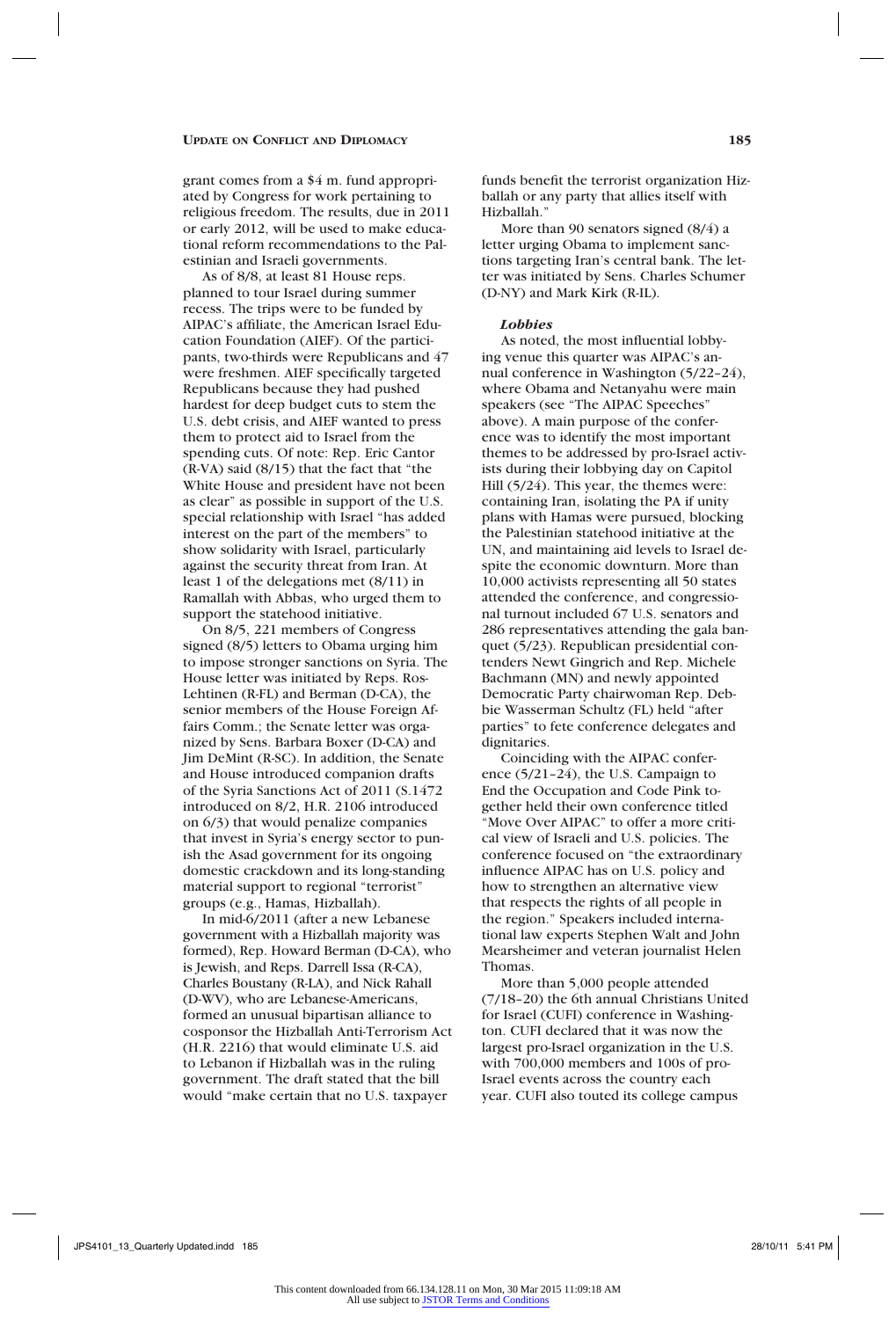coordination program that arranges some 350 pro-Israel campus events per year "to counter anti-Israel activity by groups supporting the Palestinians." Netanyahu addressed the conference by video, while Israeli amb. to the U.S. Michael Oren spoke in person. Right-wing commentator Glenn Beck, keynote speaker at the main "Night to Honor Israel" banquet, told attendees that "every person will be judged by God by how they treat Israel." The capstone event—modeled (like the entire conference) on AIPAC—involved a day (7/20) on Capitol Hill, urging their representatives to oppose Palestinian statehood efforts at the UN.

J Street brought Israeli generals (retired and reserve) to Washington on 7/26 to meet with high-ranking U.S. officials (including the White House, State Dept., Pentagon, and NSC) and with members of Congress to urge the U.S. to make a greater effort to broker Israeli-Palestinian peace. They also urged opening direct talks with Hamas, stating that "you negotiate with whoever is on the other side of the table." The group included Gens. Nehemiah Dagan (former IDF chief education officer), Shlomo Gazit (former military intelligence chief), and Natan Sharoni (former IDF planning chief).

In mid-6/2011, American supporters of jailed spy for Israel Jonathan Pollard shut down the White House switchboard by flooding it with calls urging Pollard's release to attend his father's 6/20 funeral. The Netanyahu admin. also officially requested that the Obama admin. grant Pollard a leave from prison to attend the funeral. The Conference of Presidents of Major American Jewish Organizations issued (6/20) a statement "regretting" the administration's decision not to allow him to attend. Pollard had been estranged from his family since 1996, so the move was seen (e.g., JTA 6/20) as purely political. On 7/26, Israeli amb. Oren visited Pollard in prison to hear his latest plea for Israel to appeal to Obama for clemency and release.

#### *Legal Action*

A U.S. federal judge dismissed (7/10) a default judgment against the PA in a case brought by survivors and families of victims of a 2002 bombing in Karnei Shomron settlement in which 3 teenagers (including 2 with U.S. citizenship) were killed

and some 30 injured. While the Popular Front for the Liberation of Palestine (PFLP) claimed responsibility for the bombing, the families sought \$300 m. in damages from the PA, arguing that the PA as governing body bore responsibility. The PA initially would not contest the case, arguing that U.S. courts had no jurisdiction, and allowed the court to rule in favor of the plaintiffs by default. In the 7/10 ruling, the judge dismissed the default judgment on the grounds that the PA was now willing to mount a defense.

A U.S. appellate court in Washington, DC, overturned a previous ruling to allow the family of a U.S. security contractor killed in a roadside bombing attack on a State Dept. convoy in 2003 (see QU in *JPS* 130) to sue the PA for damages. The suit alleged that PASF abetted "terrorism" by giving the bombers the explosives and the planned timing and route of the convoy and by failing to prevent the attack. At the time, the Popular Resistance Committees (an umbrella group comprising all Palestinian factions) took responsibility.

In late-5/2011, an American-Lebanese couple, Hor and Amera Akl, agreed to a plea deal in which they would confess to planning to courier \$1 m. to Hizballah in exchange for sentences of 7 years or less. (A conviction of providing material support to a designated terrorist organization could have resulted in life sentences.) The couple was arrested in 6/2010 after they accepted the first \$200,000 from an FBI agent, with plans to hide the cash in an SUV imported to Lebanon.

The FBI added (7/6) to its most wanted list Fouzi Ayoub, a Canadian citizen and native of Lebanon who once lived in Michigan and was charged in 2009 with plotting to travel to Israel to detonate a bomb on behalf of Hizballah. His whereabouts were unknown.

#### **Russia**

Russia's hosting of the 5/22 Fatah-Hamas meeting to sign their understandings on implementing their unity agreement (see "National Reconciliation" above) marked one of Russia's most significant interventions in the peace process in years; Mustafa Barghouti, of the Palestinian National Initiative, stated (5/22) that it elevated Russia to cosponsor (along with Egypt) of reconciliation talks.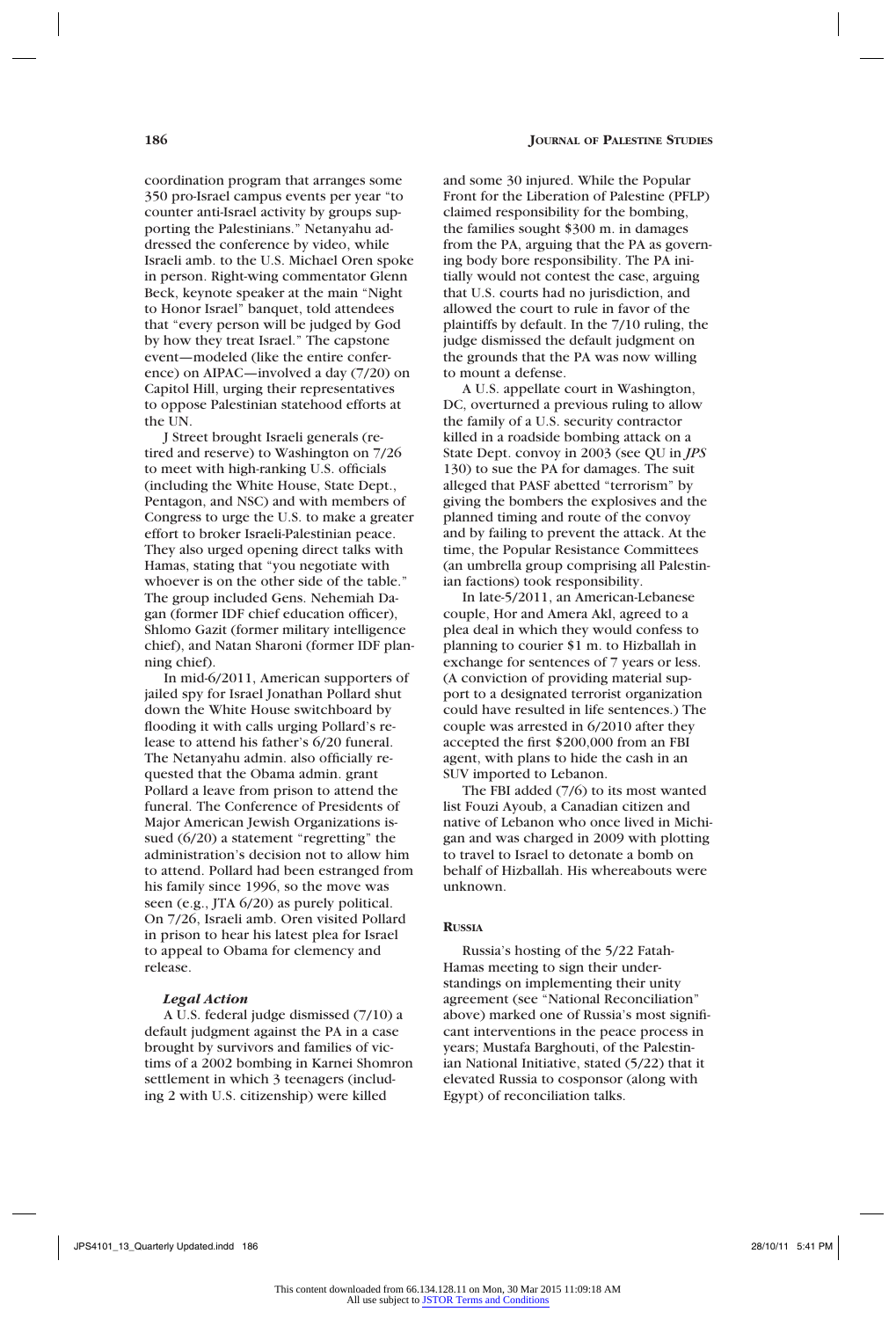On 5/18, Israel acknowledged that Russia had expelled its military attaché, Vadim Leiderman, from its Moscow embassy for spying, stating that the charges were unfounded. Russia said (5/18) that it had warned Israel 3 times that Leiderman had inappropriately contacted Russian military officials without coordinating with the Russian FMin. and had expelled him the 4th time he did so. Russian security officials said Leiderman attempted to obtain information on secret military sales to Arab states, recruited Russian civilians as spies for Israel, and inappropriately lobbied on behalf of an Israeli defense company. Soon after, a senior Russian government minister canceled (5/23) a planned visit to Israel for defense talks amid tensions over the issue.

## **European Union**

EU efforts on the peace process this quarter focused on reviving Palestinian-Israeli peace talks and on the anticipated 9/2011 Palestinian statehood bid at the UN. European parliament pres. Jerzy Buzek toured (ca. 6/13–15) Israel and the Palestinian territories. In his address to the Knesset on 6/15, he stated that the EU supported both Obama's call for negotiations based on 1967 borders with agreed swaps and France's proposal for a conference in Paris to explore reviving peace talks (see "Revival of the French Initiative" above). Buzek also visited Gaza (6/13), where he called on Israel to lift its blockade immediately; and Ramallah (6/14), where he told PA officials that while the EU does not oppose Palestinian unilateral efforts at the UN, it strongly favors negotiations as the best route to a viable, long-standing peace with Israel.

As was the case last quarter (see QU in *JPS* 160), Palestinian and Israel officials lobbied EU members throughout the quarter to either support or oppose the Palestinian statehood initiative at the UN. In addition, 20 prominent Israelis (including former Knesset speaker Avraham Burg, former FMin. dir-gen. Alon Leil, and Nobel laureate Daniel Kahneman) signed a 5/27 letter to European leaders urging them to support a Palestinian declaration of statehood as a "positive, constructive step" given the peace impasse.

On 7/11, 106 of 736 members of the European parliament sent a letter to EU

foreign policy adviser Catherine Ashton urging the EU to oppose the Palestinians' unilateral bid for statehood. Ashton was in Washington for the senior-level Quartet meetings to discuss possibly launching a new initiative to revive the peace talks (see "The Quartet Meets" above).

#### **United Nations**

Though the upcoming 9/2011 UNGA session was of major interest this quarter because of the Palestinian statehood initiative, few actions affecting the peace process took place in UN bodies.

The UN issued (7/6) a report on the Nakba Day bloodshed on the Israel-Lebanon border on 5/15, concluding that Israeli troops "used direct live fire against unarmed demonstrators" and that "other than firing initial warning shots, the [IDF] did not use conventional crowd control methods or any other method than lethal weapons against the demonstrators," calling Israel's actions disproportionate and in violation of UN Res. 1701, ending the 2006 Lebanon war. The report, based on UNIFIL reports, dealt only with the marches on the Lebanon border, where the IDF killed 7 protesters and wounded 111 (see QU in *JPS* 160 for details).

For the first time since its creation in 12/1968, the UN Special Committee to Investigate Israeli Practices in Occupied Territories gained entry (mid-7/2011) to Gaza, facilitated by the new Egyptian government via the Rafah crossing. Previously, the committee had been barred by Israel from entering any of the occupied territories—a restriction Egypt had observed, forcing the committee to interview West Bank and Gaza Palestinians twice a year in Cairo, Amman, or Damascus. On 7/29, the committee released a report expressing dismay at Israel's "continuing disregard of its obligations under international law" and condemning Israel's "oppressive restrictions imposed on Gaza" as having "the effect of collectively punishing the population."

The Obama admin. formally confirmed (6/1) that the U.S. would not participate in the international gathering marking the 10th anniversary of the 2001 World Conference Against Racism (WCAR) in Durban to be held at the UN in 9/2011, as the meeting was expected to reinforce the original WCAR summit's "ugly displays of